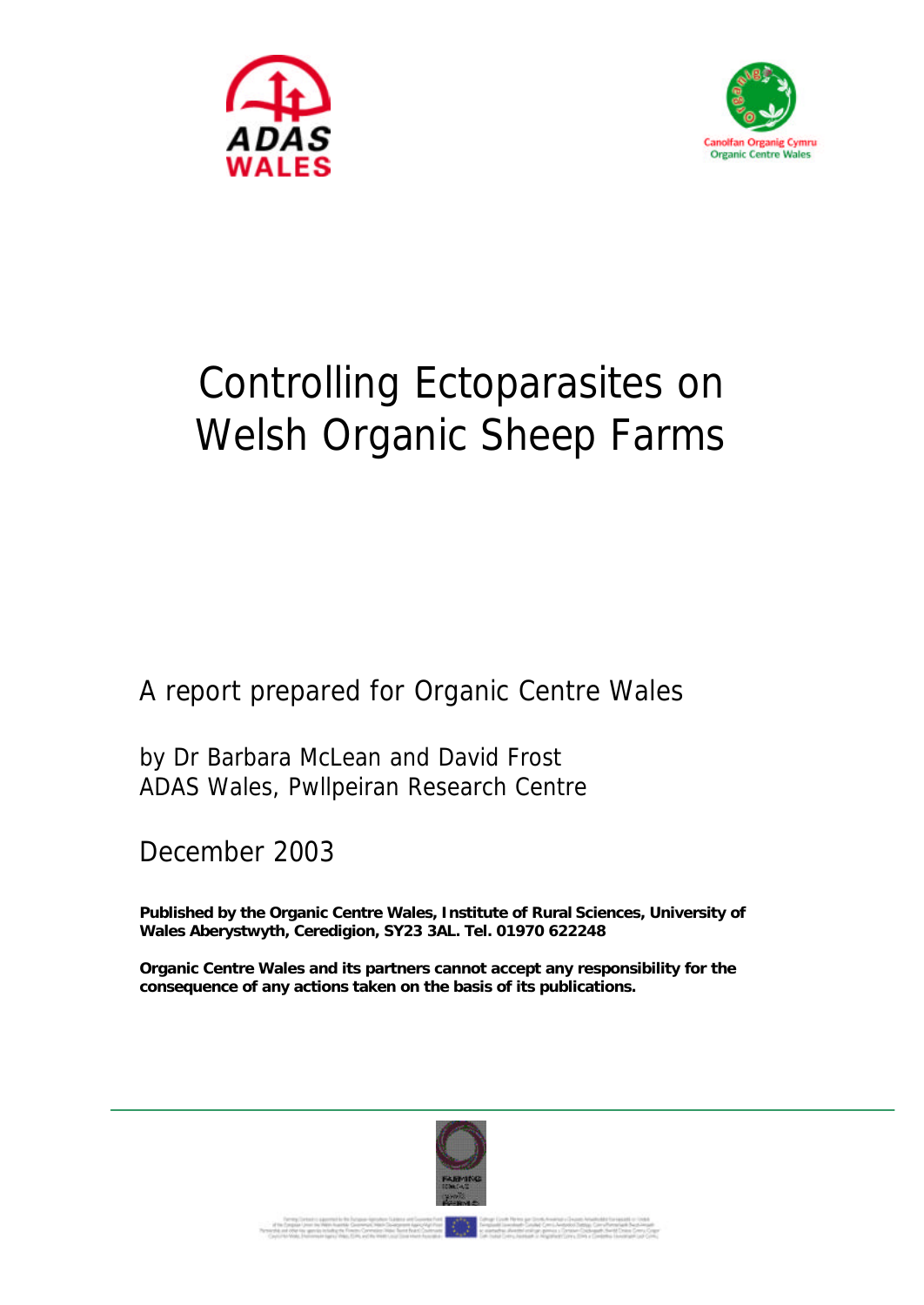| <b>EXECUTIVE SUMMARY</b>                                                                                                                                                                                                                                                                                        | 1                                            |
|-----------------------------------------------------------------------------------------------------------------------------------------------------------------------------------------------------------------------------------------------------------------------------------------------------------------|----------------------------------------------|
| <b>1.0 INTRODUCTION</b>                                                                                                                                                                                                                                                                                         | 5                                            |
| <b>2.0 AETIOLOGY OF ECTOPARASITES</b>                                                                                                                                                                                                                                                                           | $\overline{7}$                               |
| 2.1 Blowfly                                                                                                                                                                                                                                                                                                     | $\overline{7}$                               |
| 2.2 Scab                                                                                                                                                                                                                                                                                                        | 8                                            |
| 2.3 Lice                                                                                                                                                                                                                                                                                                        | 9                                            |
| 2.4 Ticks                                                                                                                                                                                                                                                                                                       | 10                                           |
| 2.5 Keds                                                                                                                                                                                                                                                                                                        | 10                                           |
| 3.0 AETIOLOGY OF FOOT-ROT                                                                                                                                                                                                                                                                                       | 11                                           |
| 3.1 Scald (Ovine interdigital dermatitis)                                                                                                                                                                                                                                                                       | 11                                           |
| 3.2 Foot-rot                                                                                                                                                                                                                                                                                                    | 12                                           |
| <b>3.3 Digital dermatitis</b>                                                                                                                                                                                                                                                                                   | 12                                           |
| 3.4 Abscess                                                                                                                                                                                                                                                                                                     | 12                                           |
| <b>4.0 CONTROL METHODS</b>                                                                                                                                                                                                                                                                                      | 13                                           |
| <b>4.1 Chemical</b><br>4.1.1 Ectoparasites<br>4.1.2 Foot-rot and other lameness problems                                                                                                                                                                                                                        | 13<br>13<br>16                               |
| <b>4.2 Cultural</b><br>4.2.1 Ectoparasites<br>4.2.2 Foot-rot and other lameness problems                                                                                                                                                                                                                        | 17<br>18<br>18                               |
| 4.3 Integrated Parasite Management<br>4.3.1 Correct Parasite identification<br>4.3.3 Management Actions<br>4.3.3.1 Animal husbandry & Flock management<br>4.3.3.2 Genetic Improvement<br>4.3.3.3 Biological/environmental control<br>4.3.3.4 Effective use of chemical treatments<br>4.3.4 Evaluation of action | 19<br>20<br>20<br>20<br>21<br>22<br>22<br>23 |
| 5.0 ENVIRONMENTAL IMPACTS OF APPROVED CHEMICALS                                                                                                                                                                                                                                                                 | 24                                           |
| <b>6.0 CURRENT PRACTICES AMONGST WELSH SHEEP FARMERS</b>                                                                                                                                                                                                                                                        | 27                                           |
| <b>7.0 DISCUSSION</b>                                                                                                                                                                                                                                                                                           | 35                                           |
| <b>8.0 RECOMMENDATIONS</b>                                                                                                                                                                                                                                                                                      | 37                                           |
| <b>9.0 TECHNOLOGY TRANSFER</b>                                                                                                                                                                                                                                                                                  | 39                                           |
| <b>BIBLIOGRAPHY</b><br>10.                                                                                                                                                                                                                                                                                      | 40                                           |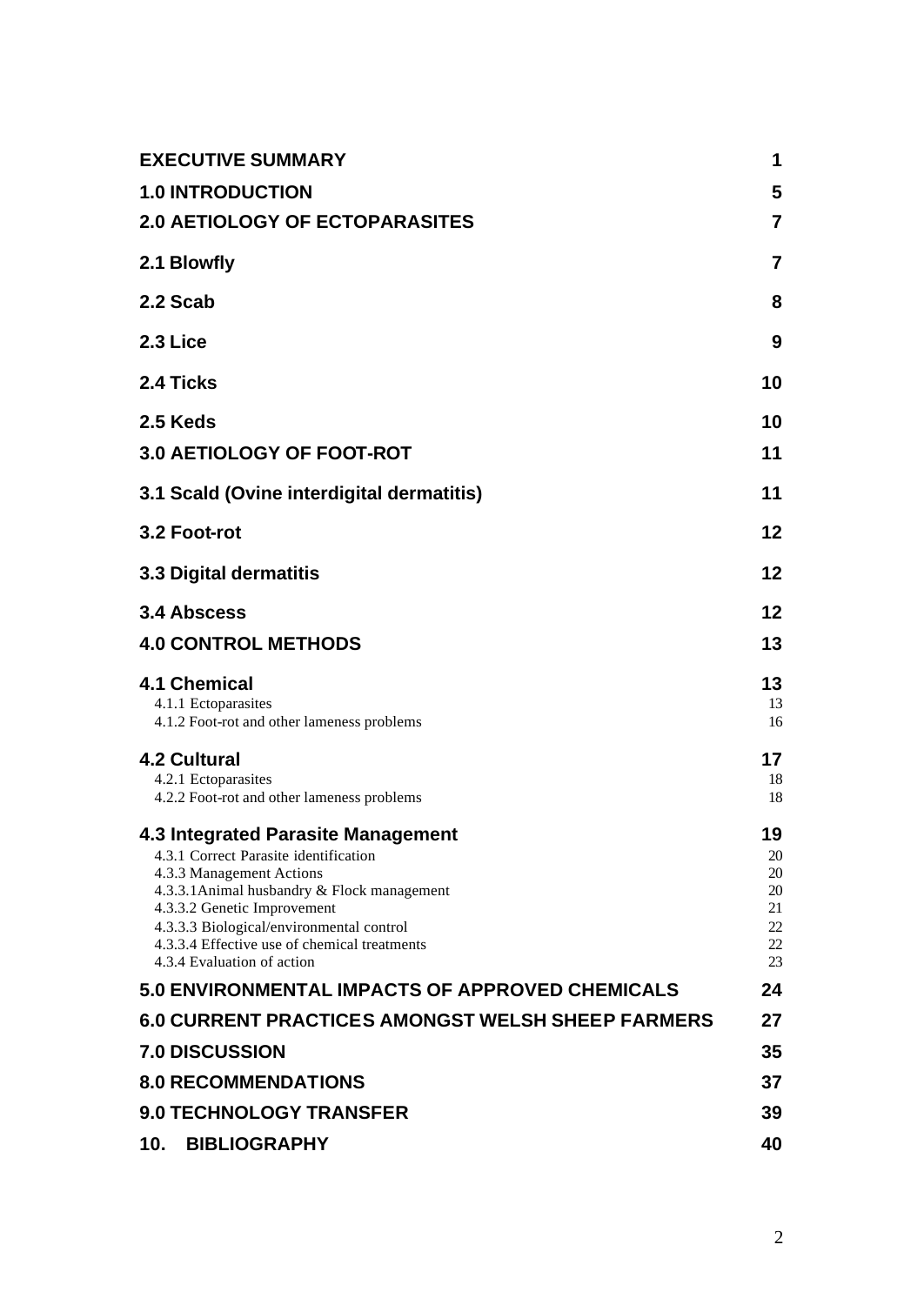# **TABLE OF TABLES**

| Table 3.1 Major characteristics of the principal dermatoses of sheep  11 |  |
|--------------------------------------------------------------------------|--|
| Table 4.1 Compounds available for the treatment and/or prevention of     |  |
| Table 7.1 Treatment methods used by farmers to treat ectoparasites 36    |  |

# **TABLE OF FIGURES**

| Figure 6.1 Percentage of respondents that are farming in the hills,                                                                                                                                     |  |
|---------------------------------------------------------------------------------------------------------------------------------------------------------------------------------------------------------|--|
| Figure 6.2 The percentage of respondents in differing farm size                                                                                                                                         |  |
| Figure 6.3 Percentage of respondents in differing flock size categories 28                                                                                                                              |  |
| Figure 6.4 Percentage of respondents who treat to prevent/control for                                                                                                                                   |  |
| Figure 6.5 Percentage of respondents who treated to prevent/control<br>ectoparasites either singly or in combination  29                                                                                |  |
| Figure 6.6 Current treatment methods used by respondents to treat                                                                                                                                       |  |
|                                                                                                                                                                                                         |  |
| Figure 6.8 Number of respondents who dip only once to treat                                                                                                                                             |  |
| Figure 6.9 Number of respondents who treat twice a year for<br>32                                                                                                                                       |  |
| Figure 6.10: Percentage of respondents who use either OP or SP based                                                                                                                                    |  |
| Figure 6.11 Percentage of respondents who owned their own dipping                                                                                                                                       |  |
| Figure 6.12 Percentage of respondents who used a mobile<br>33                                                                                                                                           |  |
| Figure 6.13: Percentage of respondents who use dip/shower products<br>who add a bacteriostat to spent dip either before disposal of<br>dip or when product remains in dipper overnight to be used<br>33 |  |
| Figure 6.14 Percentage of respondents who dip/shower chosen<br>34                                                                                                                                       |  |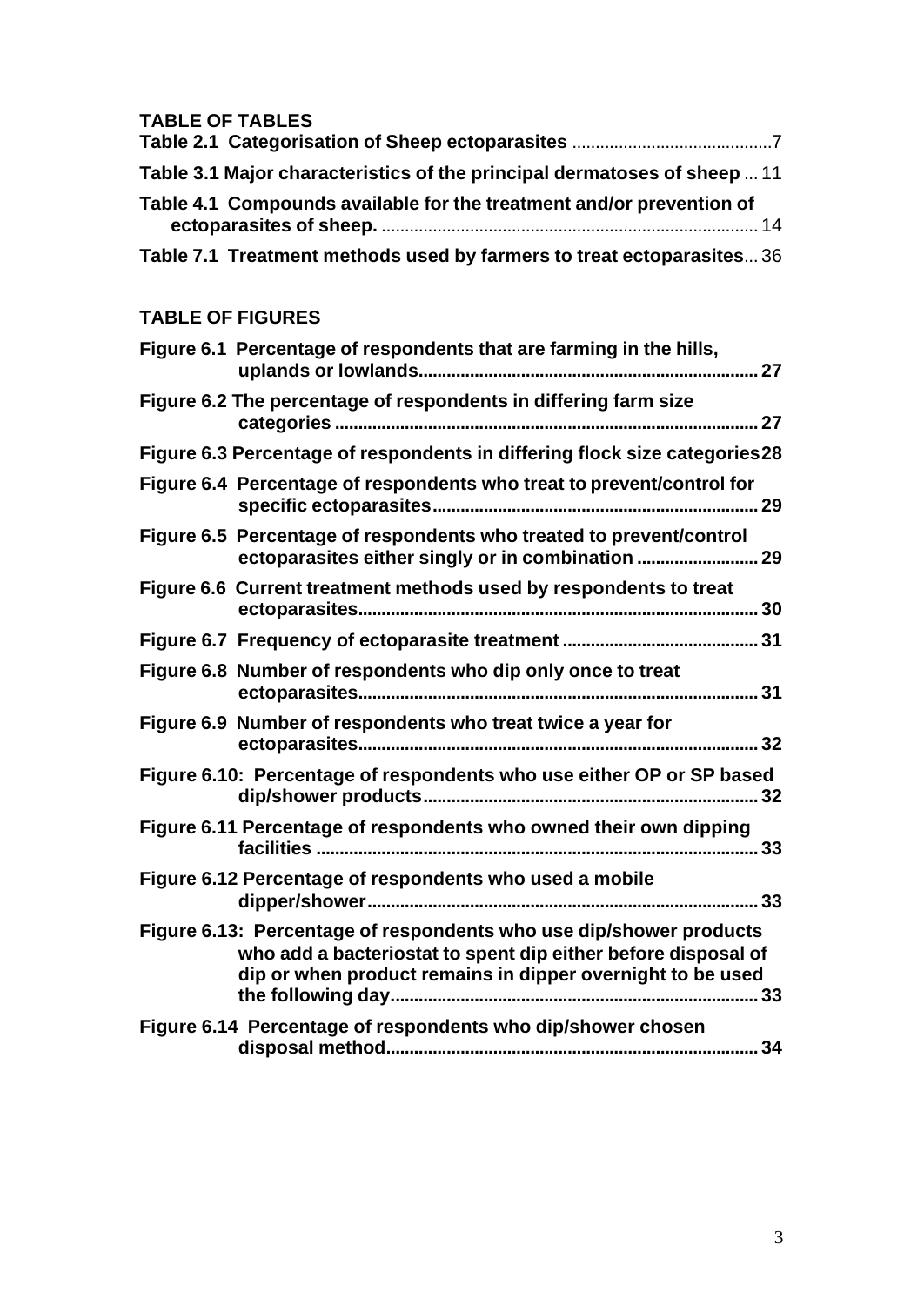## **Executive Summary**

- 1. Organophosphate (OP) based dips offer a broad spectrum control against all major ectoparasites in the UK. However, there is continuing controversy over the safety to dip operators and the environment. The use of OPs is prohibited by organic standards, primarily because of concerns about mammalian toxicity.
- 2. Organic farmers are permitted to use synthetic pyrethroids (SPs)(dip products and pour-on products) and/or macrocyclic lactones (injectable products) to treat/control ectoparasites providing a derogation has been obtained from the certifying body.
- 3. SPs have been shown to be considerably more toxic to aquatic organisms than OPs. The environmental impact of SPs is not limited to levels in dip but also to residues in sheep fleeces. SPs may be removed from the wool by climatic conditions and then deposited in the local environment.
- 4. The Environment Agency have indicated that the majority of sheep dip pollution incidents involve SP dips. Concerns have been raised that as organic farmers can only use SP based dips they may be contributing to the higher levels of SP based pollution incidents.
- 5. There is little information as to current practices amongst organic sheep farmers to control/treat ectoparasites or on how these farmers dispose of the spent dip. In order to address this lack of information a survey was carried out by ADAS Pwllpeiran to investigate current practices amongst sheep farmers in Wales. For comparison purposes both conventional and organic farmers were included in the survey.
- 6. In total, 134 questionnaires were completed with 96 completed by conventional sheep farmers and the remaining 38 being completed by either in-conversion organic farmers or fully registered organic farmers.
- 7. Results showed that 58% of organic farmers surveyed treated their flocks for ectoparasites compared to 67% of conventional farmers.
- 8. Of the organic farmers surveyed, 52.6% listed flystrike as a parasite for which they treated their flocks. This was comparable to conventional farmers where 58.3% listed flystrike. Only 21.1% of organic farmers surveyed listed scab compared to 61.5% of conventional farmers. Less than 10% of both conventional and organic farmers surveyed treated for other ectoparasites. Those who did listed lice and ticks as the main ectoparasites.
- 9. Despite a large percentage of conventional farmers listing scab as an ectoparasite to be treated, only 11.5% of those surveyed treated for 'scab only' compared to 51.0% who treated for scab in combination with other ectoparasite control. A similar pattern was seen amongst organic farmers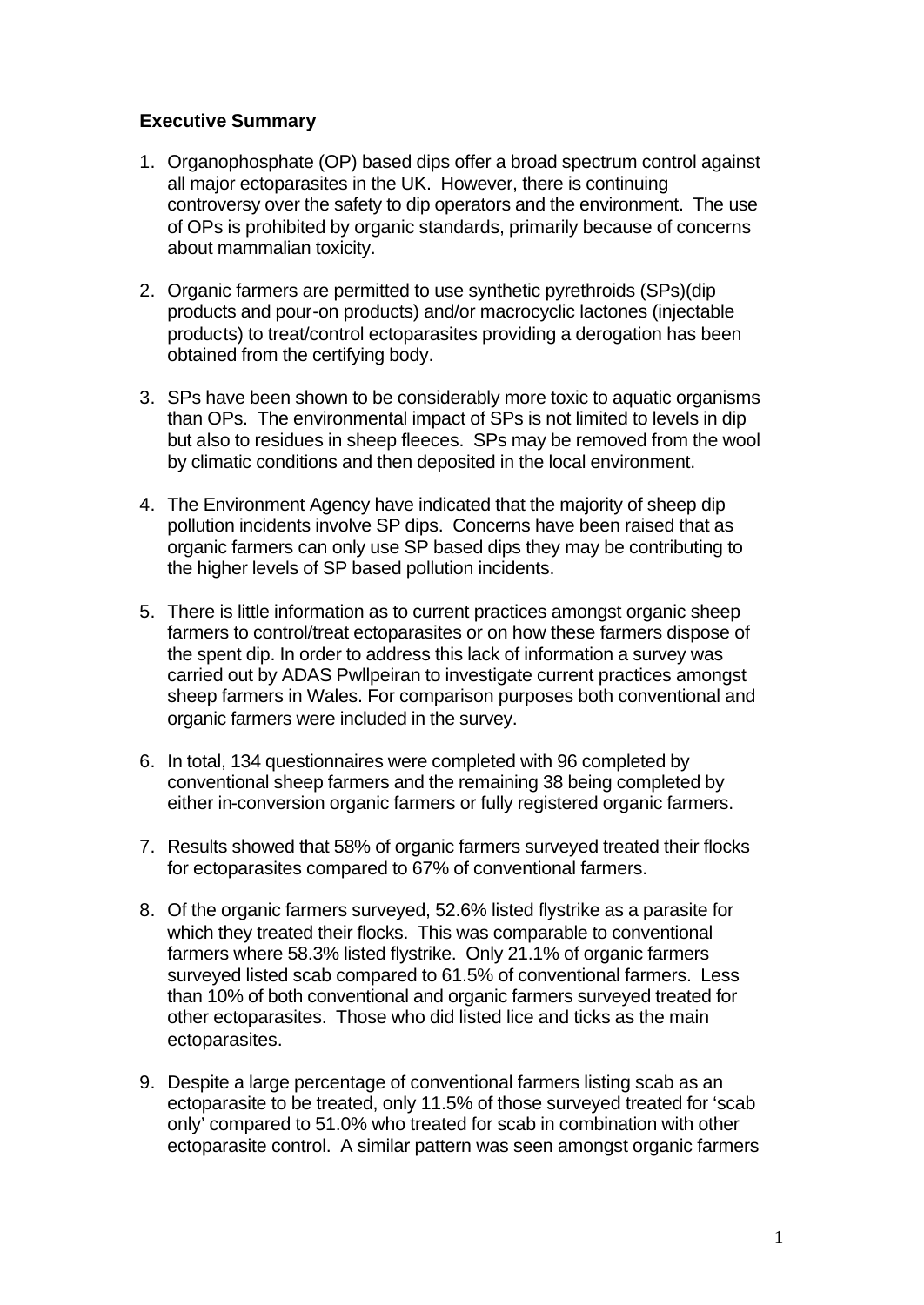surveyed, where only 2.6% treated for 'scab only' whereas 18.4% treated for scab in combination with other ectoparasite control.

- 10.Of the organic farmers surveyed, 36.8% treated for 'flystrike only' compared to 7.3% of conventional farmers.
- 11.Despite other ectoparasites such as lice and ticks being listed by both conventional and organic farmers neither of these two parasites were treated singly but were always treated in combination with other ectoparasites.
- 12.Of conventional farmers surveyed who treated for ectoparasite control, 76.1% listed plunge dipping as the preferred dipping method compared to only 22.7% of the organic farmers surveyed who treated for ectoparasites.
- 13.The use of pour-on products was higher amongst organic farmers with 54.5% using pour-ons as a treatment method compared to 16.5% of conventional farmers.
- 14. Less than 5% of the organic farmers who treated for ectoparasites used a combination of treatments compared to 19% of conventional farmers who treated for ectoparasites.
- 15.When asked how often they treated for ectoparasites, 54% of organic farmers treated once a year compared to 42% of conventional farmers. 27% of organic farmers treated twice a year whereas 52% of conventional farmers treated twice a year. 14% of organic farmers treated three or more times a year compared to 7% of conventional farmers.
- 16.All organic farmers who carried out plunge dipping operations used a SP based product however of the conventional farmers who carried out plunge dipping, 39% used an SP based product. Overall, 16% of organic farmers surveyed used an SP based dip product compared to 24% of conventional farmers surveyed. Of all conventional farmers surveyed 38% used an OP based dip product.
- 17.Where farmers carried out plunge dipping, 53% of conventional farmers diluted spent dip before spreading to land compared to 83% of organic farmers who carried out plunge dipping operations. Of all the farmers surveyed who carried out plunge dipping only 1 treated dip with slaked lime before spreading.
- 18.Of all organic farmers surveyed, 5% used a mobile dipping contractor compared to 23% of conventional farmers surveyed.
- 19.Where contractors were used on organic holdings they were also responsible for the disposal of spent dip. The contractor was responsible for the disposal of dip on 74% of conventional holdings using contractors for dipping.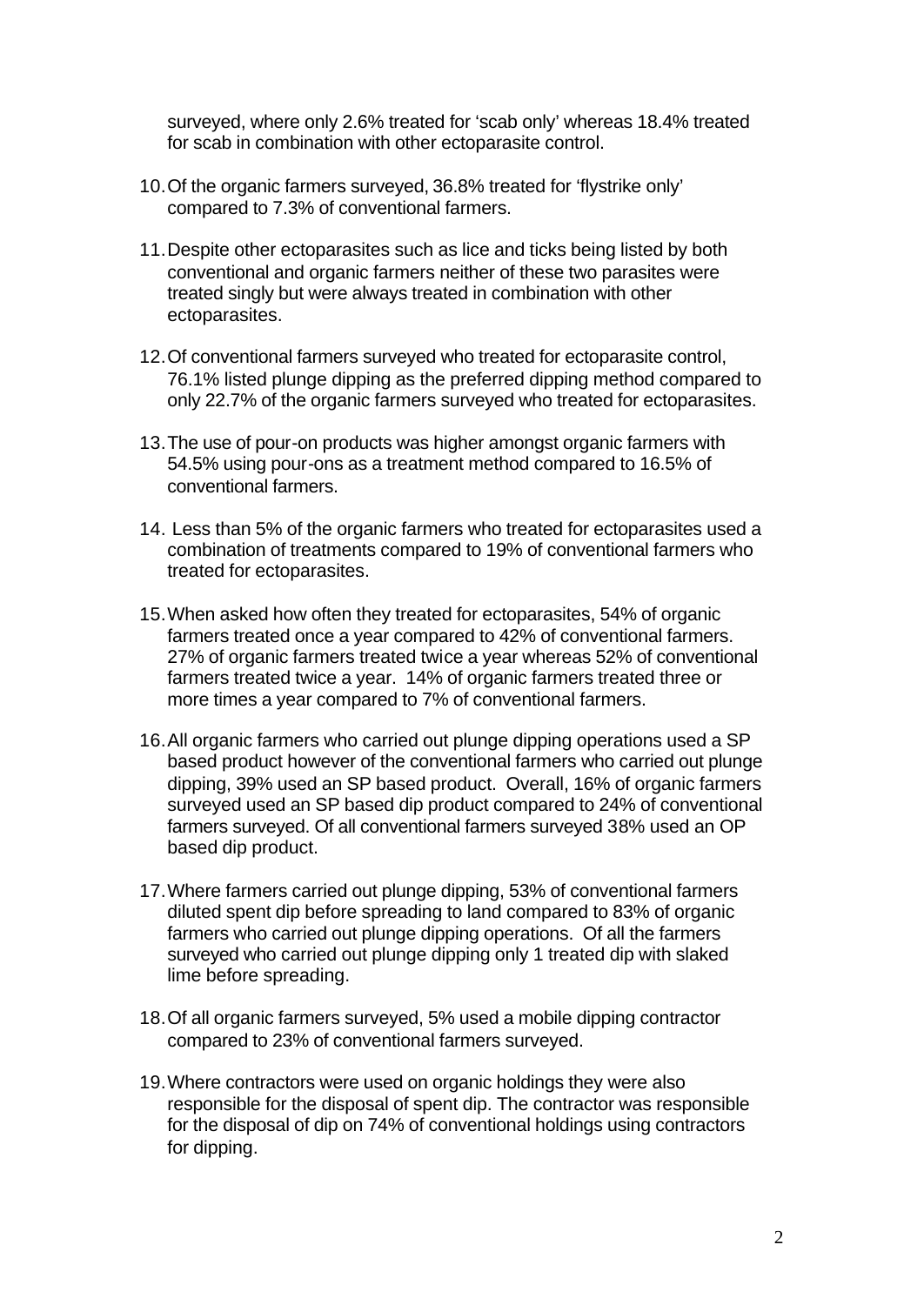- 20.On 42% of the holdings using contractors, the spent dip was removed from the farm whereas on 32% of holdings the spent dip was spread on the farm land. 26% of farmers using contractors in this survey did not know how the contractor disposed of spent dip.
- 21.The percentage of farmers treating their flocks for ectoparasite infestations is similar for organic (58%) and conventional (69%) sheep farmers however there is a marked difference in the species of ectoparasites treated.
- 22.Of the conventional farmers who treated their flocks for ectoparasites, 86% listed scab as a major parasite compared to only 36% of organic farmers who also treated their flocks for ectoparasites.
- 23.Overall, only 3% of the organic farmers surveyed treated their sheep specifically for scab, compared to 11% of conventional farmers surveyed.
- 24.Of organic farmers surveyed, 37% treated their flocks specifically for blowfly strike compared to only 7% of conventional farmers surveyed.
- 25.Of the conventional farmers surveyed, 51% treated their flocks for more than one ectoparasite infestations compared to 18% of organic farmers surveyed.
- 26.From the evidence of several of the completed survey forms some farmers appeared to be using incorrect treatment methods and some were using multiple treatment methods to treat ectoparasite infestations. The use of incorrect treatments or multiple treatments is largely a reflection of the plethora of products available and suggests a lack of understanding as to which products are appropriate and licensed for the treatment of specific ectoparasites.
- 27.The survey found that fewer organic sheep farmers use SP dips than conventional sheep farmers do. As there are fewer organic sheep farmers overall, there is little evidence that organic sheep farmers contribute disproportionately to the level of SP based pollution incidents.
- 28.Summary of Recommendations:
	- A. A further in-depth survey would be valuable to elucidate the extent of the scab problem in the national organic flock.
	- B. Both organic and conventional farmers have difficulty in selecting the best/ most appropriate treatment for their flocks. An educational campaign would help to remedy this problem.
	- C.Annual training courses for certifying bodies and advisors to keep up to date with developments in research and products are recommended.
	- D. Given the potential for SP dips to cause major environmental damage if disposed of incorrectly it is a mandatory requirement that organic farmers are licensed by EA to dispose of spent dip. Inspectors should ensure cross compliance where organic farmers are using dip.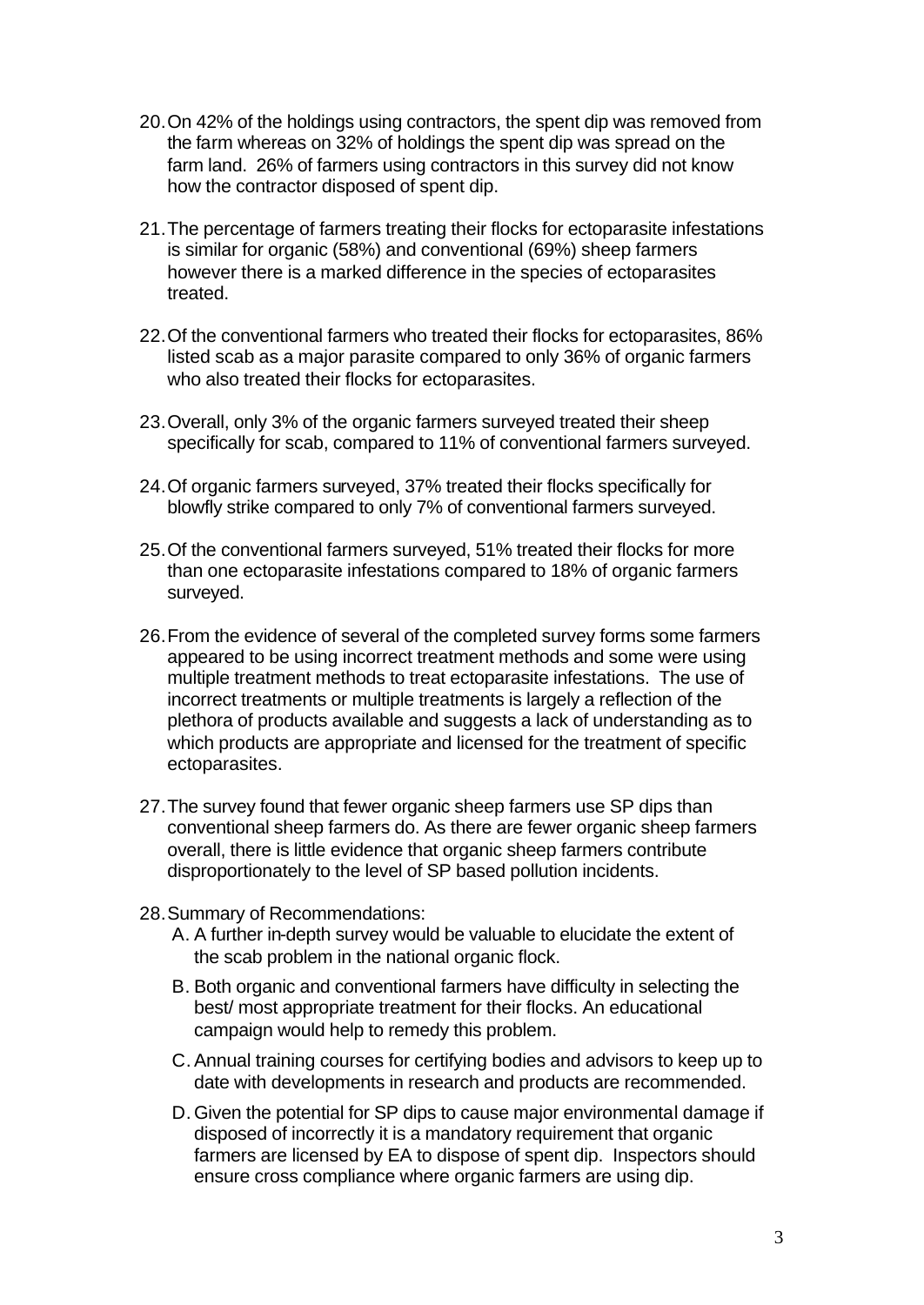- E. Certifying bodies need to consider all the available evidence as to what chemicals should be permitted to treat scab and other ectoparasites and where appropriate make alterations to the standards.
- F. Inspection of dips facilities and EA licence should be part of the annual inspection procedures.
- G. Certification bodies should collate information on dipping practices and dip disposal.
- H. Where a pollution incident occurs on an organic holding this should be reported to the relevant certifying body.
- I. Development and evaluation of IPM programmes should be assessed as a management tool to reduce use of chemical treatments whilst promoting good animal husbandry and management. IPM programmes should be incorporated with animal health plans.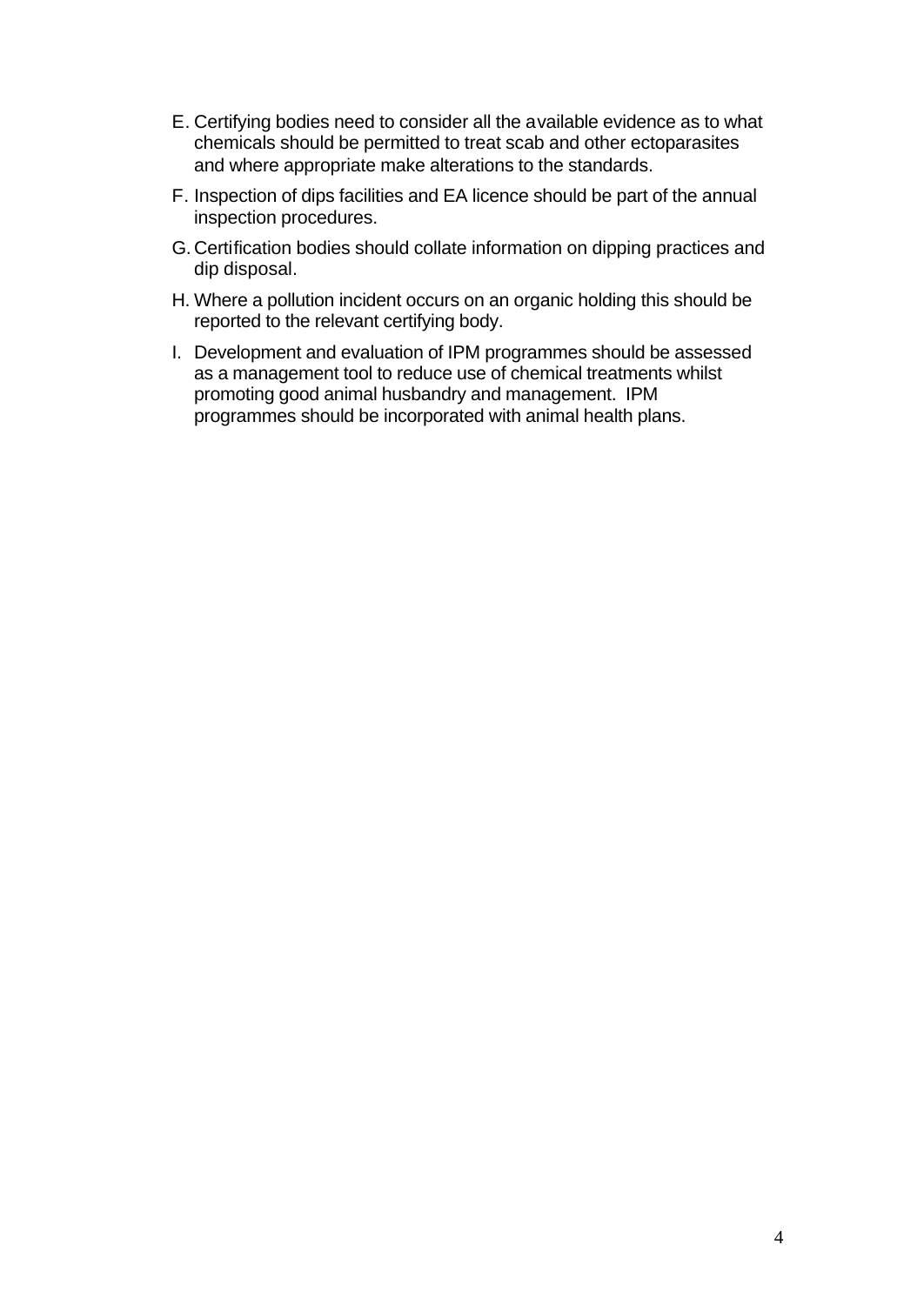## **1.0 Introduction**

The Code of Recommendations for the Welfare of Livestock: Sheep (Defra, 2000) states in section 32 that

*"Where external parasites, such as those causing scab or fly strike, ticks or lice, are likely to occur, sheep should be protected by dipping or by the use of an effective preventative chemical agent. Where sheep are clinically infected with such external parasites, effective treatment must be given without delay."*

Under UKROFS organic standards no specific regulations are laid down for the treatment or prevention of ectoparasite infestations other than in section 5.5 c which states

*"animal treatment products involving the use of organophosphates, are not permitted. If any of these compounds are used in compliance with statutory requirements, then the animals must be permanently marked at the time of treatment. Such animals must not be used for organic meat production. For livestock products, any animals so treated must be subject to the relevant conversion period specified in section 2 [of UKROFS standards], before these products can be subsequently marketed as organic, subject to the agreement of the inspection authority or body."*

Sheep scab represents one of the most serious welfare concerns amongst sheep farmers. Until 1992, scab was a notifiable disease and it was compulsory to dip all sheep in the autumn. Dipping remains the most common method of prevention and treatment of scab, however the introduction of injectable products allows the sheep farmer a greater choice of control methods for ectoparasites other than scab mites (Parker, O'Brien & Bates, 1999).

Organophosphate (OPs) based dips offer a broad spectrum control against all major parasites in the UK. However, there is continuing controversy over their safety to dip operators and the environment. The use of OPs is prohibited by organic standards, primarily because of concerns about their effect on human health (Curl *et al*, 2002). Synthetic pyrethroids (SPs) which are also used for dips are more toxic to aquatic organisms than OPs (Grimwood & Criddle, 1994; Lewis,1998; Armstrong & Phillips 1998). The environmental impact of synthetic pyrethroids is not limited to levels in dips but also to residues in wools. SPs may be removed from the wool by climatic conditions and then deposited in the local environment. Systemic endectocides are currently administered as injections and have both acaricidal and anthelmintic properties. Injectable systemic endectocides are currently licensed as an acaricide treatment for scab only. However, scab lesions can take longer to resolve when injectable products are used (Bates, 1993) and this can result in animals continuing to exhibit severe bouts of irritation and hypersensitivity. Organic livestock farmers are currently permitted to use SPs and/or systemic endectocides for the treatment of ectoparasites in sheep.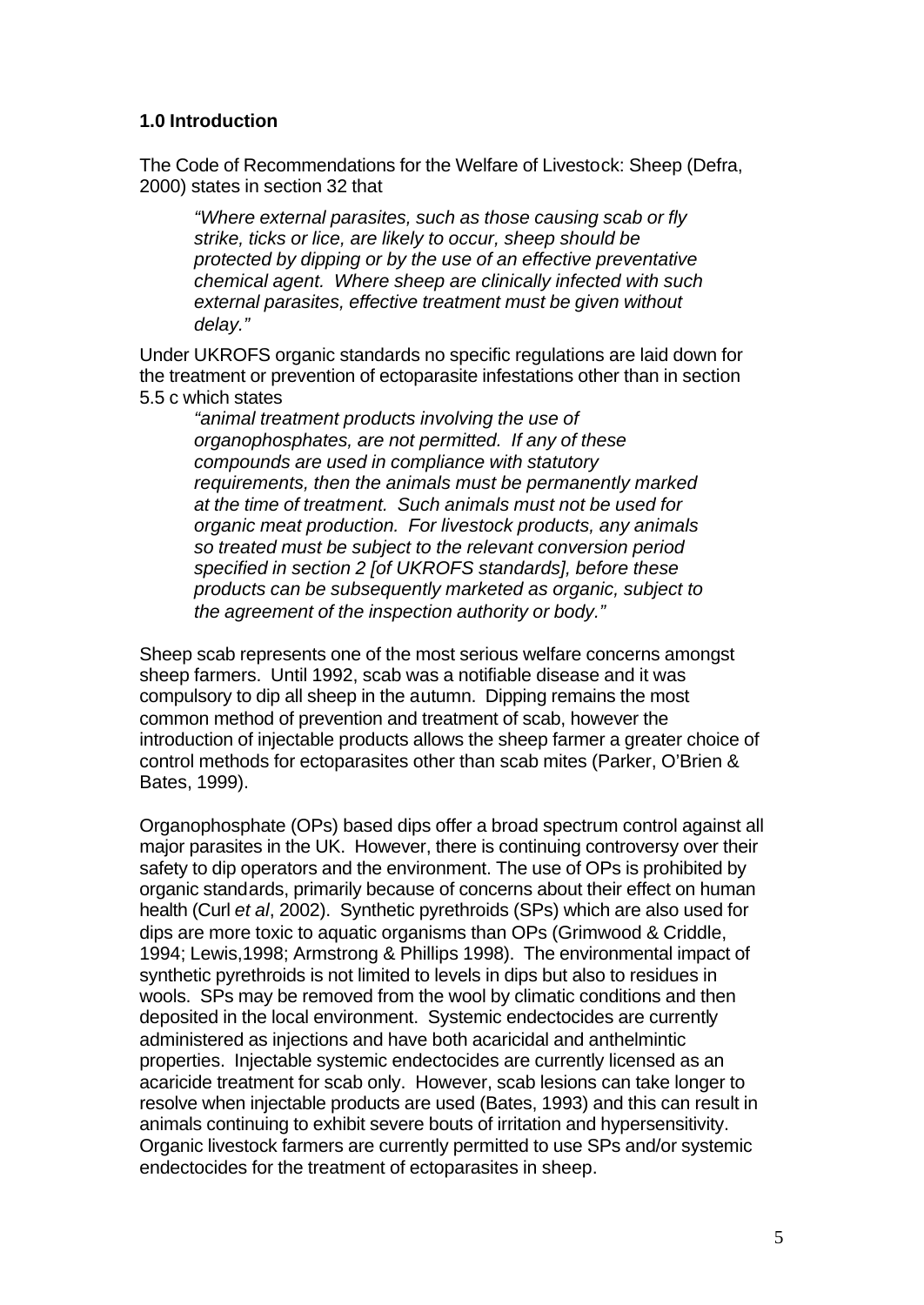Whilst there is a certain amount of risk to the environment associated with the dipping of sheep there is a further environmental risk associated with disposing of spent dip. It is common practice to spread spent dip on land either directly or after treatment with certain chemicals or after diluting the spent dip with water or mixing it with slurry.

However, recent studies have suggested that as the level of pesticide in dips increase the number of faecal coliforms and pathogens in slurry also increases. This has major implications for the time required before returning grazing livestock to slurry amended fields, the potential of transfer of pathogens to the animal food chain and the increased likelihood of coliforms being washed into streams, rivers and coastal bathing waters (Semple *et al*, 2000).

Whilst the environmental concerns of using permitted chemicals are justifiable there is little information on how many organic farmers use these chemicals as part of their flock management or how they dispose of the spent dip. Although dipping practices are subject to the annual inspection process, the certification bodies do not keep accessible records that can provide such information.

As part of this review project a survey was undertaken of sheep farmers (both organic and conventional) in order to identify current practices for control of ectoparasites.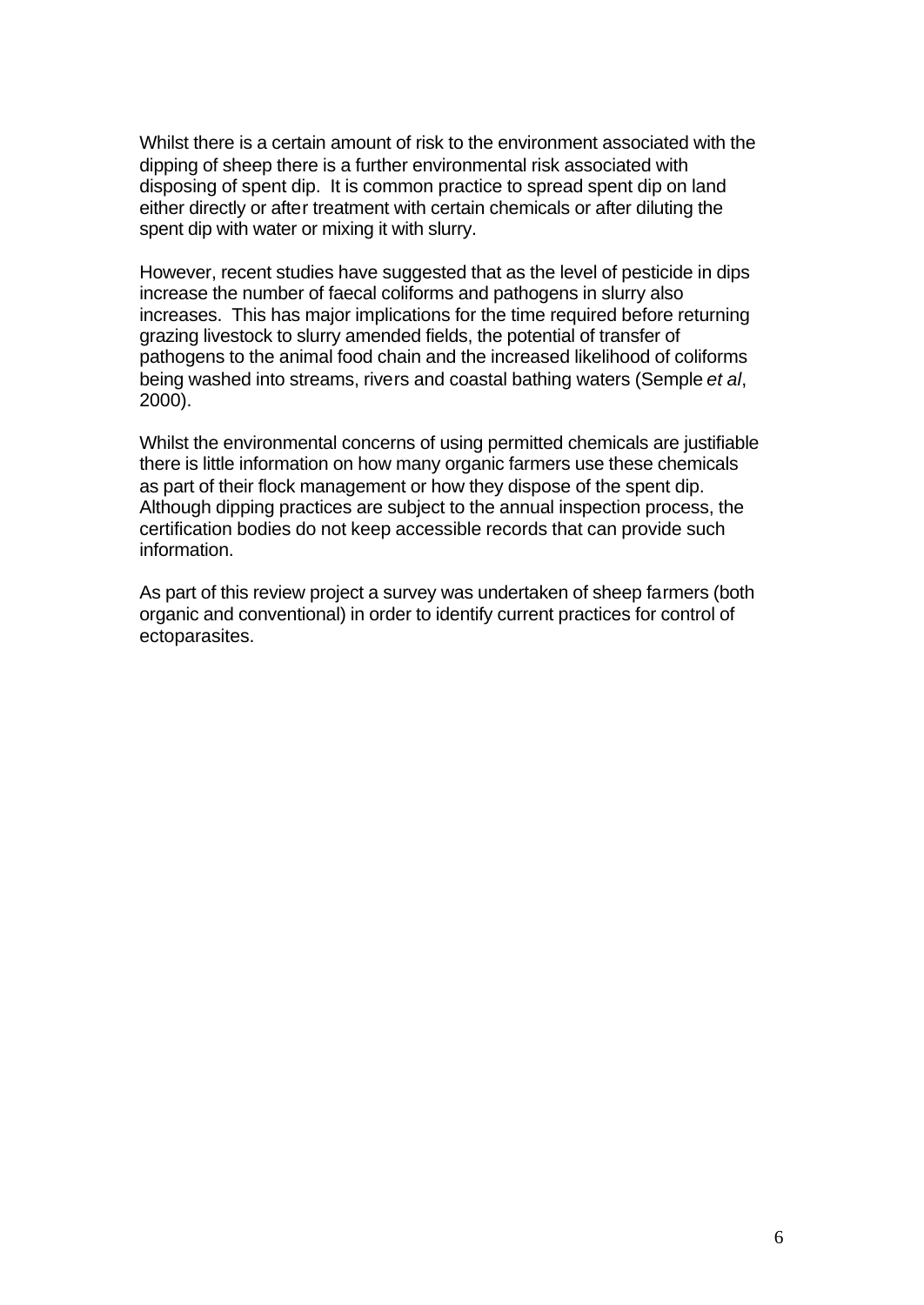# **2.0 Aetiology of ectoparasites**

A number of ectoparasites are associated with sheep flocks. They can be split into two categories according to their life cycles; complete life cycle on the sheep (permanent) and partly complete lifecycle on sheep (semipermanent) (see Table 2.1)

| <b>Permanent</b>                     | Semi-permanent                           |
|--------------------------------------|------------------------------------------|
| Sheep Scab ( <i>Psoroptes ovis</i> ) | Blowfly Strike (Lucilia spp., Calliphora |
|                                      | spp.)                                    |
| Ear Mites (Psoroptes cuniculi)       | Nasal Bot Flies (Oestrus ovis)           |
| Chorioptic Mange (Chorioptes bovis)  | Headflies (Hydeotea irritans)            |
| Chewing Lice (Bovicola ovis)         | Ticks (Ixodes ricinus)                   |
| Sucking Lice (Linognathus spp)       | <b>Forage Mites</b>                      |
| Keds (Melophagus ovinus)             |                                          |

#### **Table 2.1 Categorisation of Sheep ectoparasites**

## **2.1 Blowfly**

Blowfly myiasis is the condition resulting form infestation of the living skin of sheep by the larvae of blowflies. Affected animals are restless, show excessive tail twitching and foot stamping. The most commonly affected area is soiled wool around the tail, but other parts of the body including the feet may be involved.

A survey carried out in the mid nineties (French *et al*, 1995) found that 80% of sheep farmers in England and Wales had recorded at least one case of blowfly strike in their flocks. The authors estimated that half a million sheep were struck annually with an average of 1.6% of sheep within a flock reported as being struck.

Blowfly strike is a highly seasonal problem and is weather dependent. The majority of body strike cases occur after periods of heavy rain followed by warm weather or during periods of high humidity. Strikes can occur any time from March to December with the highest number of strikes occurring during May and October. Breech strike (where the hindquarters of the animal are affected) depends less on weather as the moisture supplied by urine or scouring is generally sufficient to attract flies (Bates, 1999).

The species responsible for blowfly strike have a free-living stage away from sheep. Adult flies lay eggs on the sheep generally in areas of damaged or soiled fleece. The larvae then hatch on the sheep and crawl to the skin which they lacerate and digest. The larvae then leave the sheep to pupate in the soil and remain in the pupae for 3 - 21 days in summer. Overwintering pupae remain inactive until the soil temperature rises above  $7^{\circ}$ C. Blowflies attack in waves, classified as primary, secondary and tertiary fly waves. The primary flies (*Lucilia* and *Phormia*) create the strike lesion but do not necessarily invade the living tissue. Secondary flies (*Lucilia* spp., *Phormia* spp or *Calliphora* spp.) are then attracted by the smell of the primary lesion. The third wave of flies are then attracted by the increasing lesion and secondary bacterial infestation (Bates, 1999)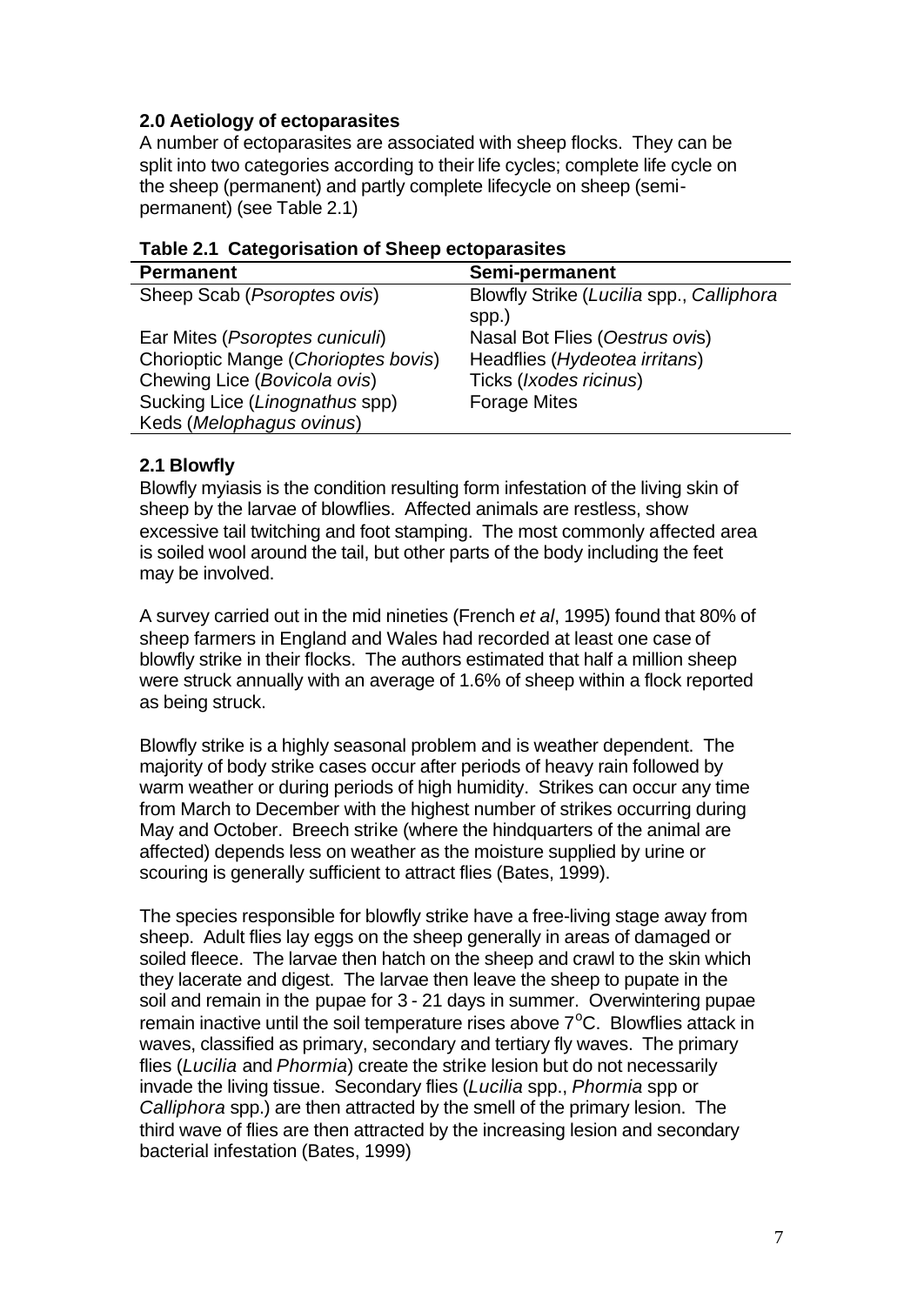## **2.2 Scab**

Sheep scab is the most contagious disease of sheep in the UK today. The disease is currently the subject of The Sheep Scab Order 1997 which is based on the treatment of infected sheep or those that may have been exposed to the mite rather than compulsory dipping of the national flock. The Sheep Scab Order 1997 is intended to give local authorities the means to improve the control of sheep scab when owners of affected sheep do not take appropriate measures voluntarily. The provisions of the order therefore only apply to sheep that are visibly affected i.e. where clinical signs of sheep scab are present.

Sheep scab is an acute or chronic form of allergic dermatitis caused by the mite *Psoroptes ovis*. The mite is an obligatory skin parasite whose life cycle and feeding habits are still not fully understood (Lewis, 1997). The faecal material excreted by the mites is rich in guanine, which acts as an allergen. There is a marked variation in the severity of allergic reaction between individual animals and different breeds.

The main transmission route for scab is from sheep to sheep, however despite the mite being an obligate ectoparasite it can exist off the sheep for at least 30 days given correct temperature and humidity (Bates, *pers comm*.), however, it is only infestive for 15-16 days (Lewis, 1997). Thus rubbing posts, handling facilities and transporters can remain a source of infection for a considerable period of time. Shearing equipment is also a transmission route including the shearer's footwear.

It is essential that scab is identified differentially from other ectoparasites for effective treatment and control. In the early stages of scab sheep may display symptoms similar to other ectoparasite infections such as restlessness, rubbing, soiled fleeces and head tossing. Sheep scab is a flock problem and needs to be differentiated from lice infestation. On an individual basis, scrapie and post lambing wool loss should be considered as differential diagnosis (Lewis, 1997).

Where a flock has been severely infested with scab mites, the symptoms are instantly recognisable with sheep scratching, large areas of wool loss and wool tags present in the sheep's mouth (Lewis, 1997). Further investigation of affected sheep will reveal severe crusting lesions. Samples taken from the edge of the lesion should be submitted to a laboratory for confirmation. However, the use of a hand lens will often reveal the presence of mites at the lesion's margins. The adult mite is just visible to the naked eye with the adult female being pearly white in colour, globular in shape and approximately 1.0mm in length (Bates, 1999b).

Where a flock is in the early stages of infection, has a mild infection or a chronic infection the symptoms are less visible and require more thorough inspection for diagnosis. There may well be a complete absence of rubbing or biting and frequently the only visible signs are areas of clean licked wool on the flanks or thighs of animals (Lewis, 1997). The lesions are generally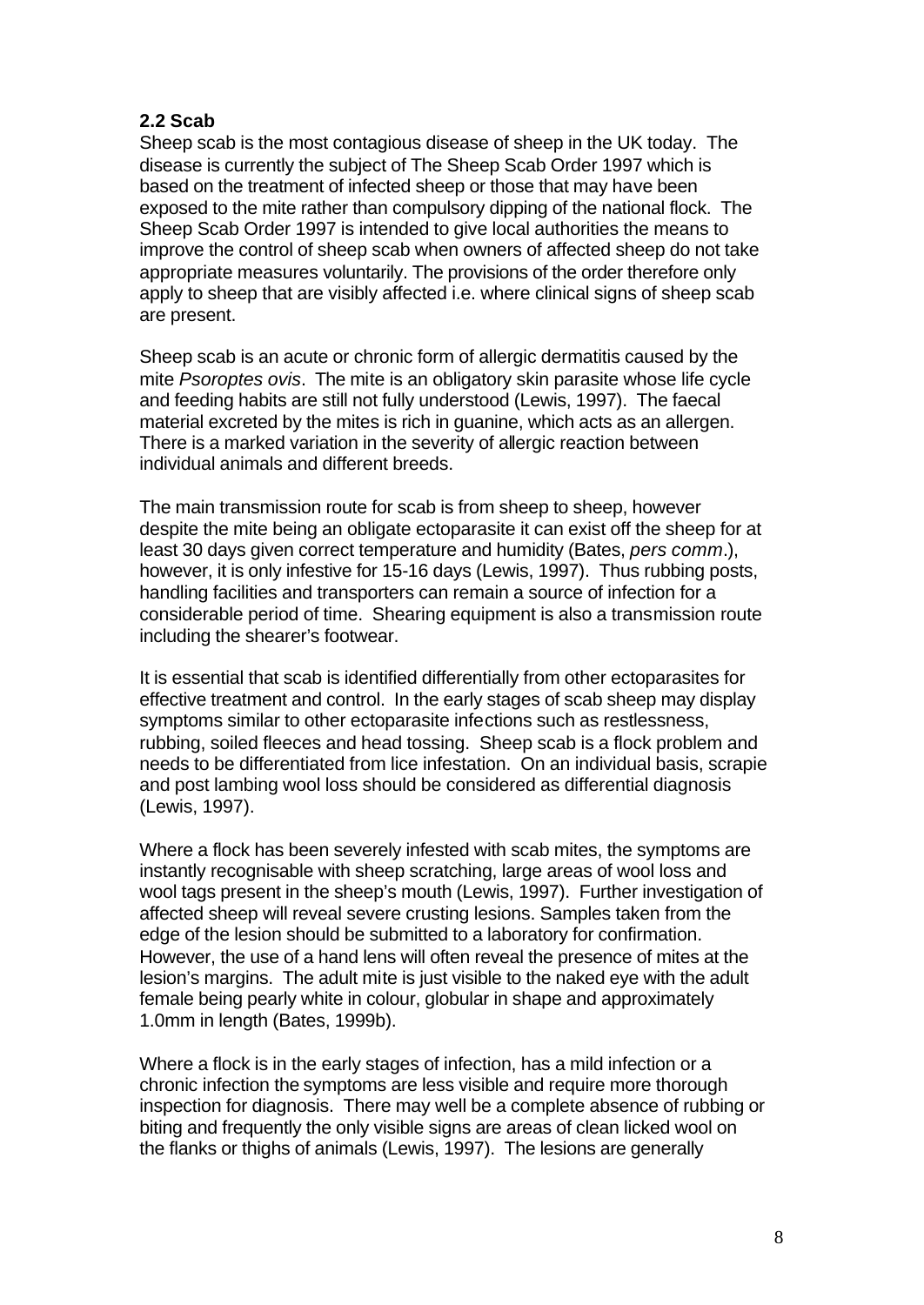present in an area different to the "licked" area and are more often than not found along the back line, usually in areas of the withers.

The infestation of mites is characterised by three phases, the early, the late and the decline phase. During the early phase the disease is characterised by low mite numbers and very small lesions. These lesions are virtually undetectable, with the mite adapting to its new host and the sheep becoming sensitised to the mite allergens. In simulated conditions where sheep have been artificially infested with sheep mites a lag phase of 20 –25 days can occur before symptoms become visible (Bates, 1999b). During the late phase of the infestation there is a rapid increase in mite numbers and lesion spread. During the later stages "flaker" sheep may occur where the sheep suffers extensive wool loss and the denuded areas are covered in flaky scabs which overlie thousands of active mites. It is during this phase that mites are more likely to pass to other sheep. The disease then enters the decline phase. The lesions begin to change in appearance and the active moist edge upon which the mites feed becomes less distinct and secondary infections may occur. The mite population begins to decline due to the lack of feeding sites and the development of an immune response from the host animal. After the decline phase it is not uncommon for animals to make a complete recovery, as the new wool begins to grow on previously denuded areas and the scab lifts away from the skin. However it is possible for some sheep to appear to recover completely but still be harbouring populations of mites either under dry scabs or in cryptic sites such as the ear. When normal skin conditions are established the mites can then re-infest. This is known as psuedorecovery (Bates, 1997).

## **2.3 Lice**

Three species of louse infest sheep: the chewing louse (*Bovicola ovis*), the face louse (*Linognatus ovillus*) and the foot louse (*L. pedalis*). By 1999 there had been no cases of foot louse recorded in the preceding 20 years and it has been assumed that foot louse was eradicated from the national flock during the period of compulsory national dipping (Bates, 1999b).

The chewing louse is a small insect, red/brown in colour with a broad head and chewing mouthparts. The chewing louse feeds on epithelial scales, wool fibres and skin debris. It is generally to be found around the neck and back areas.

The chewing louse is an obligate parasite, however its lifecycle and population dynamics are greatly influenced by climate, particularly temperature. In hot climates (e.g. Australia) lice can spread quickly within flocks, in temperate climates (e.g. Great Britain) the spread of lice within a flock occurs more slowly. Adult lice can live for up to a month and the egg to egg cycle can be completed in 3 – 5 weeks.

Lice infestations manifest as a chronic dermatitis characterised by constant irritation, itching, rubbing and tagging and biting of fleeces. Infestations can cause considerable losses from unthriftiness, retarded growth and damaged wool and leather. In surveys carried out by VLA, the level of louse burden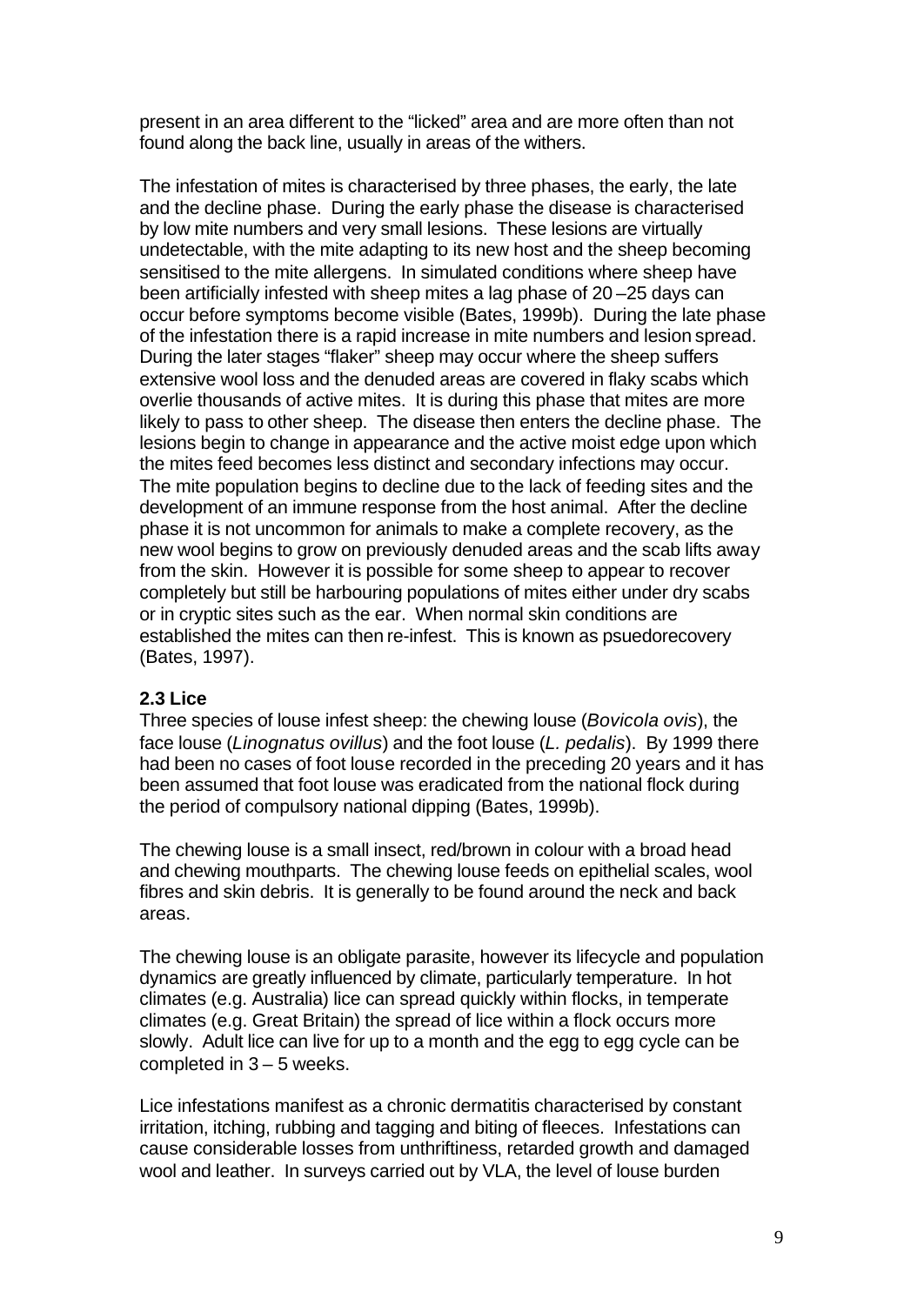impacted on body condition score. The higher the louse burden the lower the condition score (Bates, *pers comm*.) In the same survey louse burden was also correlated with fleece length, the longer the fleece the higher the louse burden.

The face louse is blue in colour and has a thin elongated head with piercing mouthparts, which penetrate the skin and suck blood. The face louse can be found on both the haired and woolled areas of the face. Dense populations can discolour the white hair or wool to a definite grey.

Since the deregulation of scab in 1992 the prevalence of chewing lice has increased with significant infestations being recorded in Dyfed, Gwynedd, Northumbria, Devon, Yorkshire, Staffordshire and the Scottish Borders (Bates, 1999c).

# **2.4 Ticks**

Ticks (*Ixodes ricinus*) spend only a short time on the host to feed but are effective vectors of disease. Ticks are to found mainly on the hairy areas of the head, neck, axillia and groin in the spring and autumn. *I. ricinus* is a three host tick, it leaves its host before each moult and then seeks a new host. Each host does not need to be of the same species. *I. ricinus* transmits "tick borne fever" in sheep, louping ill and causes "tick paralysis" in both sheep and cattle.

# **2.5 Keds**

The sheep ked (*Melophagus ovinus*) is wingless and lives on the wool and skin of the sheep. They are much larger than lice and are readily visible. The sheep ked can cause severe anaemia when present in large number and in severe cases can result in death. Keds present on the sheep can cause restlessness, biting, kicking and rubbing of the affected areas.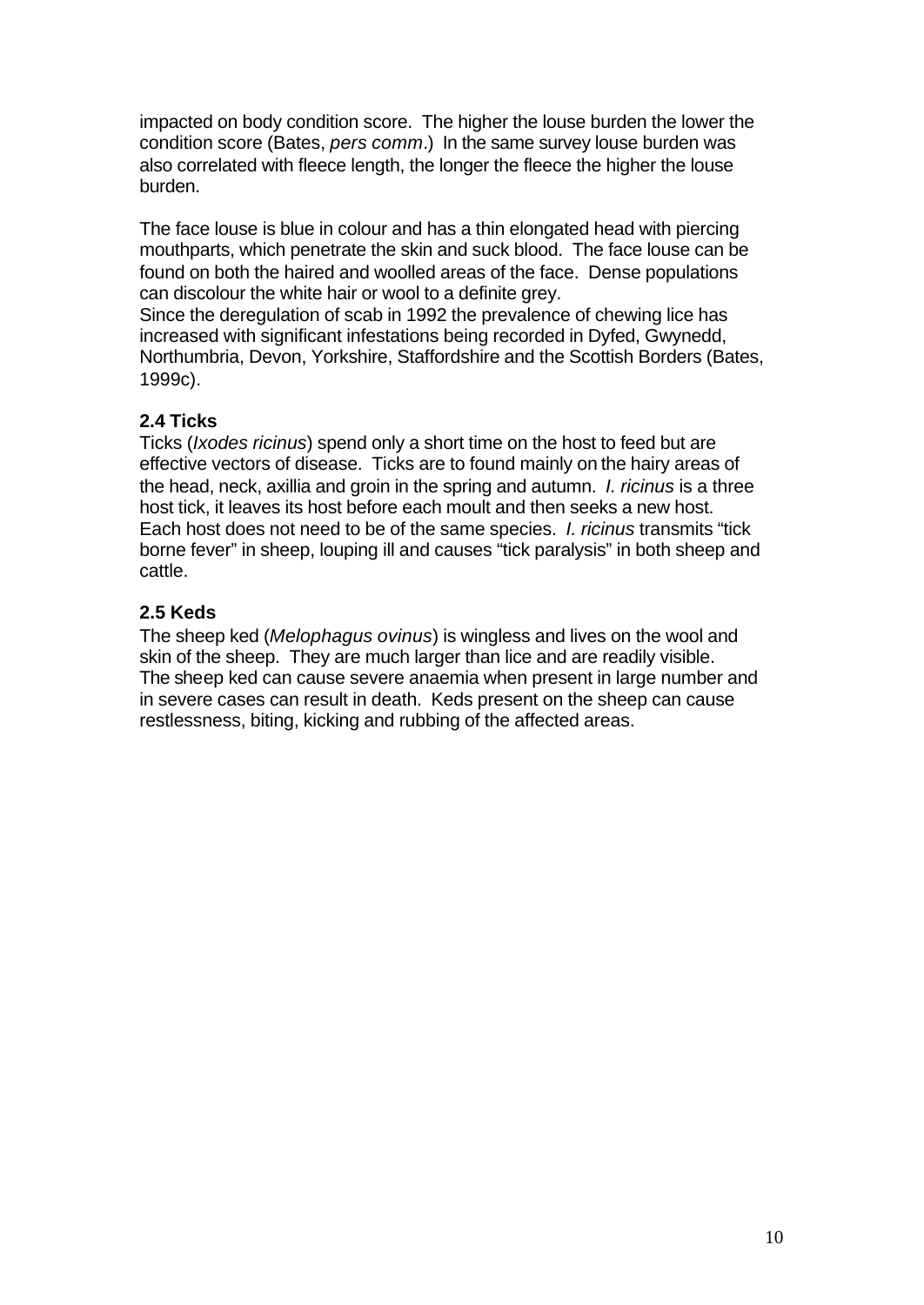# **3.0 Aetiology of foot-rot**

Lameness is often seen in flocks at pasture and at housing. The affected animals may display mild and transient lameness to severe and persistent lameness. In addition to causing the individual animal pain and suffering, lameness if left untreated can result in severe production losses.

Foot-rot is a term used by many (both farmers and professionals) to describe lameness in sheep. However, foot-rot only describes one condition and sheep may be suffering from any one of a number of conditions. Correct diagnosis is essential if lameness in sheep is to be treated correctly and without causing any unnecessary suffering due to incorrect treatment.

Bacterial infections of the skin and other tissues of the hoof are the most frequent cause of lameness in sheep. Table 3.1 details some of the characteristics associated with the most common bacterial infections of the foot.

| <b>Disease</b>                                   | Tissue<br>Affected                                | <b>Bacteria</b><br>Involved                              | Severity of<br>Lameness | Prevalence<br>within flock<br>(%) |
|--------------------------------------------------|---------------------------------------------------|----------------------------------------------------------|-------------------------|-----------------------------------|
| Toe abscess                                      | Sensitive<br>laminae                              | Non-specific                                             | $+ + + +$               | $1 - 5$                           |
| Foot abscess                                     | Joint capsule                                     | Fusobacterium<br>necrophorum<br>Actinmyces<br>pyogenes   | $+ + + +$               | $2 - 10$                          |
| Ovine Inter-<br>digital<br>dermatitis<br>(Scald) | Inter-digital<br>skin                             | Fusobacterium<br>necrophorum                             | 土                       | $5 - 30$                          |
| Benign Foot-<br>rot                              | Inter-digital<br>skin                             | Fusobacterium<br>necrophorum<br>Dichelobacter<br>nodosus | $\ddot{}$               | $5 - 100$                         |
| <b>Virulent Foot-</b><br>rot                     | Inter-digital<br>skin and<br>sensitive<br>laminae | Fusobacterium<br>necrophorum<br>Dichelobacter<br>nodosus | $+ +/ + + +$            | $5 - 100$                         |

## **Table 3.1 Major characteristics of the principal dermatoses of sheep**

Adapted from Egerton 1999 and Hindson & Winter 2002

## **3.1 Scald (Ovine interdigital dermatitis)**

Scald is caused by *Fusobacterium necrophorum* and rarely progresses beyond the foot cleft. The lesion is interdigital dermatitis. Symptoms include a reddening or whitening of the skin between the heels along with swelling and hair loss. Although the lesions look relatively benign, affected animals are very lame. Predisposing factors for the development of scald include dirty or damp bedding when animals are housed, dirty or muddy areas around feeding or drinking troughs and long wet grass outdoors. The presence of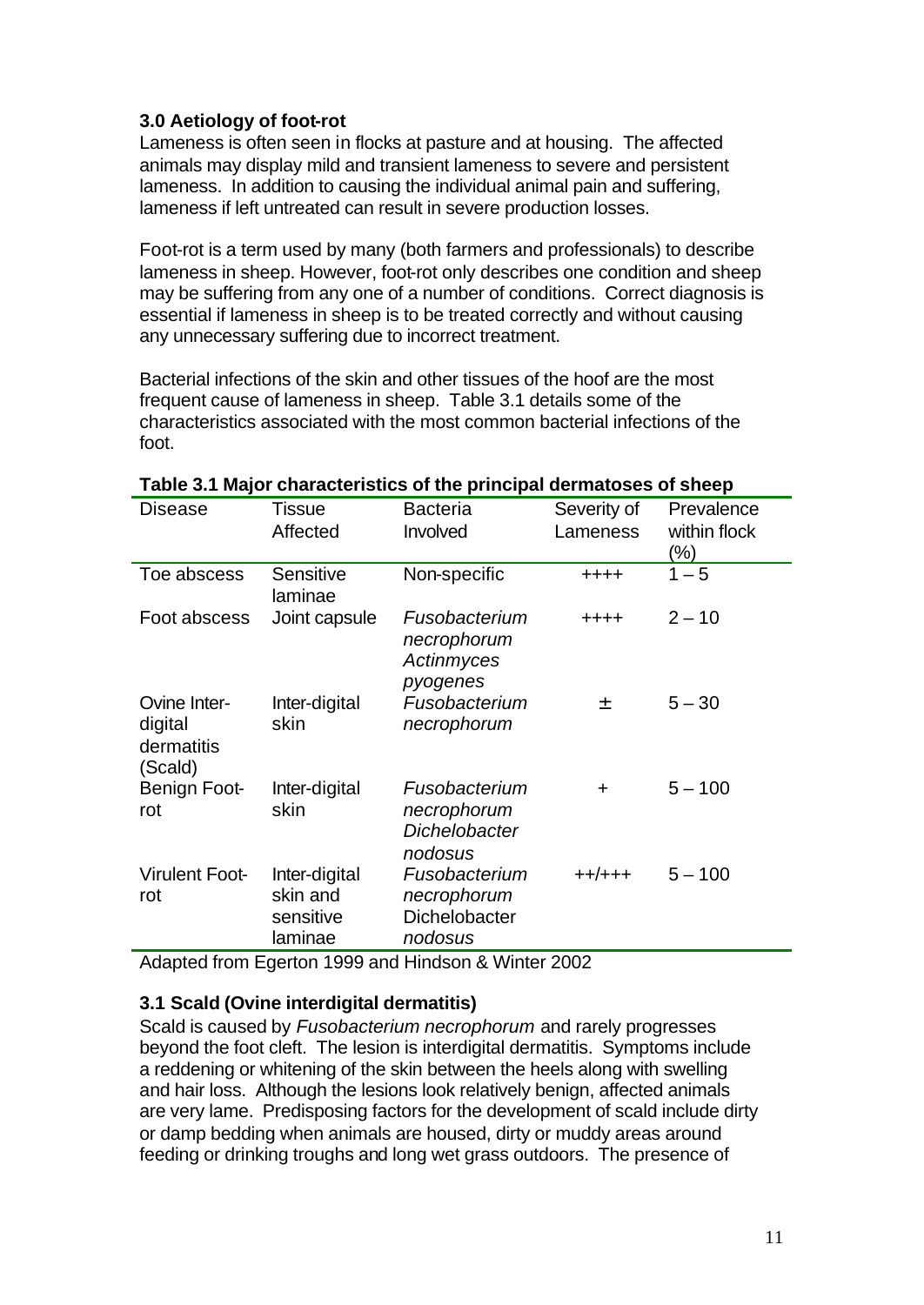scald can facilitate the invasion of *Dichelobacter nodosus* if it is present in the environment and can result in the development of footrot.

# **3.2 Foot-rot**

Foot-rot is still the most common foot problem within flocks, as repeated infection does not induce a useful immune response. Foot-rot is caused by *F. necrophorum* and *D. nodosus* acting synergistically. There are number of strains of *D. nodosus* which vary in invasiveness, hence the distinction between benign and virulent footrot.

Early lesions are similar to those of scald affected animals however as the disease progresses separation of the sole occurs usually beginning at the heels with necrosis of the laminae and development of the characteristic foul smell. Virulent strains can cause separation right across the sole and up the wall of the hoof. More than one foot can be affected at the same time. Carrier sheep are common and all feet must be subject to a detailed examination to detect all such animals.

# **3.3 Digital dermatitis**

The cause of this apparently new disease is unclear and its differentiation from classic foot-rot is also open to debate. In contagious ovine digital dermatitis (CODD) the infection normally begins at the coronary band. Rapid shedding of the whole horn case can occur resulting in a raw digital stump. Infection can spread rapidly through the flock thus accurate veterinary diagnosis is required quickly.

# **3.4 Abscess**

Abscesses (either toe or foot) are an acute infection, which usually involves one digit of the foot. Toe abscesses are usually confined to the sensitive laminae under the hard horn of the toe whereas foot abscesses begin in the interdigital space and extend into the deeper structures to involve the distal interphalangeal joint. In infected sheep acute lameness occurs to such an extent that complete non-use of infected foot occurs along with extended periods of recumbency. Damage to the interdigital space is required before bacterial invasion of the subcutaneous tissue can occur.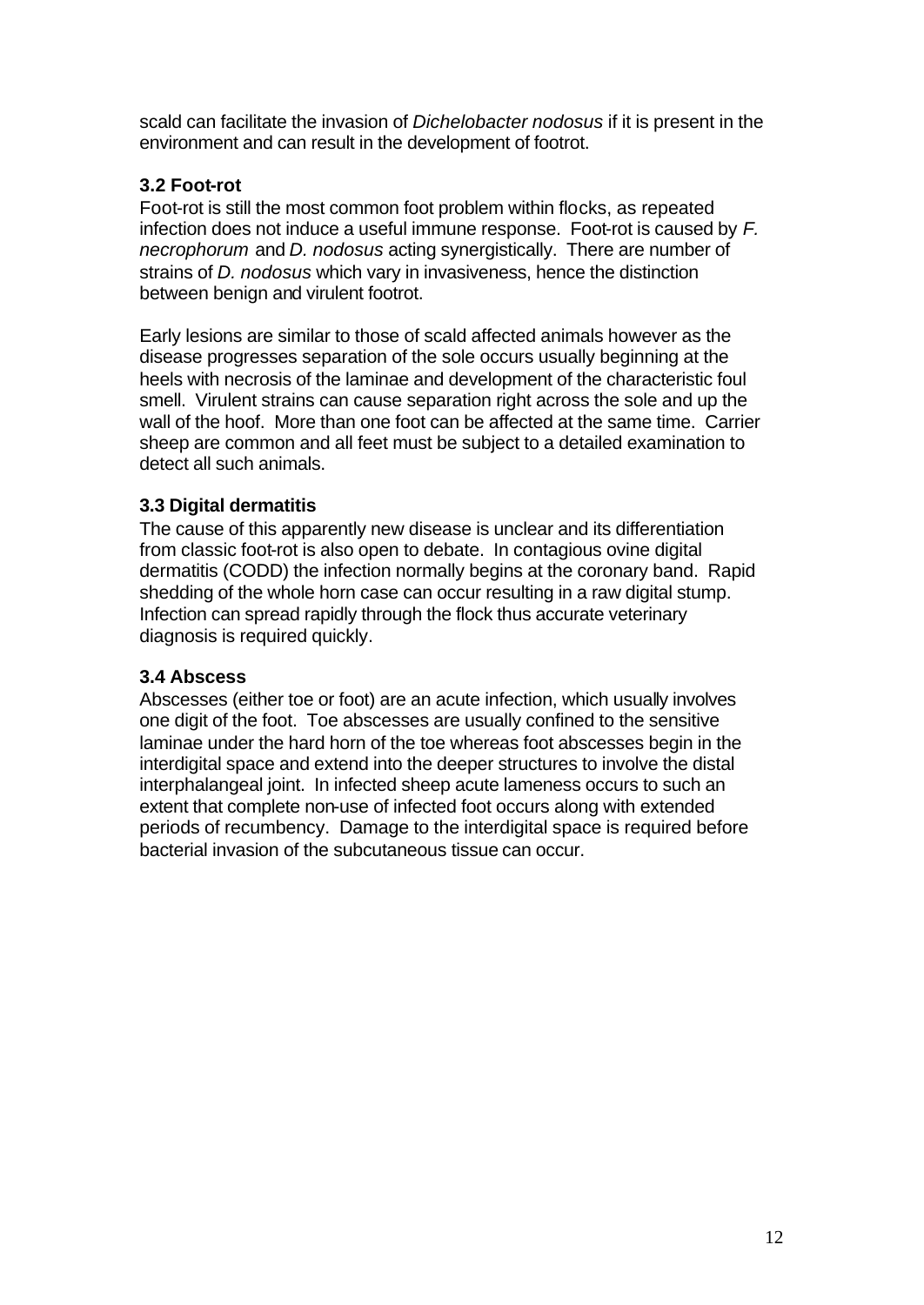# **4.0 Control methods**

A number of different control methods are available to farmers to prevent and /or treat ectoparasites and foot infections. These control methods can be broadly split into chemical (including veterinary medicines) or cultural. However, in recent years there has been a move to bring the best practices of both control methods into an Integrated Parasite Management programme.

# **4.1 Chemical**

Early treatment methods for sheep ectoparasites involved the use of substances such as sulphur, mercury, hellebore, arsenic and nicotine applied in various ways (Wall, 1999). In Marcus Cato's treatise "On agriculture" his recommendations for scab control was to "take equal parts of old strained amurca, water in which lupines have been boiled and the dregs of good wine and mix all together. After shearing, smear the whole body with this and let them sweat two to three days. Then wash in the sea or if you have no sea water, make a brine and wash them in it."

The first attempts at total immersion of sheep in insecticides was carried out by William Cooper in 1843 (Wall, 1999) and to this day remains one of the most effective forms of insecticide application.

## *4.1.1 Ectoparasites*

There are three classes of compounds available for the treatment and/or prevention of sheep scab;

- 1. organophosphorus compounds (OP) e.g. diazinon
- 2. synthetic pyrethroids (SP) e.g. flumethrin and high cis-cypermethrin
- 3. macrocyclic lactones e.g. ivermectin and doramectin

There is a large array of chemical compounds available within these three classes to treat ectoparasite infestations in sheep however this can be confusing to the farmer as not all products treat all ectoparasites and different concentrations are required to treat different ectoparasites. A summary of available products and their efficacy in treatment and control of sheep ectoparasites is given in Table 4.1.

A summary of currently available approved products for the control/treatment of scab can be found at www.vmd.gov.uk. It is always in the farmers interest to check with the Veterinary Medicines Directorate as to the currently available products and in the case of organic farmers to check with their certifying body.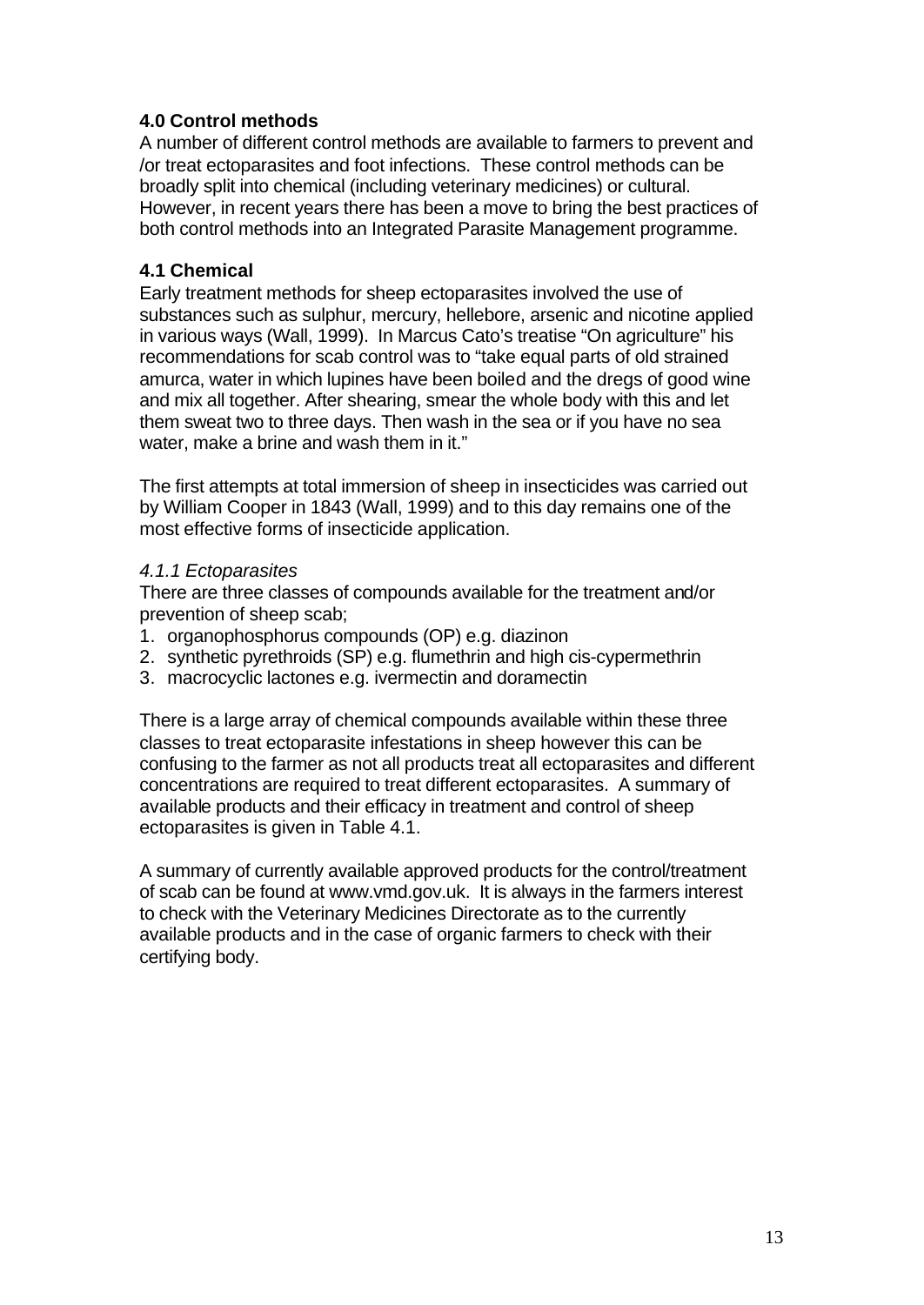|                                |                    | <b>Sheep Scab</b> |                           | <b>Blowfly strike</b>     |                           | Lice, ticks & keds |                           |
|--------------------------------|--------------------|-------------------|---------------------------|---------------------------|---------------------------|--------------------|---------------------------|
| <b>COMPOUND</b>                | <b>Application</b> | <b>Treat</b>      | <b>Prevent</b>            | <b>Prevent</b>            | <b>Treat</b>              | <b>Prevent</b>     | <b>Treat</b>              |
| Organophosphorus compounds     |                    |                   |                           |                           |                           |                    |                           |
| Diazinon                       | Dip                | ✓                 | $\checkmark$              |                           |                           |                    |                           |
| Non-organophosphorus compounds |                    |                   |                           |                           |                           |                    |                           |
| High cis-cypermethrin*         | Dip                |                   | $\times$                  |                           |                           |                    |                           |
| Flumethrin**                   | Dip                |                   |                           | X                         | X                         |                    |                           |
| Amitraz                        | Dip                | X                 | $\boldsymbol{\mathsf{x}}$ | X                         | $\boldsymbol{\mathsf{x}}$ |                    |                           |
|                                |                    |                   |                           |                           |                           |                    |                           |
| Dicyclanil                     | Pour-on            | $\times$          | $\times$                  | $\boldsymbol{\mathsf{x}}$ |                           | X                  | X                         |
| Delamethrin                    | Pour-on            | X                 | $\times$                  |                           | X                         |                    |                           |
| Cypermethrin                   | Pour-on            | $\times$          | $\times$                  | X                         |                           |                    |                           |
| High cis-cypermethrin          | Pour-on            | X                 | $\times$                  |                           |                           |                    |                           |
| Alpha-cypermethrin             | Pour-on            | $\times$          | $\times$                  |                           |                           |                    |                           |
| Cyromazine                     | Pour-on            | $\times$          | $\boldsymbol{\mathsf{x}}$ | X                         |                           | X                  | X                         |
| Cyhalothrin                    | Pour-on            | $\times$          | $\times$                  | X                         | X                         |                    | X                         |
| <b>Macrocyclic Lactones</b>    |                    |                   |                           |                           |                           |                    |                           |
| Moxidectin                     | Injectable         |                   |                           | $\boldsymbol{\mathsf{x}}$ | X                         | X                  | X                         |
| Doramectin                     | Injectable         |                   |                           | X                         | ×                         | X                  | $\boldsymbol{\mathsf{x}}$ |
| <b>Ivermectin</b>              | Injectable         |                   |                           | X                         | ×                         | X                  | X                         |

**Table 4.1 Compounds available for the treatment and/or prevention of ectoparasites of sheep.**

\* for treatment and control of scab caused by pyrethroid sensitive mites

\*\* effective against pyrethroid sensitive strains of sheep scab, ticks, lice and keds

**NOTE: Readers should check with their certifying body as to which treatments are permitted.**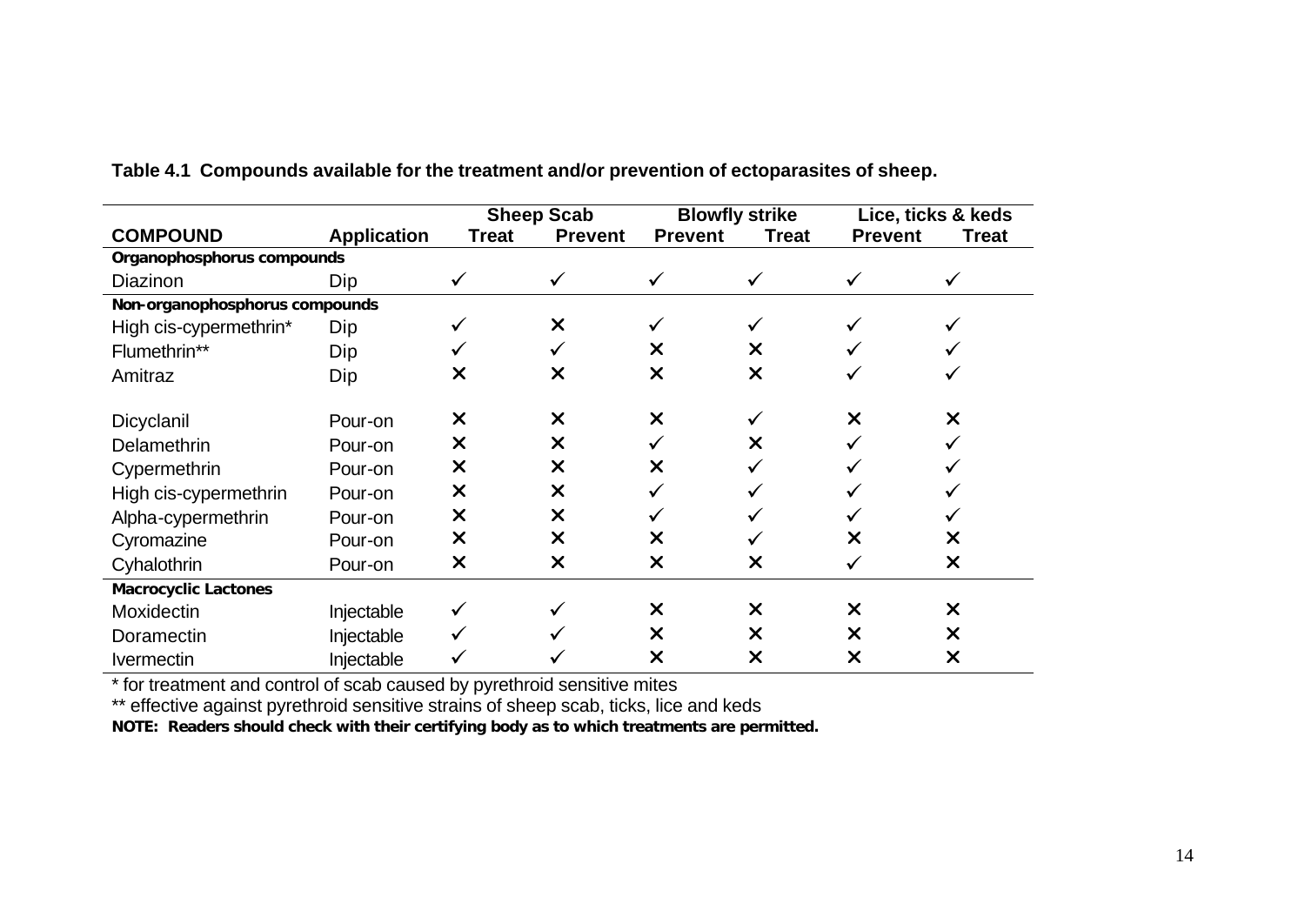## **Scab**

Before the changes in sheep scab legislation in 1992 all products licensed as "scab approved" had to meet the rigorous criteria of being able to produce a 100% kill of all mites in a fully fleeced sheep during a single plunge dip lasting one minute. A further requirement was the prevention of reinfestation within 21 days in sheep with a fleece length of 1cm. Currently only diazinon and flumethrin meet these stringent requirements. Since 1992 licences have been issued to products (SP and macrocyclic lactones) where only 95% kill has been achieved with no protection against reinfection. In order for these products to achieve an effective kill of mites, two treatments must be administered at prescribed intervals. This includes ivermectin (two injections seven days apart), moxidectin (two injections 10 days apart) and high cis-cypermethrin (two dips 14 days apart). Doramectin has also be licensed as an injectable product for the treatment of scab and only a single injection is required for treatment but protection from reinfection is limited (Lewis, 1997).

When plunge dipping, it is essential that the insecticide present is maintained at the correct concentration within the dip bath throughout the operation. This requires knowledge of the exact volume of the bath so that it can be correctly charged and replenished during dipping. Replenishment of the dip must be carried out in accordance with the manufacturer's instructions to maintain correct concentrations. The fleece length of sheep is also an important consideration when dipping as there is evidence to suggest that in flocks with greater than six weeks of growth of fleece not all sheep will be effectively dipped (Lewis, 1997).

Where injectable products are used the correct dosage is essential in order to treat effectively. The amount of dosage used should be based on the weight of the heaviest animals therefore some sheep should be weighed prior to injecting. All animals must be injected to achieve effective control.

Where two treatments are required to achieve 100% kill of mites treated animals should be returned to pastures which have been free of sheep for at least 16 sixteen days.

#### **Blowflies**

Only two groups of chemicals are approved for the treatment and prevention of blowfly strike by the VMD in dip products and these include diazinon (OP) and high cis-cypermethrin (SP). However a range of spray and pour-on products are licensed for the treatment of blowfly strike (but are not authorised for the treatment of scab) and these include dicyclanil (non-OP), delamethrin (SP), cypermethrin (SP), alphacypermethrin (SP), cyromazine (Non-OP) and cyhalothrin (SP). Not all these products will be approved for use within organic standards and farmers need to check with their certifying body as to which products are permissible to use. Some certifying bodies have now placed SP products in the "restricted" category and prior permission is required from the certifying body before they can be used. Permission for use is likely to be given when a reasonable case is made that a specific problem exists and that treatment is required on animal health and/or welfare grounds. Organic livestock farmers are required by the standards to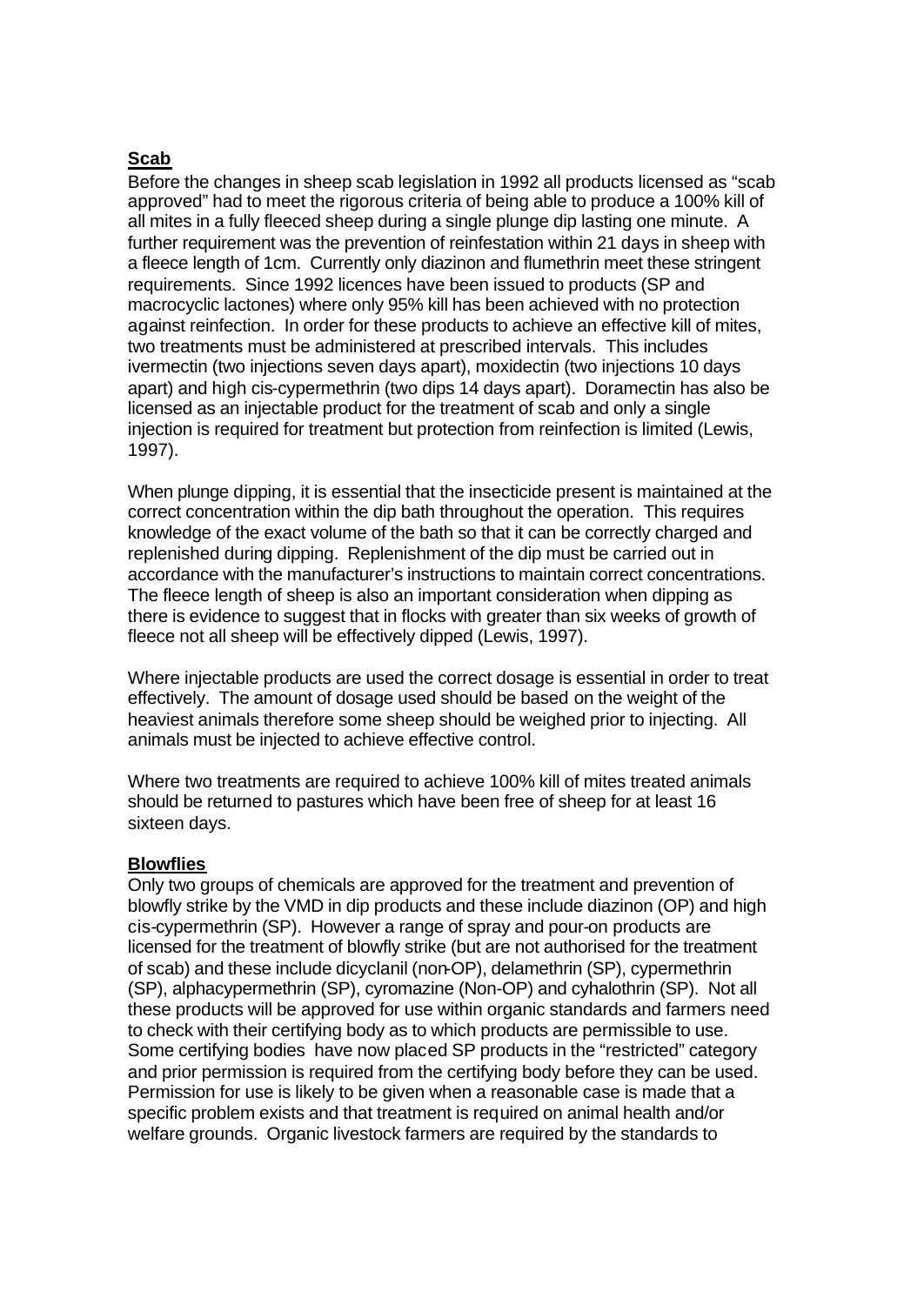prepare health plans in conjunction with their nominated veterinary surgeon where issues relating to ectoparasites should be addressed.

The range of pour-on products available to farmers for the treatment and control of blowfly can lead to confusion as some are only suitable for treating blowfly strike whereas others are only licensed for the prevention of blowfly strike (see Table 4.1). Many believe pour-on products to be better as they are perceived to less environmentally damaging than dipping, they present a reduced health risk to the farmer and are less stressful for the sheep than being put through a plunge dip.

When plunge dipping for blowfly control and treatment the same conditions as for dipping for scab control need to be considered i.e. maintaining correct concentrations within the bath, fleece length etc. However it is important to note that although chemicals may be approved for both scab and blowfly control, different concentrations are required to treat different ectoparasites.

#### **Other Ectoparasites**

Sheep can also suffer from infestations of lice, ticks, keds and headflies. Currently all dip products (both OP and SP) available to treat and control scab can be used to treat and control these ectoparasites. In addition a fourth dip product is available containing Amitraz (this is not approved for scab treatment or control). Not all the pour-on products are suitable for the control of ectoparasites such as lice, ticks keds and headflies. Where pour-ons are being used to treat such parasites it is crucial to ascertain a correct veterinary diagnosis as indiscriminate use of pour-ons can contribute to the development of SP resistance in both scab mites and lice.

SP resistance in scab mites was first documented by Synge *et al* (1995). Further cases in different areas of the country have subsequently been documented including areas of South Wales (Bells, 1997). Lewis (1997) has indicated that "there is a very real danger of a rapid development of resistance if products are not used exactly as prescribed and only when an accurate diagnosis has been made." SP resistance in lice is also not uncommon making the treatment of these ectoparasites more complicated and almost impossible under current organic regulations.

## *4.1.2 Foot-rot and other lameness problems*

In order to treat foot-rot it is useful to know if it is benign or virulent. In the case of benign foot-rot it can be controlled by foot bathing without paring. Footbaths should contain either 5% formalin or 10% zinc sulphate. Ideally footbaths should be 6 m long and 10cm deep. Afflicted sheep should be walked through a footbath once a week until conditions improve.

Where virulent foot-rot is present then two treatment routes are available to the farmer. Treatment can either be by paring and footbathing or by antibiotics injected intramuscularly. Where paring and footbathing are chosen as the treatment method, care must be taken when paring. All hoof material overlying the necrotic tissue must be removed. This is a slow process and can cause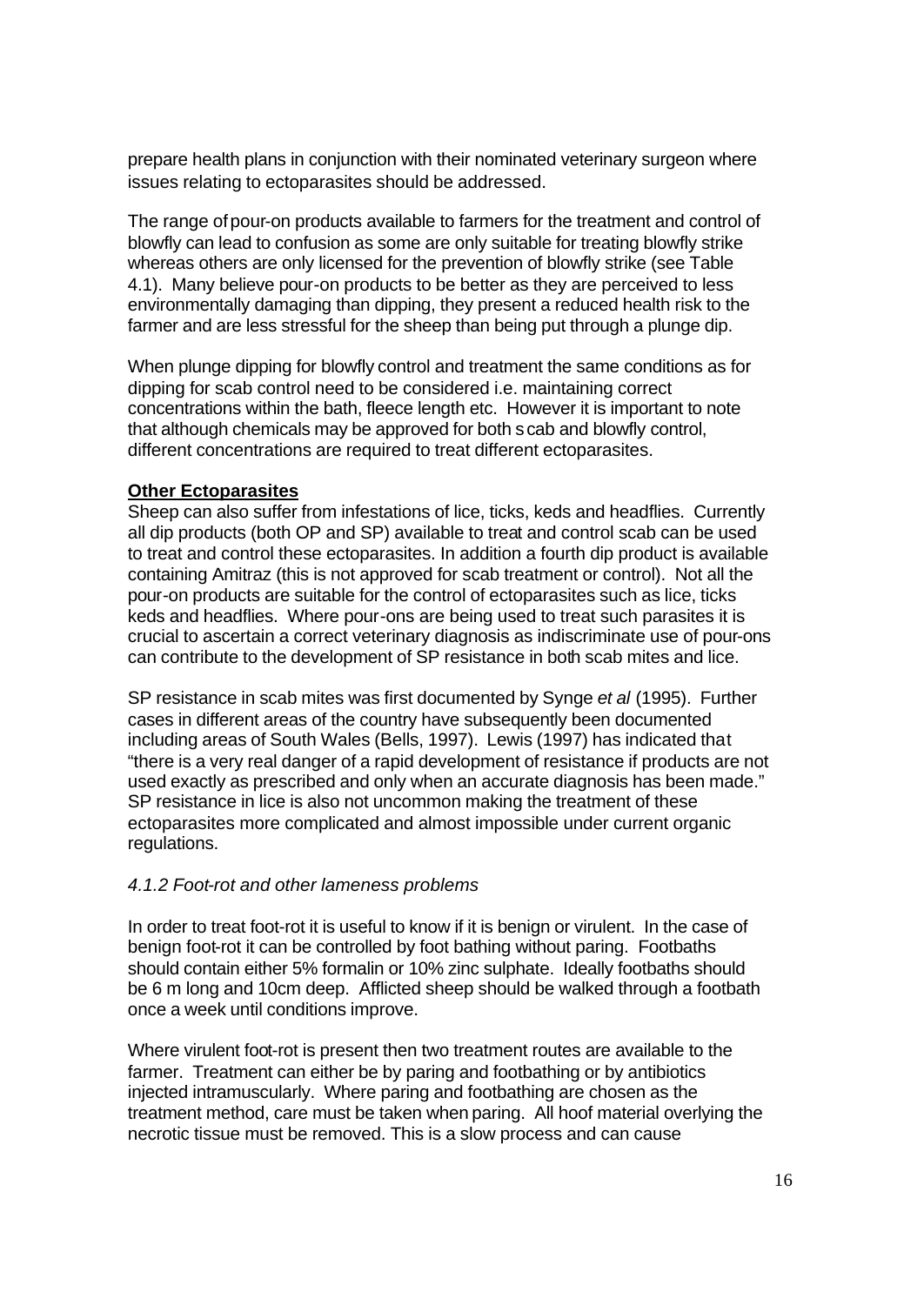considerable pain to the sheep. If the paring is inadequate then topical treatment by footbathing will be unsuccessful. However, over zealous paring can cause greater damage than the disease and sheep can be lame for a considerable time. After paring, sheep should be walked through footbaths containing either 5% formalin or 10% zinc sulphate.

Using antibiotics to treat virulent foot-rot removes the necessity to pare the foot of the animal other than to confirm diagnosis. However, the successful outcome of this treatment method is highly dependent on sheep being kept in a dry environment for 24 hours after treatment. If animals are returned to a wet pasture immediately after treatment the antibiotic is inhibited from diffusing to the affected tissues.

Where only a small number of animals are affected, scald can be effectively controlled by oxytetracycline spray. Where large numbers of animals are affected then walking them slowly through a footbath containing a weak formalin solution (2 – 3%) should be effective. Alternatively a zinc sulphate solution (10%) can be used in the footbath but animals will have to stand in the bath for a few minutes. Animals treated in this manner should be allowed to stand on a hard surface for a short period before being returned either to pasture or housing.

Where other lameness problems occur, such as abscesses, penicillin is recommended as the principal treatment method. However, it may be some time before the lameness is diagnosed as abscesses, by which time damage will have been done to the underlying structure of the foot.

#### **4.2 Cultural**

Cultural control methods generally include areas such as pasture management, animal nutrition and breeding for resistance/resilience. For the purpose of this report biological controls will also be included in this section. Biological controls include nematophagous fungi, parasitic wasps, bacteria and pheromone traps.

Farmers, advisers and certifying bodies may overlook the importance of cultural control methods as in many cases these are preventative control measures. For example, if a ewe is in good condition she is less likely to succumb to a severe ectoparasite infestation. Many farmers are aware that sheep in particular fields are more likely to get blowfly strike. Avoiding these fields where possible can reduce the number of animals struck. Breeding for resistance/resilience, although a long term approach, is one many owners of closed flocks have been practising for generations.

One of the most important cultural control methods all farmers should practice, whether they operate a closed flock policy or not, is biosecurity. Newly bought in stock should be isolated from the main flock. Under organic management, new bought in stock should be observed daily for signs of ectoparasite infestation and foot diseases. Where problems occur animals should be treated appropriately. Only after an isolation period should they be allowed to mix with the main flock. Straying sheep are also a major source of incoming disease to a farm so where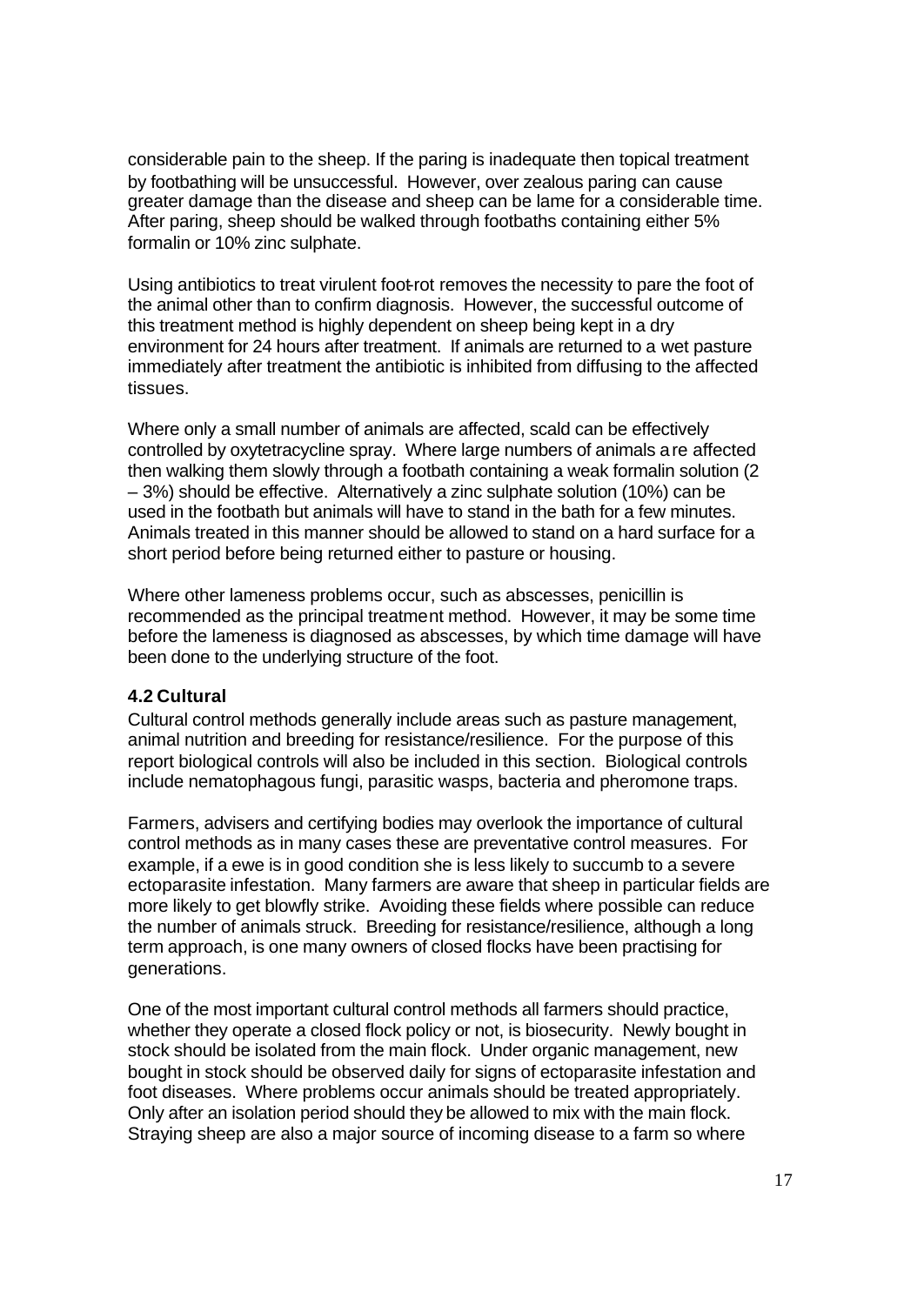possible all boundary fencing should be maintained in good condition. Some certifying bodies recommend double fencing between organic and neighbouring land to prevent cross infection. Where animals are grazed on common grazings then the graziers should work together to develop a programmes to eradicate major problems such as scab or footrot.

A strict biosecurity protocol should also be enforced when contractors are used to carry out work on-farm. This particularly applies to contract shearers and contract dippers. Where contractor shearers are used all equipment should be cleaned between farms, particularly shearing combs and moccasins. Shearing combs should be cleaned and disinfected before leaving each farm. Parasites which have become attached to moccasins can be killed by micro-waving the shoes for a few minutes.

#### *4.2.1 Ectoparasites*

Cultural control methods for ectoparasites are less well developed than those for other parasite infestations. This is partly due to the effectiveness of chemical control which has reduced the emphasis for research on parasite lifecycles.

Cultural and biological controls have been developed for blowfly strike. Blowflies are attracted to areas of the sheep fleece which are damaged or soiled. Crutching and dagging of lambs can reduce the areas of soiled fleece and reduce the likelihood of strike. Work carried out in New Zealand has demonstrated that if animals are grazed on pastures containing condensed tannins this will reduce the amount of faecal output and can result in drier dags both of which make the sheep less attractive to blowfly strike (Leathwick & Atkinson, 1995). Odour traps have also been used with success to lure flies away from sheep and to waste energy in pursuit of stronger olfactory stimuli (Heath, 1998). Avoidance measures can also be employed against flies such as keeping sheep away from field margins with hedgerows or shelter belts which provide habitat for blowflies. Permanent or temporary electric fencing could be used to fence sheep out of such areas. Blowflies do not fly in high winds so keeping sheep in breezy areas will also help to reduce the chance of attack.

#### *4.2.2 Foot-rot and other lameness problems*

As footrot is caused by *F. necrophorum* and *D. nodosus* working synergistically it can be prevented by eliminating *D. nodosus* from the environment. *D. nodosus* is a strict parasite whose only known habitat is in the hooves of ruminants affected with foot rot and its survival away from this habitat is less than a week. Some animals can recover from foot-rot but remain infected with *D. nodosus*, these animals can then infect other susceptible individuals. Other host and environmental factors can contribute to the development of foot-rot within the flock. Some breeds are more susceptible than others (Egerton, 1999). Within breeds some individuals are more resistance and this resistance is heritable (Raadsma *et al*, 1994).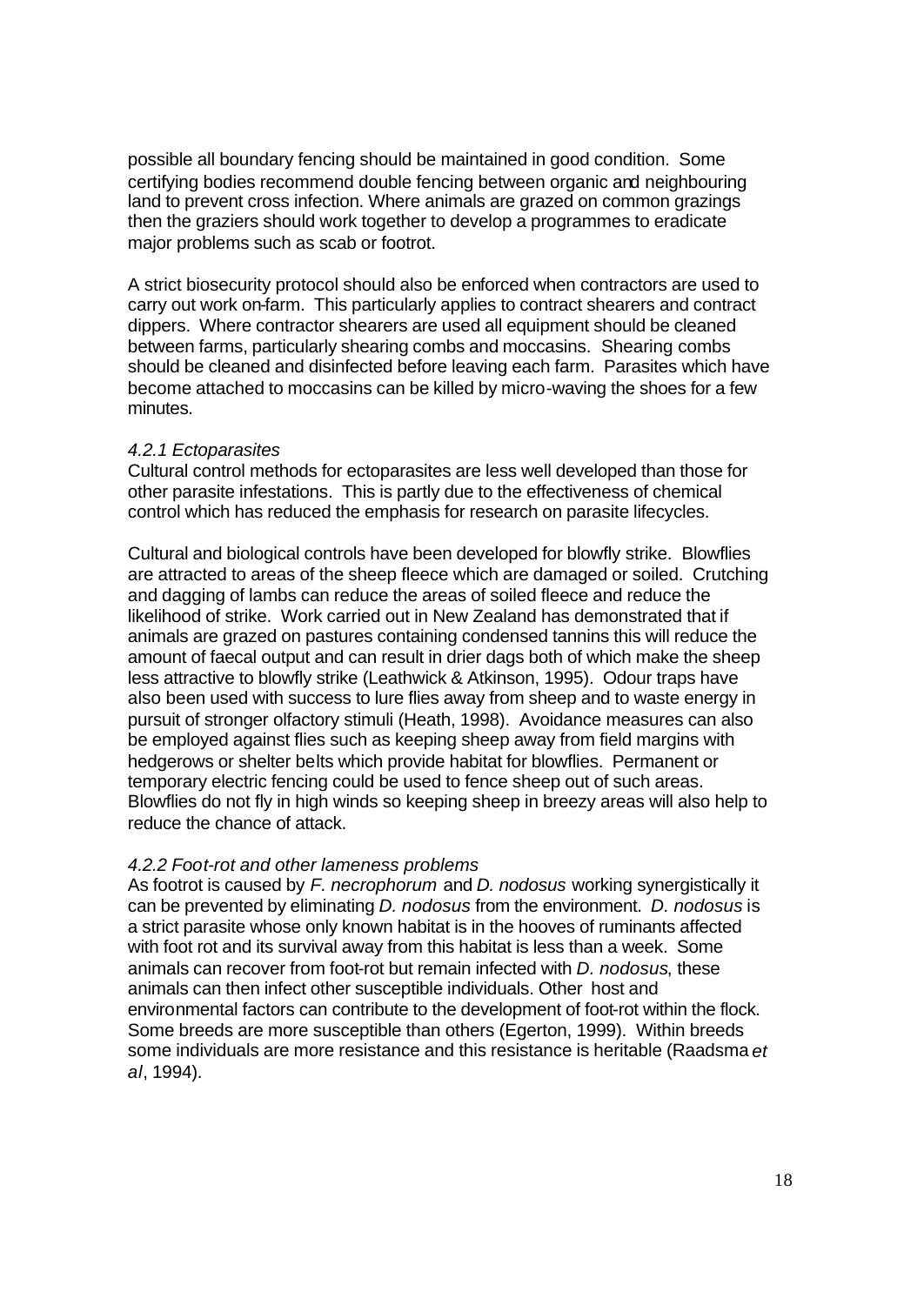Scald is caused by the invasion of *F. necrophorum* into the interdigital skin. However, eliminating *F. necrophorum* from the environment cannot control scald. This is because *F. necrophorum* is present in the environment as it is voided in the faeces of sheep.

As scald tends to occur in animals exposed either to wet pasture or wet bedding most cultural control methods include limiting exposure to wet pasture or bedding. In animals kept outdoors wet and or muddy areas tend to be centred round water and/or feed troughs and in gateways. Placing hardcore in these susceptible areas can prevent muddy areas developing. Where animals are grazing grass swards these should be kept short where possible.

Where animals are housed, keeping the bedding material dry is paramount to preventing scald. In pens where there is a single common feeding face the bedding can become compacted and less well draining. Where this occurs treating the feeding face area with a drying agent (i.e. lime) can reduce the incidence of scald.

Routine inspection of feet should be carried out in order to identify problems before they result in severe lameness. Where animals are grazing pastures the sward should be kept short where possible. Handling areas should be kept clean in order to prevent reservoirs of disease build-up.

#### **4.3 Integrated Parasite Management**

Integrated Parasite Management (IPM) is the integration of chemical, biological and cultural control methods to reduce parasite populations below an economic threshold. In addition, IPM programmes seek to maximise the effectiveness of parasite control actions whilst conserving beneficial insects and minimising pesticide residue (Rutz, Geden and Pitts, 2000). IPM in practice is a combination of the strategic use of chemicals, grazing management, nutrition, breeding programmes and management practices. The application of IPM will however be dependent on the livestock production system in use, the biology of the parasites associated with the system and being targeted by IPM, the relationship between the parasite populations and the damage to the production system and the extent to which these influence the ability of the farmer to implement control options. The construction of an animal health and welfare plan for each farm will play an important role in developing IPM programme for individual farms.

IPM programmes are becoming increasingly developed as part of extension programmes in the USA, Australia and New Zealand. Despite being developed under different economic and environmental conditions, the underlying principles of each programme are the same. These principles are;

- Correct parasite identification
- **Monitoring**
- Management Action
- Evaluation of Action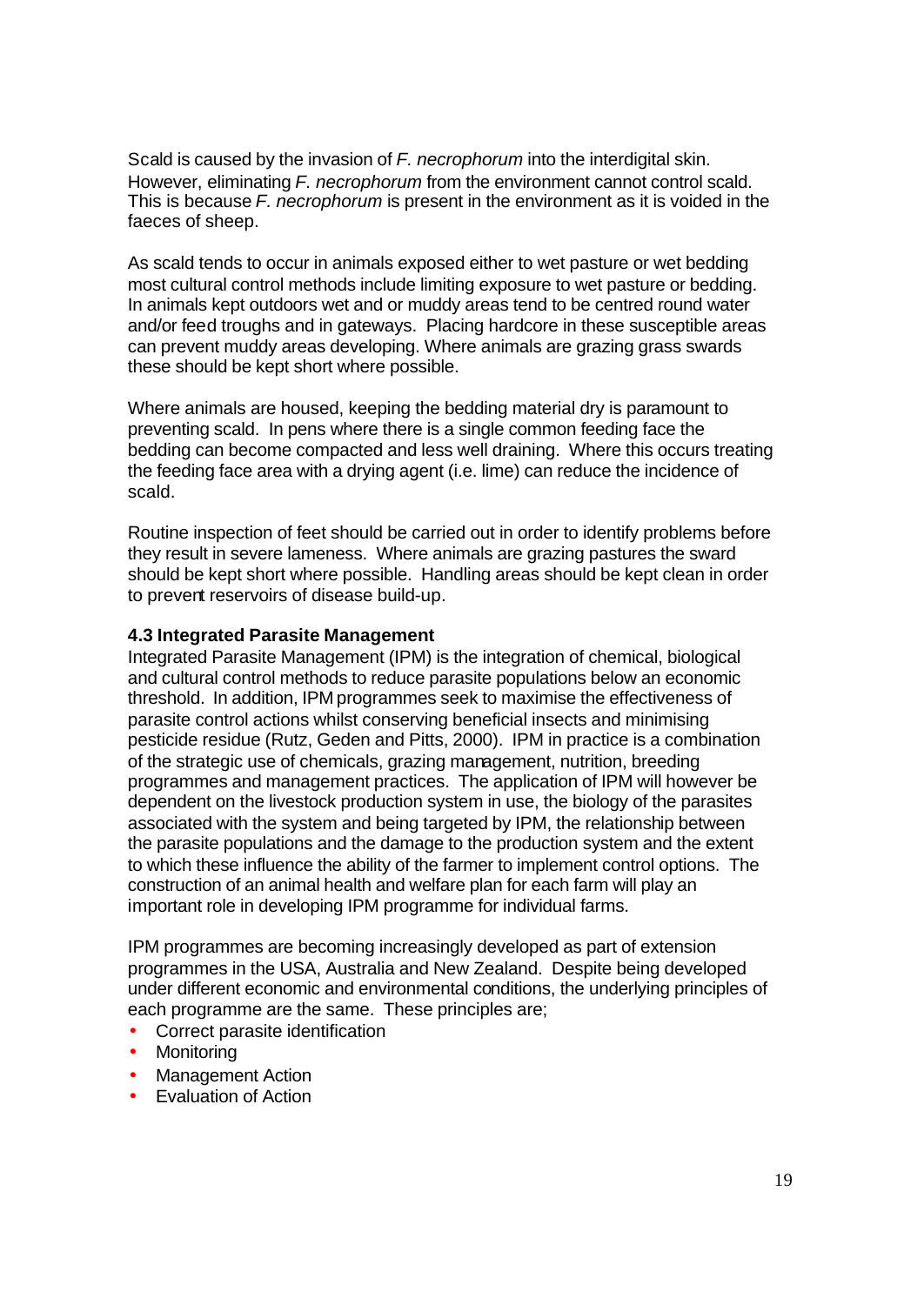#### *4.3.1 Correct Parasite identification*

In order to manage parasite problems each farm must be able to identify which parasites are/may be present and can/will cause a significant problem. For instance, farmers should record fields where flystrike has been a problem and identify the potential reasons why i.e hedges, low-lying fields etc.

The correct identification of scab and lice is crucial in order to apply correct treatment and to prevent chemical resistance developing in mite and lice populations.

In cases of lameness, the correct diagnosis is also important to avoid inappropriate treatments which can lead to further lameness problems.

#### *4.3.2 Monitoring*

The monitoring of parasite populations is an important element of developing a risk strategy. Knowing levels of populations will give an indication of when management intervention is required. In both American and Australian IPM programmes the use of baited traps, sticky ribbons or spot cards have been recommended to monitor populations of flies. Indeed, in some Australian programmes, farmers have been recommended to hang sticky ribbons or bait traps near to the farmhouse and when a certain number of flies have been caught on the traps it is then time to take preventative action.

Weather monitoring is also important for strike attacks. Blowfly strikes tend to occur after periods of heavy rain followed by warm weather or during periods of high humidity. Noting weather conditions when treating for strike will allow farmers to build-up a record of when they are most susceptible to strike.

A considerable amount of research has been applied to the modelling of blowfly populations in order to create predictive models which would give early warnings of imminent blowfly waves. Much of this research is still on-going, however, a website has been created which combines weather monitoring with predictive models to create blowfly strike alerts. This website can be found at www.strikewise.com

Monitoring of bought-in stock is also crucial to prevent ectoparasite infestations infecting the home flock.

#### *4.3.3 Management Actions*

It is important to take the appropriate management action to control and prevent ectoparasite infestations and lameness problems in flocks. Inappropriate management may will result in further problems. Management actions can be split into four areas; animal husbandry & flock management, genetic improvement, biological/environmental control and the selective use of effective chemicals.

#### *4.3.3.1Animal husbandry & Flock management*

Identify high risk sheep (such as weaned lambs) and avoid placing them in high risk paddocks (i.e. low lying fields or sheltered areas).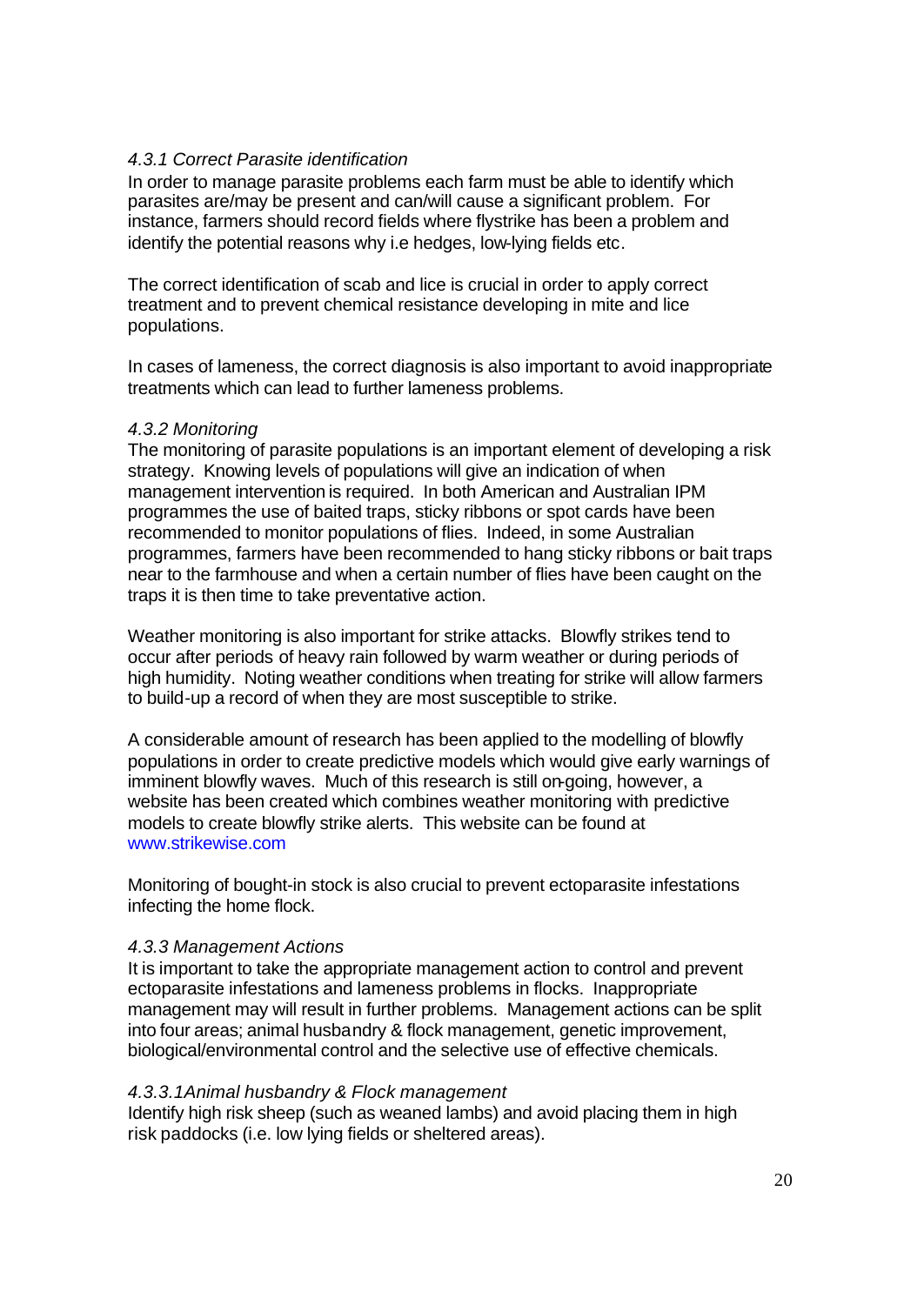Crutch sheep to remove soiled wool. In Australia farmers are recommended to clip the wool from the struck are close to the skin and for at least 5 cm (2 inches) into un-struck wool.

Minimise scouring in sheep. There are many different causes of scouring and these should be investigated thoroughly in order to minimise scouring and prevent inappropriate treatment. The causes of scouring can be split into five general categories and include, digestive, infective, parasitic, genetic and toxic. In neonate lambs digestive or infective causes will be the most common causes of scour. In growing lambs dietary, infective, parasitic or toxic causes will be most common. The adult sheep is more likely to suffer from scour caused by dietary, parasitic, infective or genetic in origin. With growing lambs, in particular, many farmers will reach for the drench when they have lambs that are scouring. However, before drenching a Faecal Egg Count (FEC) test should be carried out to ascertain if the lambs are carrying a parasite burden. Inappropriate drenching can lead to anthelmintic resistant populations of worms, which in turn will become impossible to eradicate on a farm.

Re-examine shearing practices. On many farms the blowfly season is relatively predictable due to farm conditions. By changing time of shearing to just before the annual strike season can help to reduce the number of individual animals struck.

Breed type also plays a role as some fleece types create ideal conditions for blowfly strike.

#### *4.3.3.2 Genetic Improvement*

Genetic improvement of flocks can be done by two methods; using appropriate selection indices or by culling susceptible stock whilst sourcing replacement stock from flocks that select for the desired trait.

Much of the research relating to genetic resistance to ectoparasites has taken place in Australia. Much of the work has concentrated on resistance /resilience to blowfly strike as this has a high genetic correlation with fleece rot severity in merino sheep (www.dpi.qld.gov.au/sheep). This has created the development of three selection strategies for the farmers

- Direct selection, through exclusion or culling of strike affected animals from the breeding flock
- Indirect selection, using correlated traits such as susceptibility to fleece rot
- Combination of both approaches

In addition farmers should where possible buy in replacement lambs from flocks with known resistance/resilience.

In the UK, however, very few flocks will select animals based on susceptibility to fleece rot as this is not a criteria used in selection indices. What is becoming more common is using a dag scoring criteria. Soiled areas round the rectum provide an ideal habitat for blowfly (moist and protein rich). Dag scores are heritable and ewes and rams which tend to have high dag sores will tend to have offspring that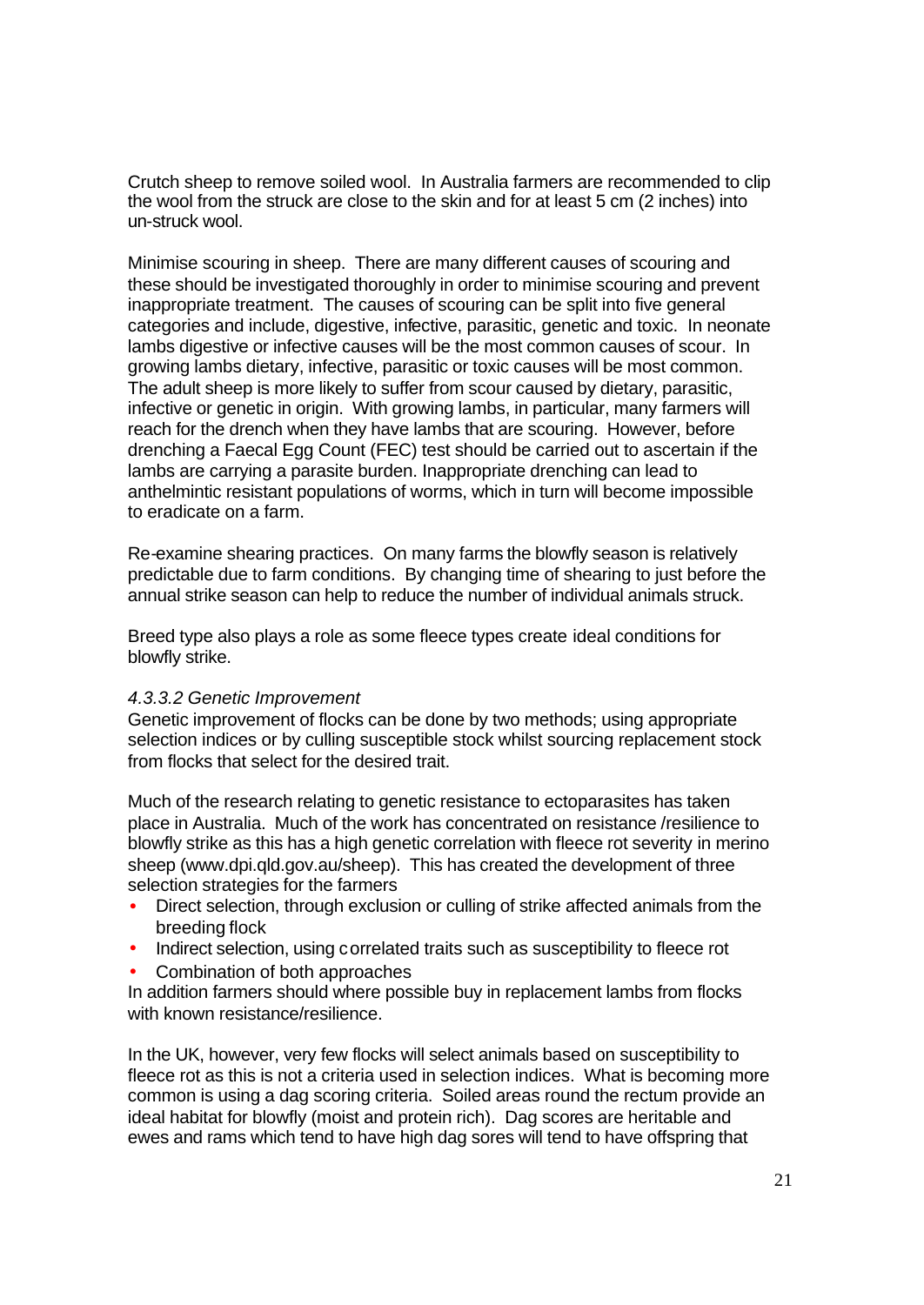also have high dag scores. Selecting ewes with low dag scores as breeding will result in offspring with low dag scores. This reduction in dags will help to reduce the incidence of breech strike in flocks. The Suffolk Society sire reference scheme now include dag scores along with production criteria for selecting breeding stock.

#### *4.3.3.3 Biological/environmental control*

Many of the developments in biological/environmental control of ectoparasites have focussed on blowfly. The research has concentrated on the use bait traps to reduce fly populations. Much of the bait trap work has been carried out by Richard Wall's group at Bristol University over a number of years and the results have been used to build models of fly populations and to predict fly waves. Although the work of Wall's group (Smith & Wall, 1998a, b, Fisher, Wall & Ashworth, 1998) have demonstrated that bait traps can be used successfully to reduce fly populations, there appears to be no or little commercial uptake of the research. Prior to 2001, the company Pestech was set-up by the University of Bristol to develop the commercial aspects of bait traps. However, Foot & Mouth Disease severely affected the market for fly traps and the company folded shortly afterwards. Currently there are no commercial companies in the UK producing bait traps for blowfly trapping.

In Australia commercial traps are available and farmers are advised to set traps six weeks before the expected fly season. In addition it is recommended that greater control will be achieved if neighbours also use traps.

Some research has been done with phermone traps for house flies, however the traps only work over relatively short distances and are only attractive to male house flies. It is unlikely that phermone traps will be developed that are effective in a field situation (Wall, *pers. comm.*)

#### *4.3.3.4 Effective use of chemical treatments*

A major tenant of IPM is the effective/selective use of chemical treatments. In order to use chemical treatments effectively the farmer must assess the situation and identify the risks and benefits associated with using chemicals. This can be a daunting task, however, the Environment Agency in conjunction with LSSC have produced an ectoparasite risk assessment strategy for sheep farmers (2002). The risk assessment takes the farmer through each stage allowing the farmer to identify the risks and giving options on minimising the risks. Adopting such processes can help to reduce ectoparasite infestations, reduce unnecessary dipping, reduce stress to animals and ultimately reduce costs.

Where chemical treatments are to be used in most cases it is best to treat individually affected animal and susceptible groups. This will minimise the amount of chemicals used, avoid unnecessary handling of animals and reduce stress to both animals and operator. However, in the case of scab or lice effective control will only be achieved if the whole flock is treated at the same time.

Where chemical treatments are being applied as a preventative treatment, applying treatment at the appropriate time will achieve the best control. In the case of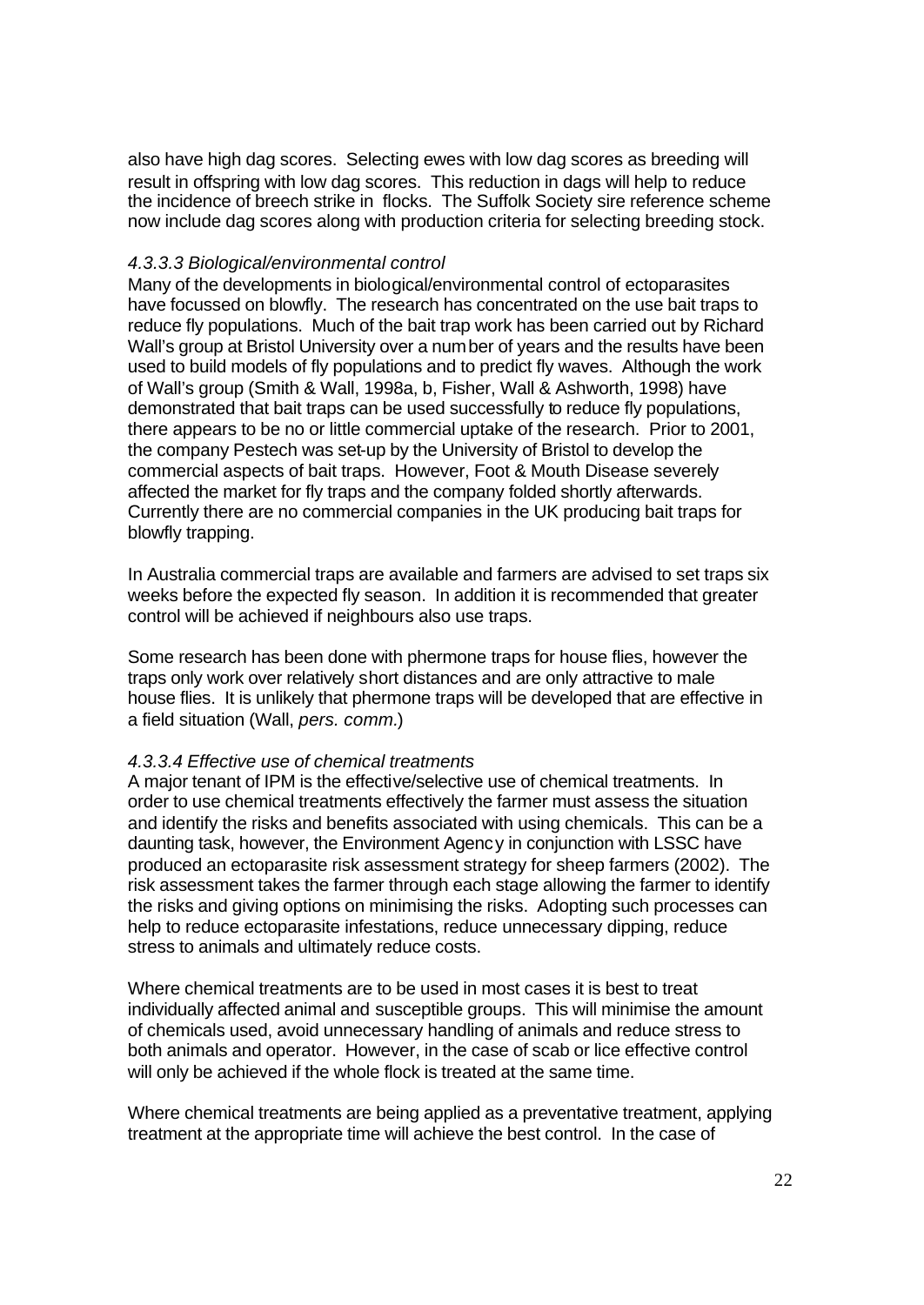blowfly strike modelling work carried out at Bristol University has demonstrated that appropriate timing of treatment can have a major impact on the incidence of strike in a flock (Wall *et al*, 2002). Three scenarios were tested where treatments were applied mid-season, early in the season or once in early season and once in midseason. The results predicted from the model suggested that the latter scenario would achieve the best control for flystrike (www.strikewise.com).

Inappropriate use of chemical treatments can lead to chemical resistance developing in the parasite. SP resistance has already been documented in both scab mites and lice (see section 4.1.1). Chemical resistance is accelerated not only by unnecessary treatments but also by inadequate treatments. For chemicals to work effectively, the manufacturers recommendations and guidelines must be followed at all times and the appropriate equipment used.

#### *4.3.4 Evaluation of action*

For an IPM programme to be effective, each management action taken must be evaluated. If a management action has little or no effect in reducing the severity of the infestation then it should be discontinued and the reasons for failure investigated. This management action should then be removed from the IPM programme until such times as it becomes a viable management action.

IPM programmes, like animal health plans, are dynamic. They should evolve and adapt to the current circumstances on farm. They should not be seen as tablets of stone that cannot be changed.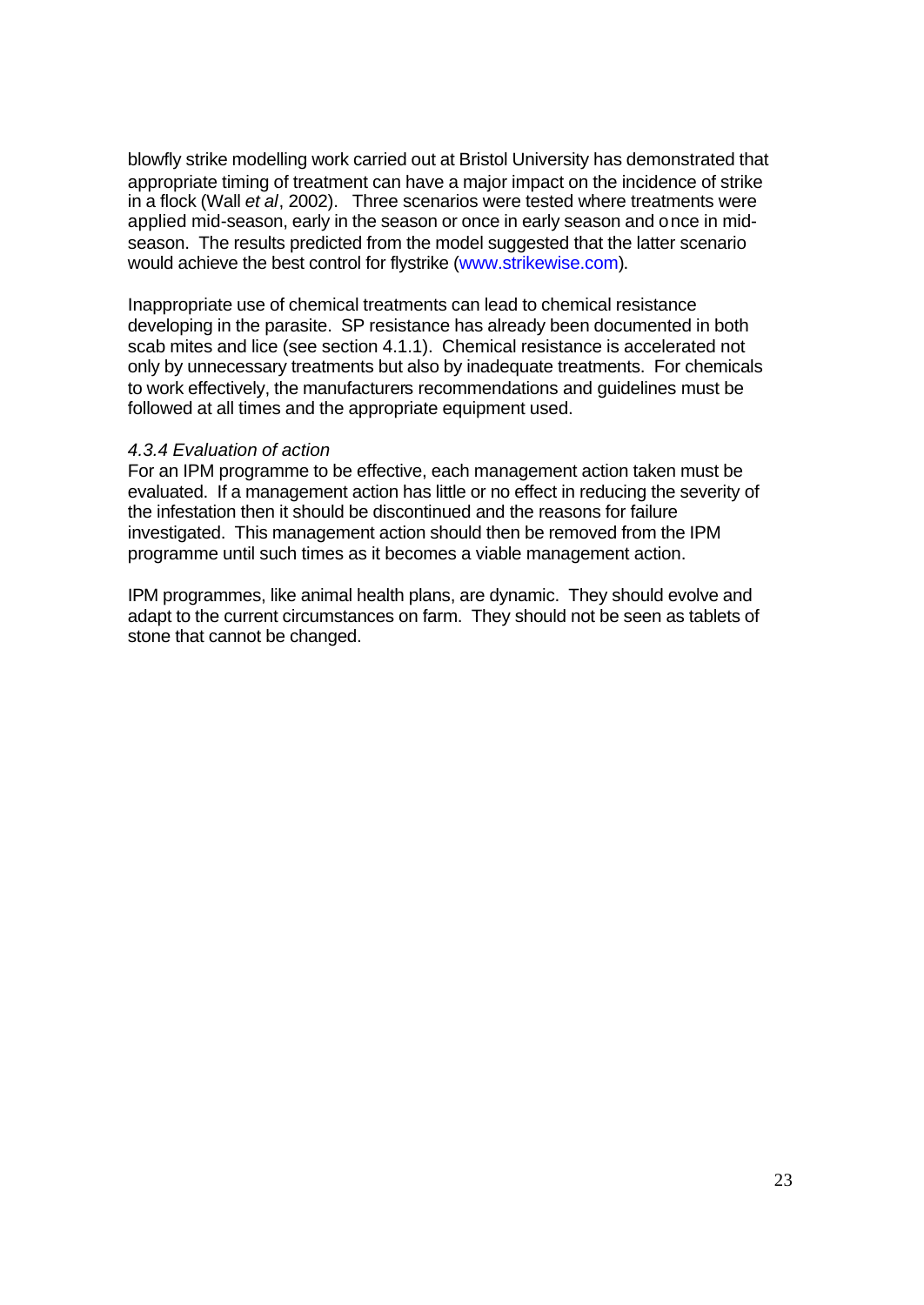#### **5.0 Environmental impacts of approved chemicals**

Chemical control of ectoparasites is now widely accepted as an efficient means of treatment. However, many of the chemicals used also have a potential to damage the environment should they come into contact with non-target organisms (Armstrong & Phillips, 1998). The disposal of spent dip presents a particular problem as incorrect handling could lead to a major pollution incident.

During the dipping process chemicals may enter the environment due to splashing, spillage or run-off from drying areas. They may also be carried into water courses on the fleeces of freshly dipped sheep. Once the dipping process is complete there remains the problem of disposing of spent dip. The dip remaining in the bath cannot be covered and retained for use at a later date due to the build up of organic material within the dip. At levels of just 3 –5% of organic material the active ingredient of dips becomes inactive by binding to the organic material, thus rendering the remaining dip in the bath unsuitable for treatment of sheep (Bates, 1999).

Pour-on formulations of ectoparasiticides appear to create less risk to aquatic organisms since the solution is used in lower volume and is better targeted on the sheep's body. However, some concerns have been raised as although smaller volumes of chemical are used it is more concentrated. The potential damage from a pollution incidence with pour-ons could in fact be greater than for dip products. Little information appears to be available on the environmental impacts of these chemicals (Armstrong & Phillips, 1998) as only the chemical group is identified in a pollution incident.

In 2002, 50 sites in England and Wales failed the Environmental Quality Standards (EQS) due to sheep dip pollution incidents. The failures were caused by cypermethrin and diazinon and were mostly due to dipping or wool processing activities. Although the number of incidents in 2002 was higher than in 2001 it was thought to be a reflection of an increase in dipping due to restocking after FMD, greater access to the land by EA field officers for monitoring or improved targeting of the monitoring programme. The increase in diazinon incidents was also thought to be a reflection of its reintroduction after a temporary ban in 2000. In 1997, 52% of pollution incidents associated with sheep dipping were due to SPs and in 1998, 70% were due to SPs. (Environment Agency)

Synthetic pyrethroids are safer than organophosphates in terms of mammalian exposure however, they are of two to three orders (100 to 1000 times) of magnitude more toxic to aquatic fauna than OP compounds (Armstrong & Phillips, 1998). The lower toxicity of SP to mammals may have resulted in the false security in the minds of users, standards committees and certifying bodies with regards to the environmental safety of SP compounds. However, although SP compounds do not accumulate in the body, SP compounds can present short term health hazards such as contact dermatitis and asthma-like attacks. It should be stressed however, that most cases of acute short term SP poisoning have been associated with mosquito control in USA. Symptoms of acute exposure last approximately 2 days.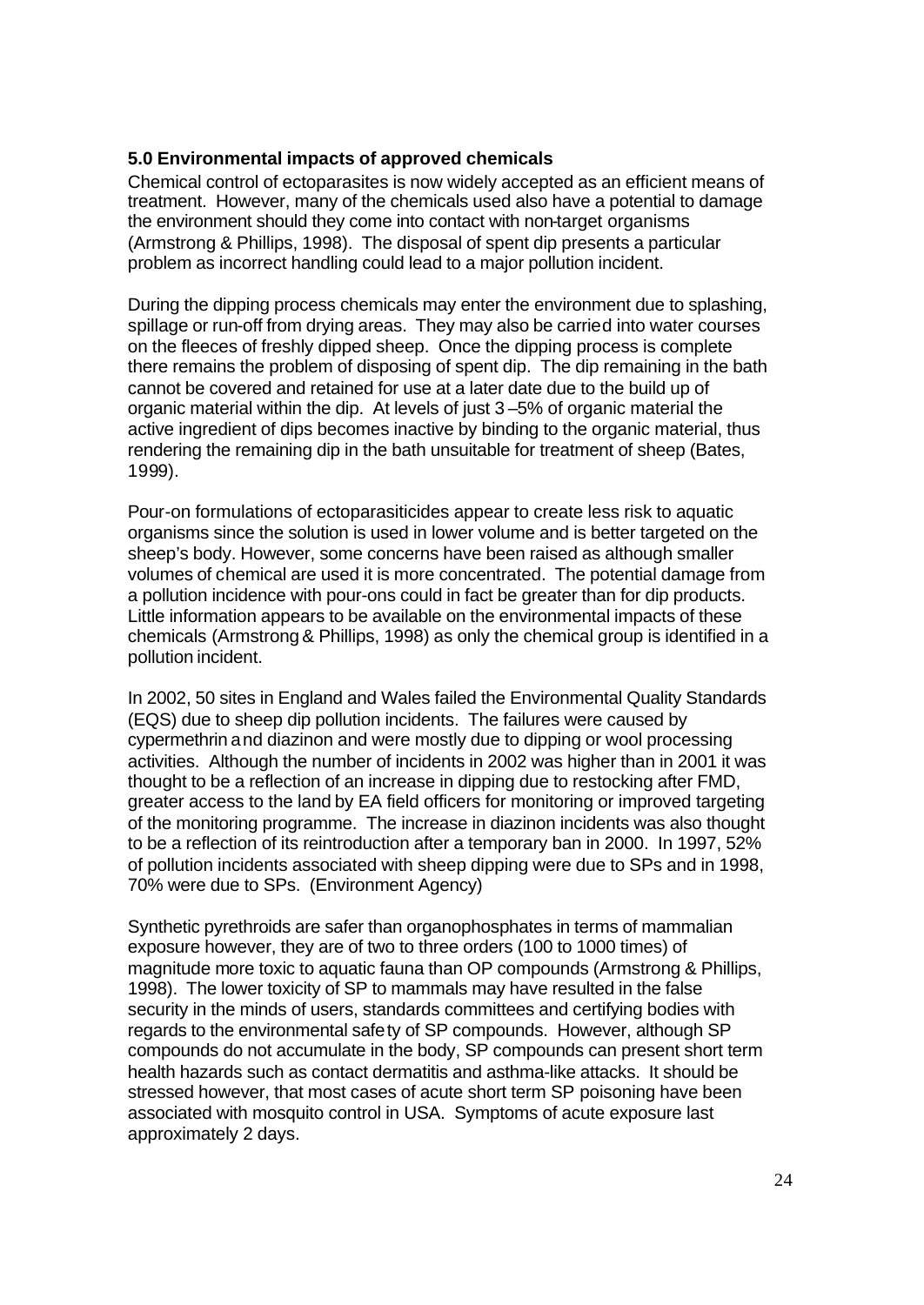The toxicity of SP to aquatic invertebrates is such that a similar polluting incident would result in a far greater impact on the receiving watercourse than if the pollutant were an OP compound (Armstrong & Phillips, 1998). SP compounds are also moderately toxic to birds with most  $LD_{50}$  values greater than 1000mg/kg (Mueller-Beilschmidt, 1990). Birds and fish are also at risk due to the impact of SP on the primary step in the food chain.

In a survey carried out by the Environment Agency (1998) in Wales in 1997, 26% of farms visited were found to be at high risk of polluting a water course from sheep dipping practices. The major concerns were location of dipping structures, leaky or poorly maintained dip baths and presence of drain holes in baths. The results of the survey were similar to surveys carried out in Scotland (Virtue & Clayton, 1997, Morris, 1997) where poor siting of dipping structure, poor maintenance of structure and poor disposal arrangements were the major factors contributing to high risk farms. It is likely therefore that these poorly sited, badly designed and neglected dipping facilities will be contributing to pollution incidents.

Two surveys undertaken in 1997 and 1998 indicated that the poor management of the dipping operation was a major factor responsible for water pollution by sheep dip chemicals (Scottish Agricultural Pollution Group, 1997; Environment Agency, 1998). Allowing sheep sufficient time to drain off after dipping is a common failure. In addition, draining pens are often of insufficient size relative to the number of sheep being dipped.

Another potential area where pollution incidents can occur is during the disposal of spent dip. The active ingredients of spent sheep dip have the potential to cause pollution to surface or ground waters if disposed of inappropriately. Land disposal is used in order to retain the contaminants at or close to the surface of the soil in order for active ingredients to be degraded by biological processes.

There are at least three routes where spent sheep dip may reach a water source as a result of disposing to land; surface runoff, through-flow or movement downwards to a water table. Where any of these processes are rapid the chemicals carried by the liquid are less likely to interact with the surrounding land and are carried directly to the watercourses.

It should be noted that in order to dispose of spent dip to land by spreading an authorisation is required from the Environment Agency. The authorisation will seek to minimise the environmental impact of the disposal.

In order to spread dip to land using a vacuum tanker it is normally mixed either with water or slurry at a rate of three parts water or slurry to one part spent dip. Disposal of spent dip by mixing with the contents of a slurry store is not recommended by the Groundwater Protection Code: Use and disposal of sheep dip compounds. This is because the whole volume of slurry would then have to be treated as contaminated waste and all areas where contaminated slurry was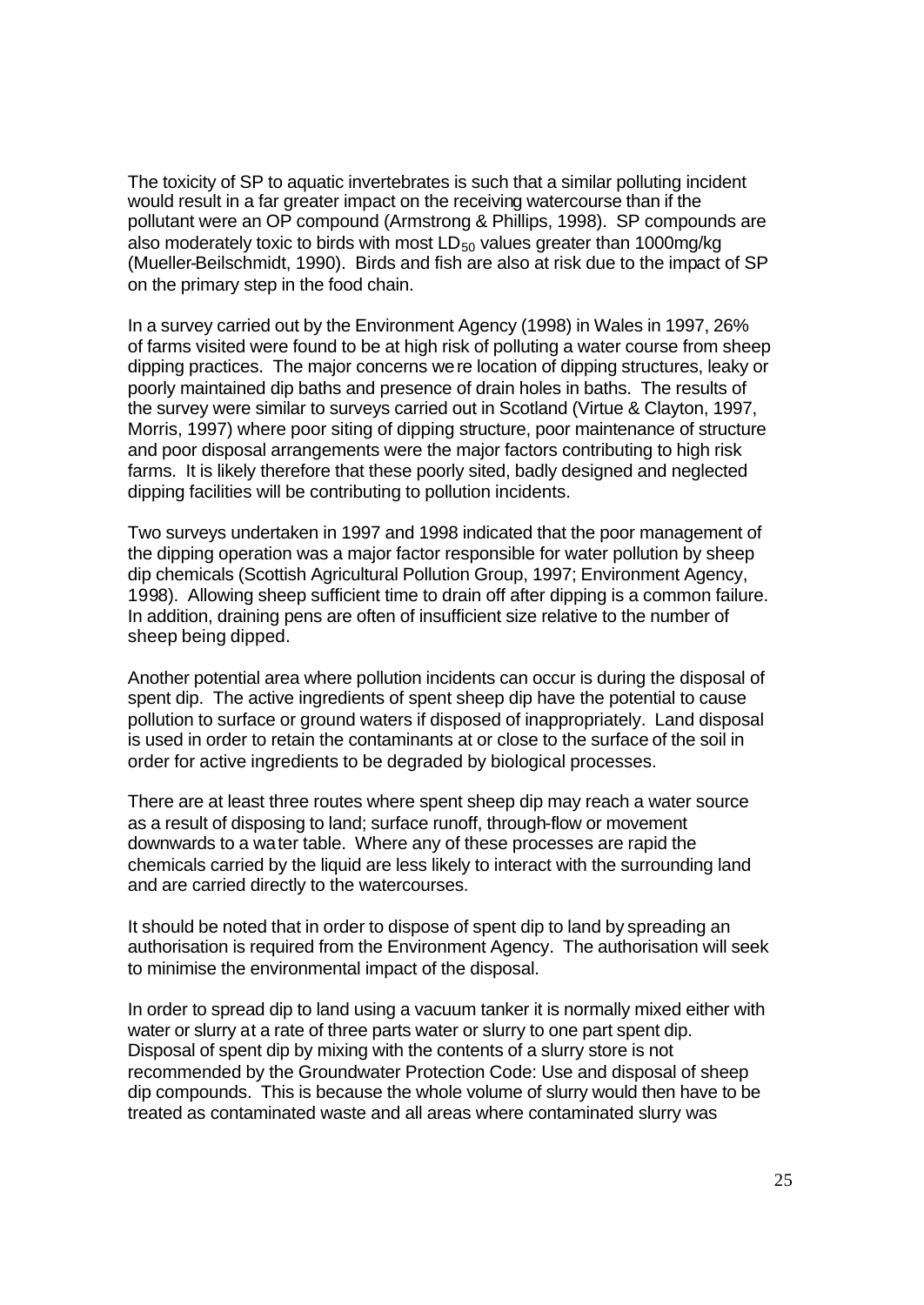spread would have to be recorded and grazing animals excluded for the relevant time period.

Recent studies, however, suggest that spent dip should not be mixed with the contents of slurry stores as this can lead to an increase in the numbers of faecal coliforms and pathogens present in the slurry (Semple *et al* 2000). These findings have implications for the disposal of sheep dip amended slurries to land such as the amount of time required between spreading and returning grazing animals to the land and the potential for faecal coliforms to enter water sources.

Spent dips also providing a significant risk for bacterial infections if they are not disposed of at the end of the day. In order to minimise the build up of bacterial infections in dips, some manufacturers now include a bacteriostat with their products. A bacteriostat is an antibacterial agent incorporated into the undiluted product or added separately to the dip to minimise bacterial contamination of the dip. Bacteriostats will usually be added at the end of each day's dipping if the dip is to be retained for use the next day or disposed of the next day.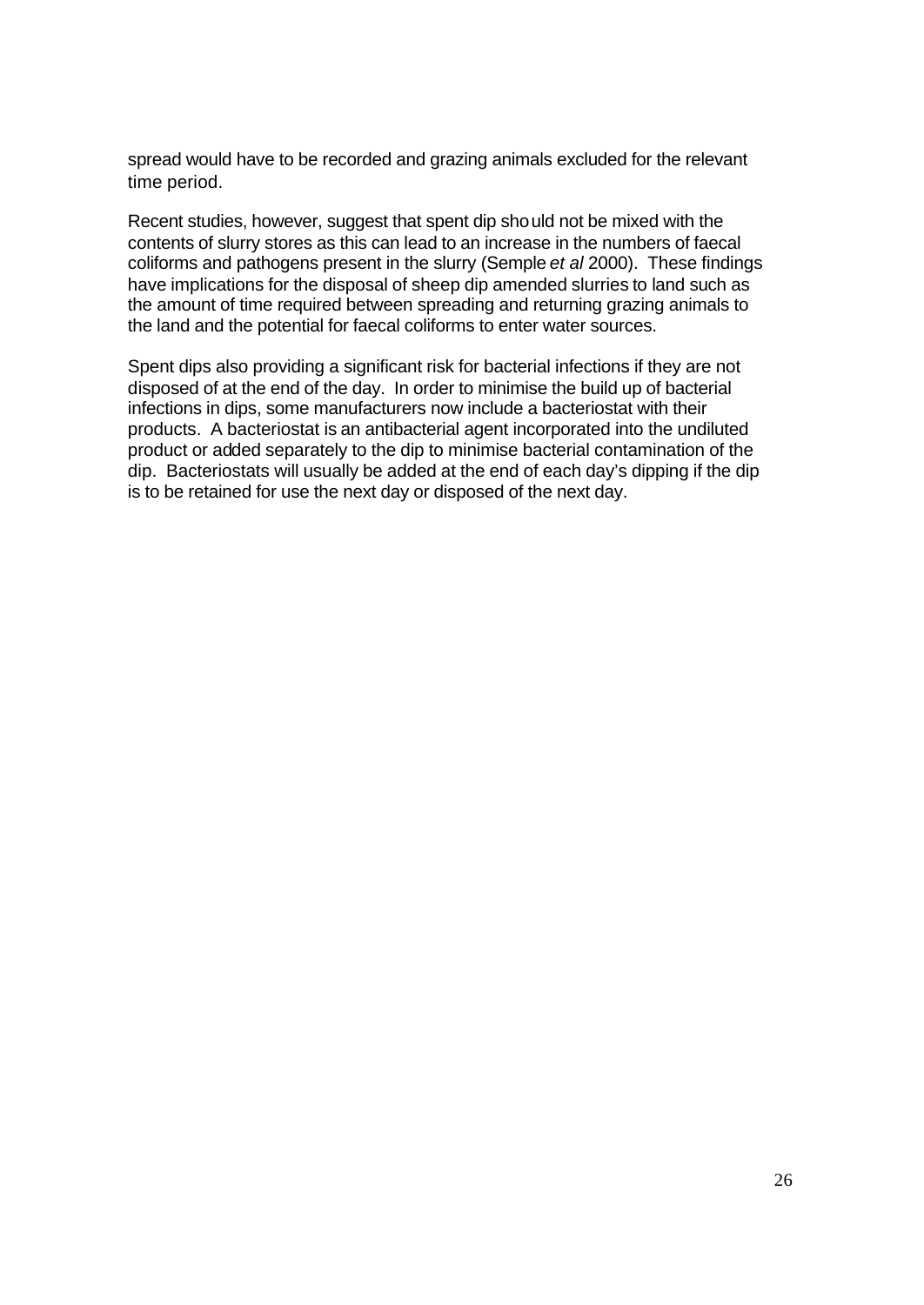## **6.0 Current practices amongst Welsh sheep farmers**

In order to assess current practices amongst Welsh sheep farmers for the treatment of ectoparasites a survey was carried out. A small pilot trial was conducted at an open day at ADAS Pwllpeiran. Refinements were made to the initial questionnaire and then run at the Welsh Winter Fair. Further refinements were then made and surveys conducted either by telephone or by post. In total 134 questionnaires were completed, with 96 being completed by conventional sheep farmers and the remaining 38 being completed by either in conversion organic farmers or fully registered organic farmers.





The percentage of respondents farming a particular system is depicted in Figure 6.1. Current statistics for Welsh Agriculture estimate that 79% of holdings with sheep are in the hills and uplands and 21% in the lowlands. The population of conventional farmers surveyed reflect the national trend however the population of organic farmers surveyed had a higher proportion of lowland sheep farmers than the national trend.



**Figure 6.2 The percentage of respondents in differing farm size categories**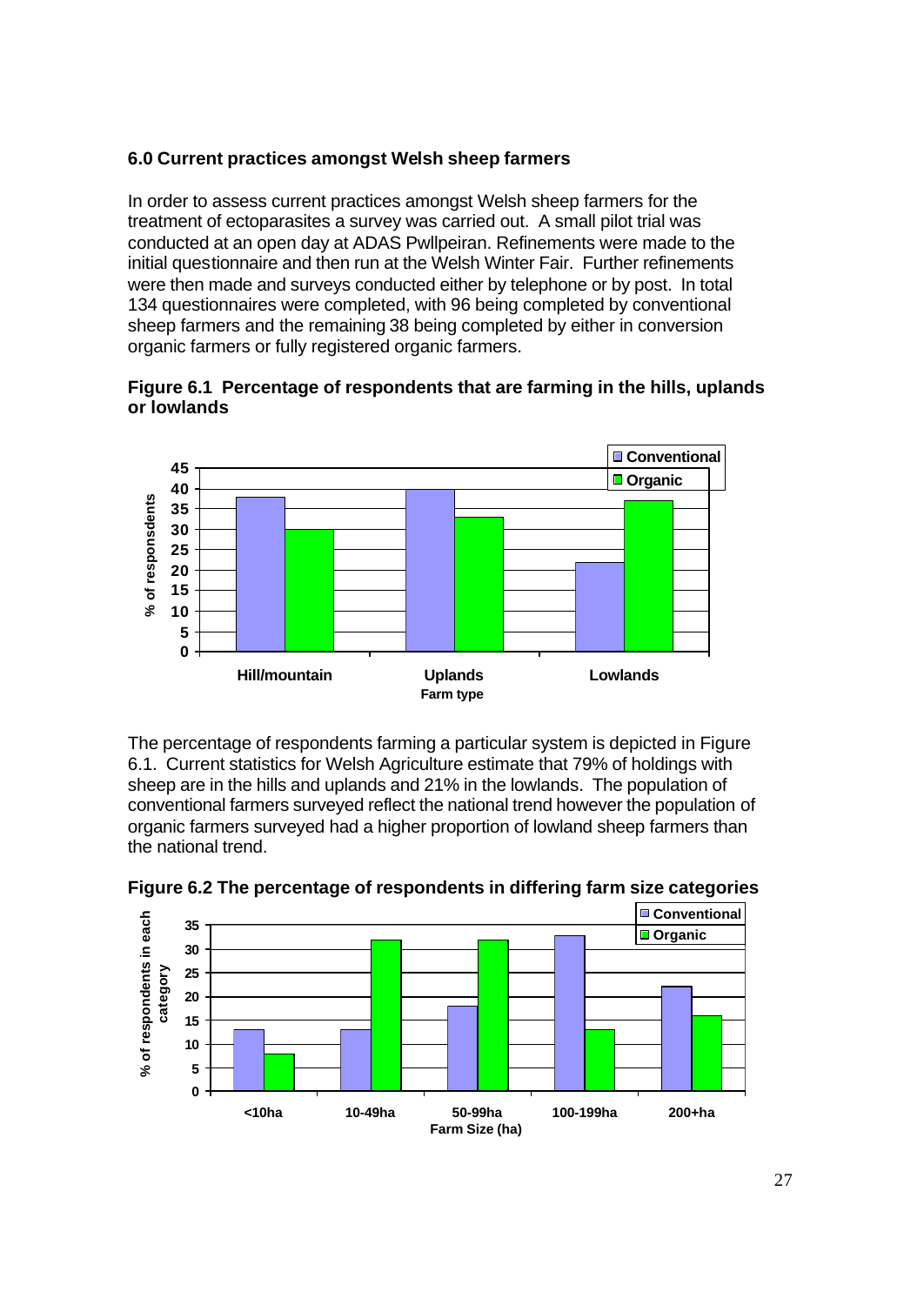

**Figure 6.3 Percentage of respondents in differing flock size categories**

The average flock size of breeding ewes for farmers surveyed was 716 for conventional farmers and 313 for organic farmers. The average flock size of breeding ewes in Wales in 2001 was 373. The range of flock sizes was 4 breeding ewes to 3000 breeding ewes for conventional farms and 20 breeding ewes to 2000 breeding ewes for organic farms.

22 different breeds were listed for all farms with 10 different crossbreeds listed. 11 different breeds were listed for organic farms with 8 different crossbreeds listed. The most popular breed for conventional farmers was the Welsh Mountain ewe however for the organic farmers was the Welsh Hill Speckle Face ewe.

In the survey, farmers were asked to list the ectoparasites for which they treated their sheep flocks. They were also asked to indicate if they treated their flocks for a combination of ectoparasites or only for scab or only for fly strike.

Figures 6.4 and 6.5 demonstrated the ectoparasites treated and if they were treated in combination or singly. 52.6% of the organic farmers surveyed listed fly strike as a condition for which they treated their flocks. This was comparable with 58.3% of conventional farmers who also listed fly strike. Only 21.1 % of the organic farmers surveyed listed scab compared to 61.5% of conventional farmers. This higher figure amongst conventional farmers is probably a reflection of the fact that they can still treat their flocks prophylatically to prevent scab whereas organic farmers can only treat their flocks with restricted products if they have an actual scab infestation or are at risk from neighbouring sheep. Less than 10% of both conventional and organic farmers surveyed treated for other ectoparasites. Those who did listed lice and ticks as the main ectoparasites.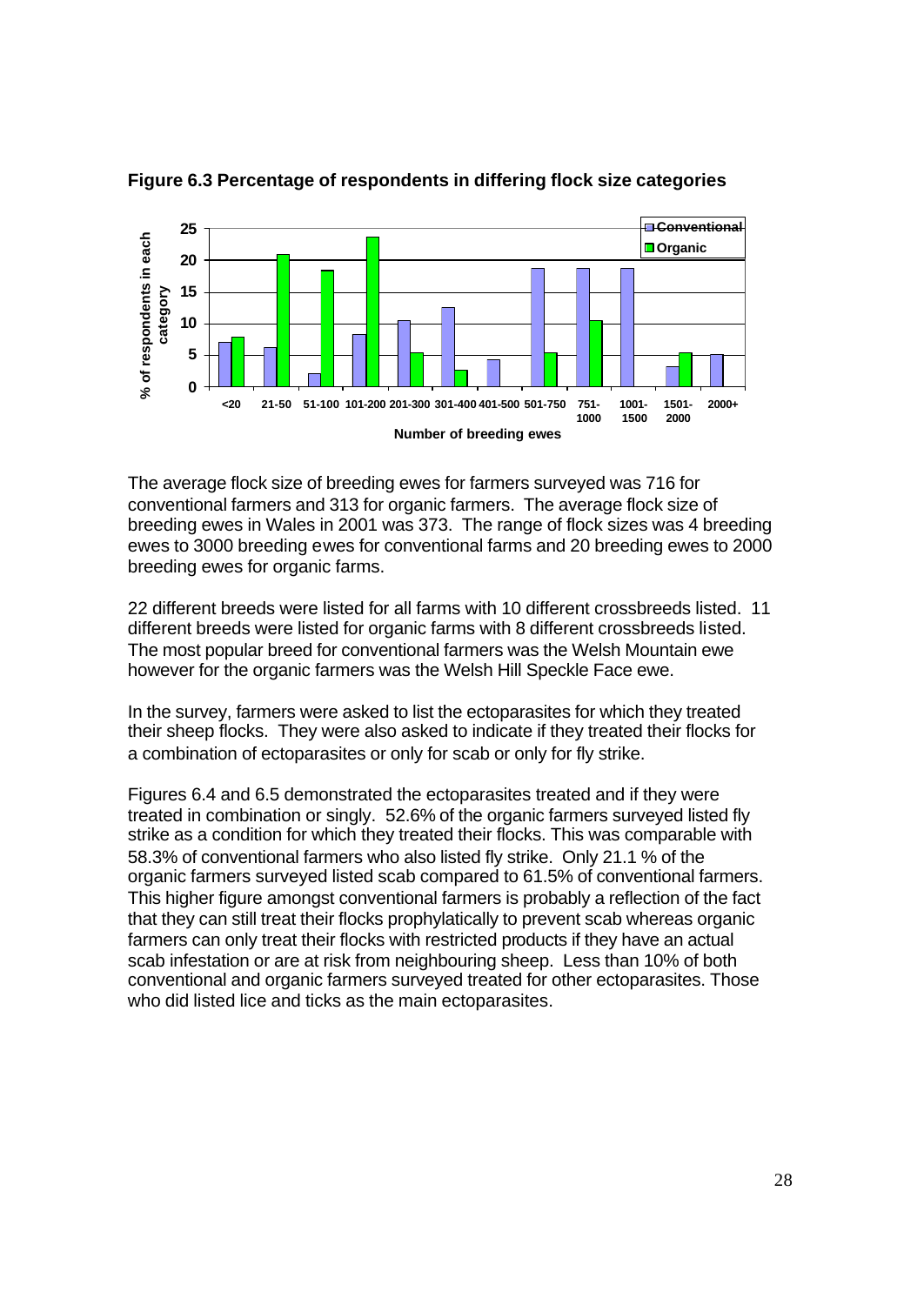**Figure 6.4 Percentage of respondents who treat to prevent/control for specific ectoparasites**



**Figure 6.5 Percentage of respondents who treated to prevent/control ectoparasites either singly or in combination**



Despite a large percentage of conventional farmers who listed scab as an ectoparasite to be treated only 11.5% of those surveyed treated for scab only compared to 51.0% who treated for scab in combination with other ectoparasite control. A similar pattern was seen amongst organic farmers surveyed where only 2.6% treated for scab only whereas 18.4% treated for scab in combination with other ectoparasite control.

Of the organic farmers surveyed 36.8% treat only for fly strike compared to only 7.3% of conventional farmers. A relatively low proportion of conventional farmers treat for fly strike only given that 58.3% of those surveyed listed fly strike as an ectoparasite that they treated. However, it is likely that most conventional farmers will treat for fly strike in combination with other ectoparasites.

Despite other ectoparasites such as lice and ticks being listed by both conventional and organic farmers neither of these two parasites were treated singly but where always treated in combination with other ectoparasites.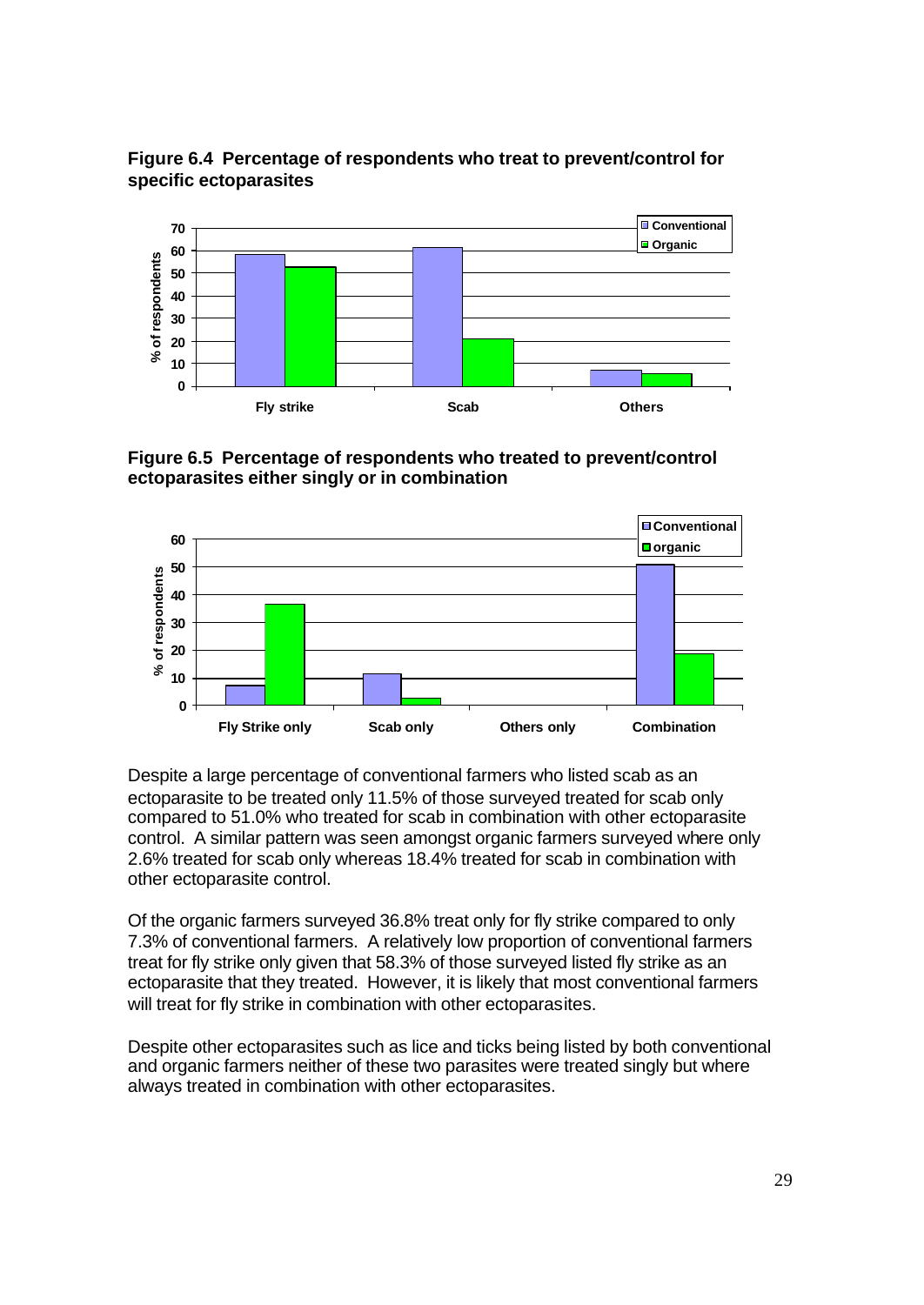If farmers answered yes to the treatment of ectoparasites questions they were then asked to list treatment methods and these are given in Figure 6.6. 76.1% of conventional farmers who treated for ectoparasites used plunge dipping as the preferred treatment method compared to only 22.7% of organic farmers. The use of pour-ons was higher amongst organic farmers with 54.5% using pour-ons as a treatment method compared to 16.45 of conventional farmers. Sheep showers were only used by just over 13% of both organic and conventional farmers. A higher proportion of conventional farmers (17.9%) used injectables compared to 9.1% of organic farmers. This is probably a reflection on the fact that a derogation to use injectables must be sought by organic farmers.



**Figure 6.6 Current treatment methods used by respondents to treat ectoparasites**

It is interesting to note that some conventional farmers use more than one treatment method and in fact one respondent had used all four treatment methods in one year. The use of multiple treatments was the subject of much discussion within the project team and workshop speakers. The use of multiple treatments is most likely due to mis-diagnosis of the ectoparasite present (P. Bates, *pers.comm*.). When a mis-diagnosis occurs this can lead to inappropriate treatment and can contribute to SP resistance in ectoparasites. The following example highlights the need for a correct diagnosis; A farmer observes itchy sheep in his flock, he assumes it is scab and uses an injectable product. This doesn't solve the problem, so the farmer then assumes the sheep have lice and uses a pour-on product. Unfortunately he still has a problem as the lice population present is SP resistant and consequently he has to dip his sheep to deal with the problem. Such a situation would prolong the suffering of the sheep, impact on animal performance and incur considerable costs as each treatment method was used. A correct diagnosis can reduce the animal suffering and the cost of treatment.

Not all the organic farmers who treated ectoparasites used one of the four main methods of treatment, unfortunately, they did not give further details on the survey form.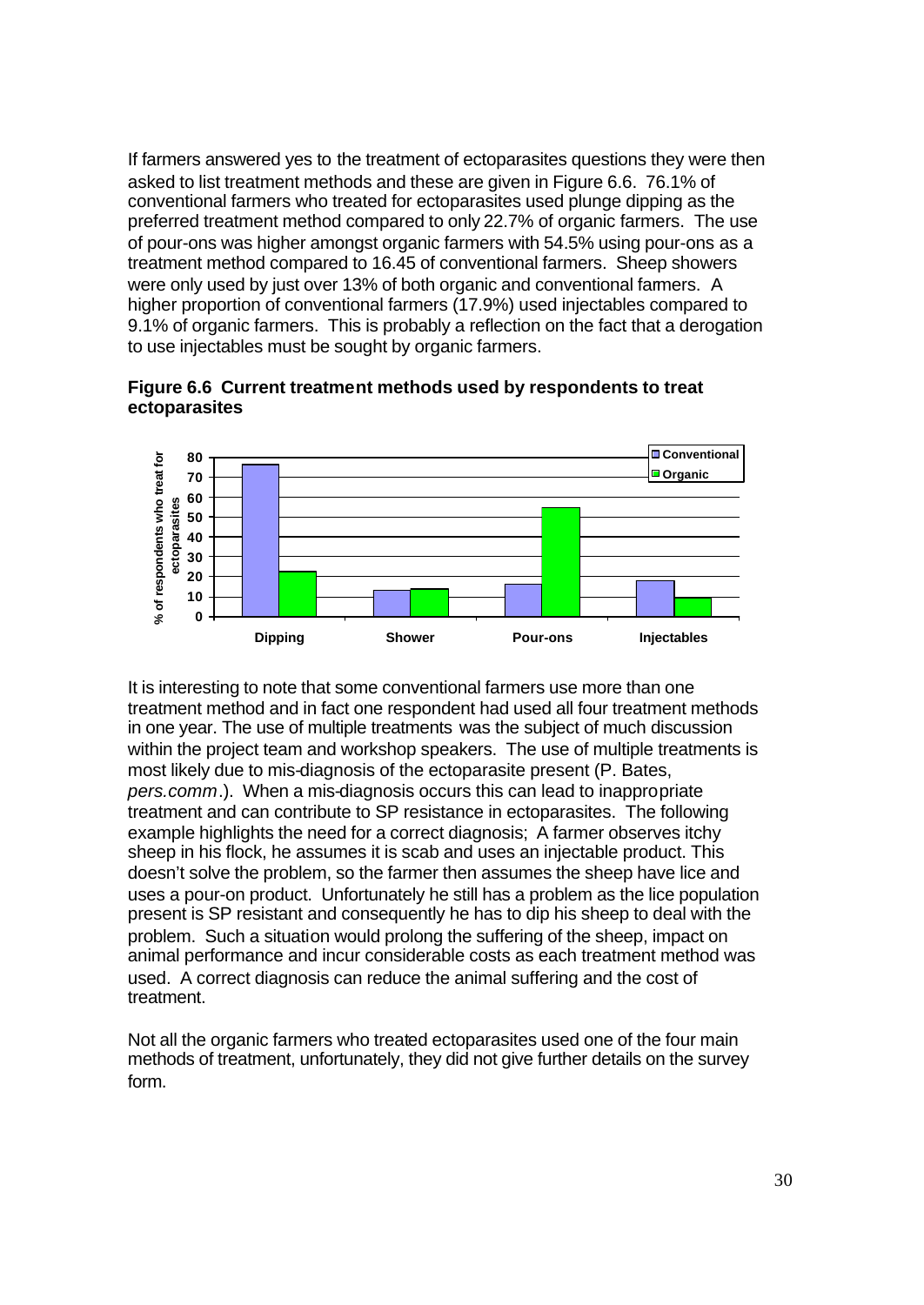Respondents were also asked to indicate how many times in each year they treated for ectoparasites and the results are given in Figure 6.7. The majority of both conventional and organic farmers treated their flocks no more than twice a year. 57.1% of organic farmers who treated for ectoparasites treated their flocks once a year compared to 41.2% of conventional farmers. 28.6% of organic farmers treated their flocks twice a year compared to 51.5% of conventional farmers.



**Figure 6.7 Frequency of ectoparasite treatment**

Farmers who used plunge dipping as a control method were asked at what time(s) in the year they carried out dipping. In total 70 of the respondents used plunge dipping as a control/treatment method for ectoparasites of which 10 were organic farmers. 34 respondents dipped once a year (6 organic farmers) and 34 respondents (4 organic farmers) dipped twice a year with 2 respondents dipping three times a year. Figure 6.8 depicts the number of farmers and time of year when they dip for a single treatment only of ectoparasites. Figure 6.9 depicts a similar pattern for respondents who dip twice a year.

**Figure 6.8 Number of respondents who dip only once to treat ectoparasites**



Of the respondents who dipped three times a year the dipping strategy was to dip in Jan/July/Oct or July/Sept/Nov.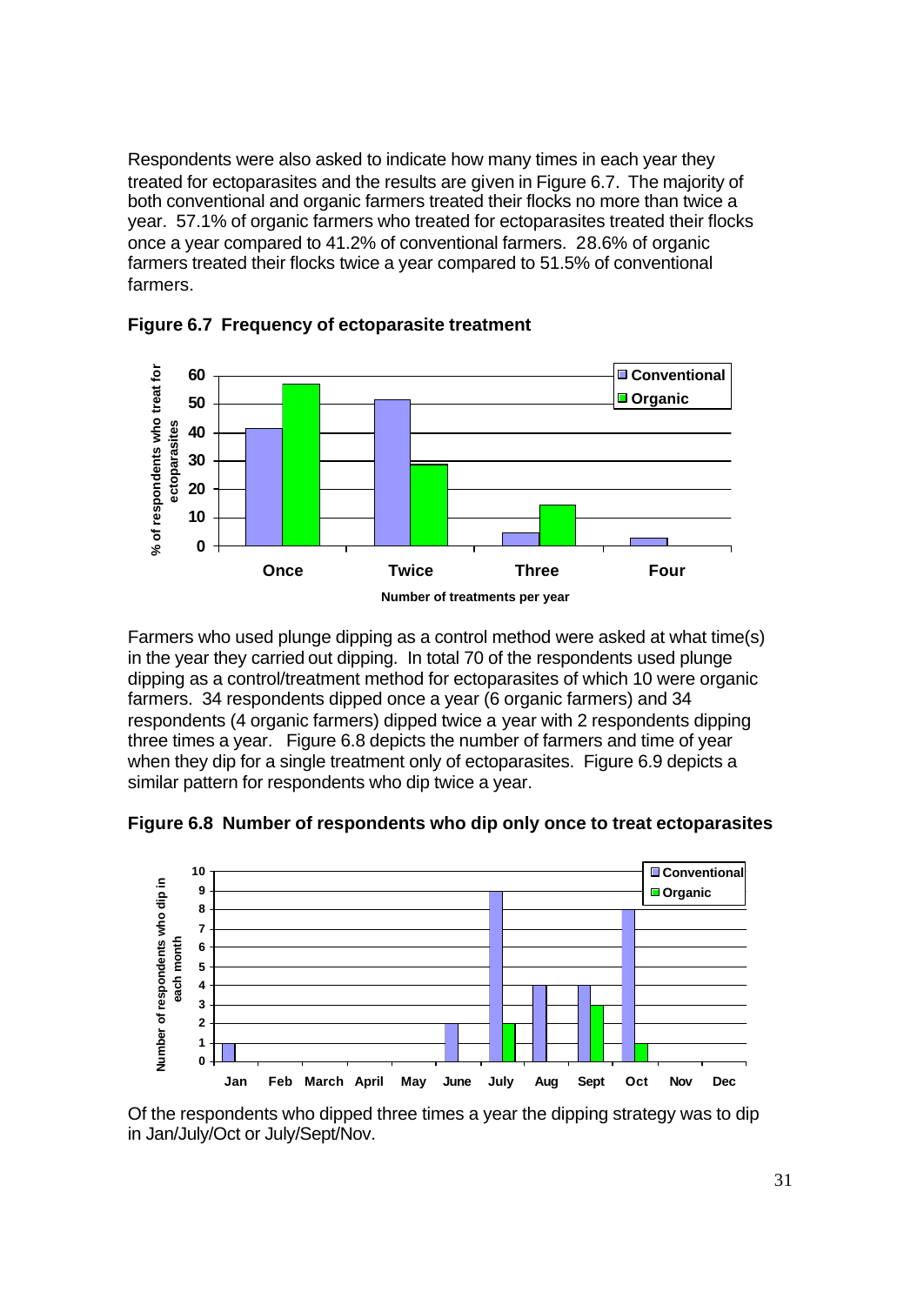The most common months for dipping were July, August and September for conventional farmers whereas as July and September were the most common months for organic farmers



**Figure 6.9 Number of respondents who treat twice a year for ectoparasites**

Respondents were also asked a series of questions relating to handling and disposing of dip/shower chemicals, however many of the respondents did not answer all the questions. Figures 6.10 – 6.18 relate to this series of questions.

**Figure 6.10: Percentage of respondents who use either OP or SP based dip/shower products**



Overall 16% of organic farmers surveyed used an SP based dip product compared to 24% of conventional farmers surveyed. 38% of all conventional farmers surveyed used an OP based dip product. All organic farmers who carried out plunge dipping operations used a SP based product however of the conventional farmers who carried out plunge dipping, 39% used an SP based product.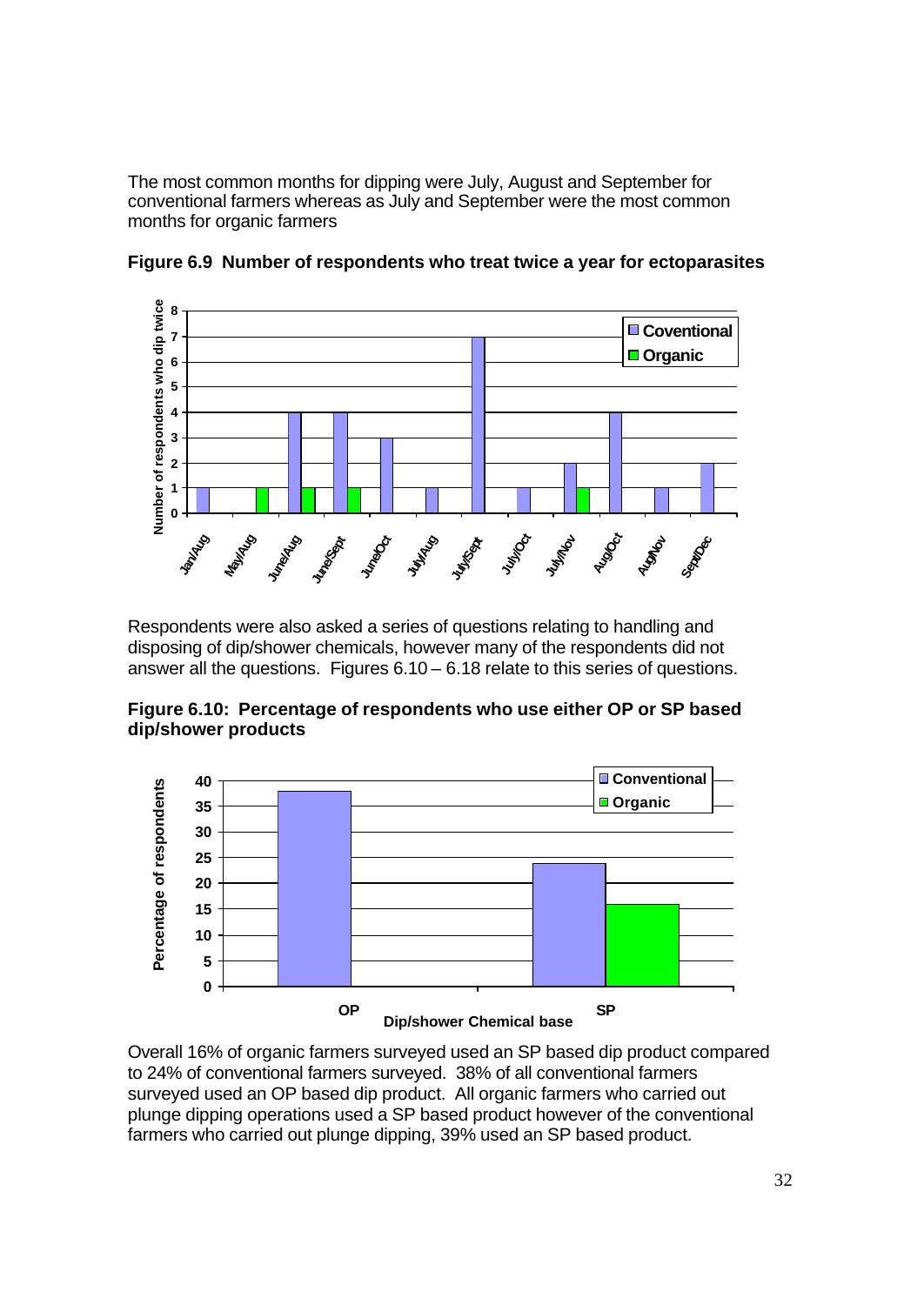

**Figure 6.11 Percentage of respondents who owned their own dipping facilities**

**Figure 6.12 Percentage of respondents who used a mobile dipper/shower**





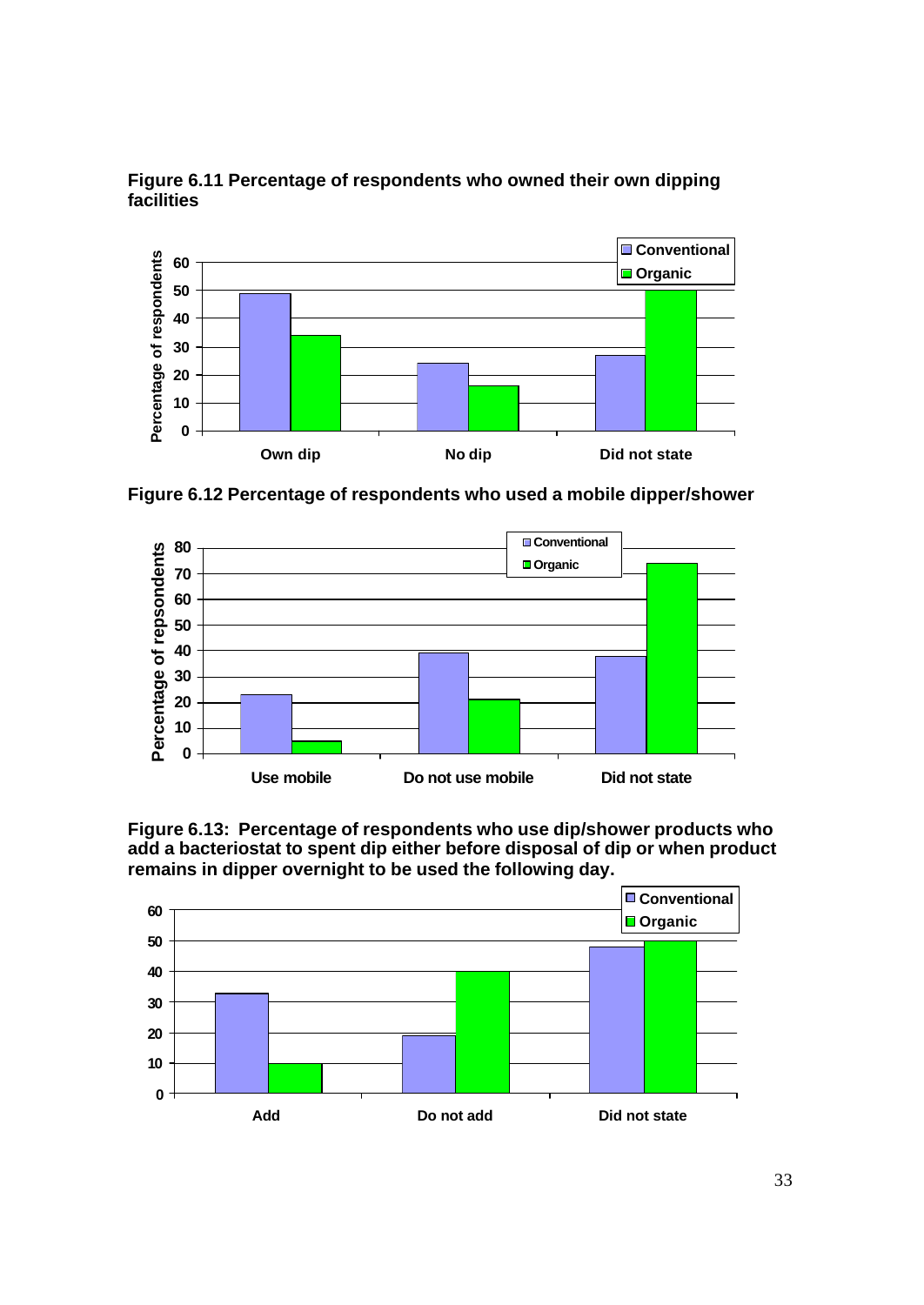Farmers were asked if they used a mobile dipping contractor to carry out dipping operations and 5% of all organic farmers surveyed used a mobile dipping contractor compared to 23% of conventional farmers surveyed (Figure 6.14). Where contractors were used on organic holdings the contractors were always responsible for the disposal of spent dip, whereas on conventional holdings using contractors for dipping 74% of contractors were responsible for the disposal of dip. On 42% of the holdings using contractors the spent dip was removed from the farm whereas on 32% of holdings the spent dip was spread on the farm land. It is interesting to note that 26% of farmers using contractors in this survey did not know how the contractor disposed of spent dip.

**Figure 6.14 Percentage of respondents who dip/shower chosen disposal method**



Where farmers carried out plunge dipping, 53% of conventional farmers diluted spent dip before spreading to land compared to 83% of organic farmers who carried out plunge dipping operations. Of all the farmers surveyed who carried out plunge dipping only 1 treated dip with slaked lime before spreading.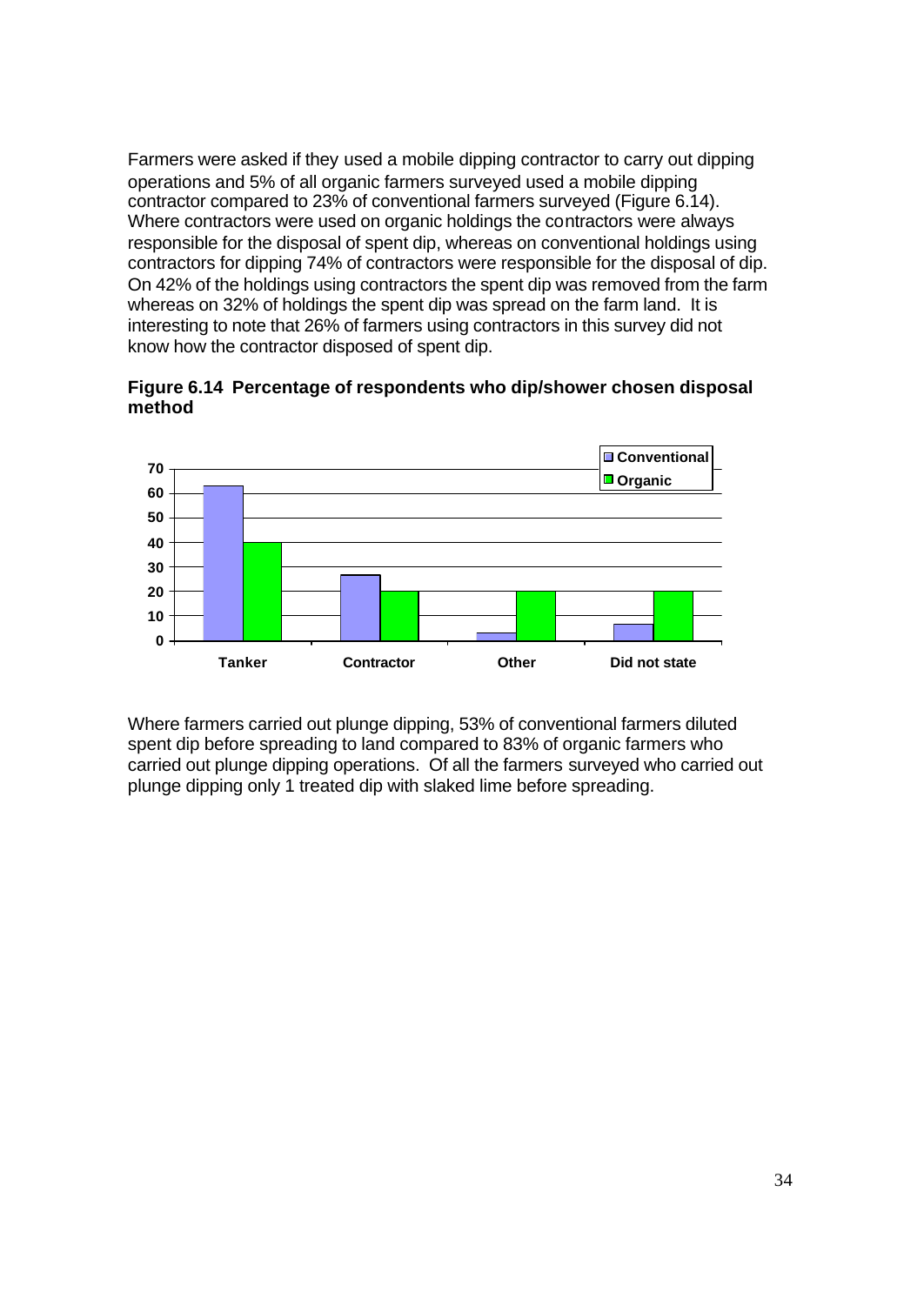#### **7.0 Discussion**

The percentage of farmers treating their flocks for ectoparasite infestations is remarkably similar for organic (58%) and conventional (69%) sheep farmers however there is a marked difference in the species of ectoparasites being treated. It is interesting to note that 86% of the conventional farmers who treated their flocks for ectoparasites listed scab as a major parasite compared to only 36% of organic farmers who also treated their flocks for ectoparasites. Overall only 3% of the organic farmers surveyed treated their sheep specifically for scab compared to 11% of conventional farmers surveyed. By contrast, 37% of organic farmers surveyed treated their flocks specifically for blowfly strike compared to only 7% of conventional farmers surveyed. However 51% of the conventional farmers surveyed treated their flocks for more than one ectoparasite infestations compared to 18% of organic farmers surveyed. Despite other ectoparasites such as lice and ticks being listed by both conventional and organic farmers neither of these two parasites were treated singly but were always treated in combination with other ectoparasites. This may be a result of conventional dipping practice where most commercially available dips will treat more than one parasite. However, it may be that many farmers are mis-diagnosing the problem. Many farmers see sheep itching, wool loss and then treat for scab, however in many cases it is more likely to be a lice problem. With lice resistance to SP dips increasing, correct diagnosis is crucial to prevent a nation-wide problem.

From the evidence of several of the completed survey forms however, some farmers appeared to be using incorrect treatment methods. Table 7.1 below attempts to summarise the different control strategies adopted by both organic and conventional farmers to deal with ectoparasites. Some were using injectable products to treat blowfly and/or lice infestations. Injectable products, however, are only licensed for scab treatment. Some were using pour-on products to treat both blowfly and scab but pour-on products are only licensed for blowfly treatment and prevention. In some cases farmers were using multiple treatment methods to treat ectoparasite infestations. The use of multiple treatments or incorrect treatments is largely a reflection of the plethora of products available and suggests a lack of understanding as to which products are appropriate and licensed for the treatment of specific ectoparasites

Over the years several welfare campaigns have been run at a national level by both Defra and NAW to inform farmers about ectoparasites and their treatment. From the results in Table 7.1 it would appear that not all farmers are receiving the message. Effective technology transfer is essential if ectoparasite infestations are to be reduced in the national flock. A consistent message in the control of parasites must be given by all bodies working with livestock farmers.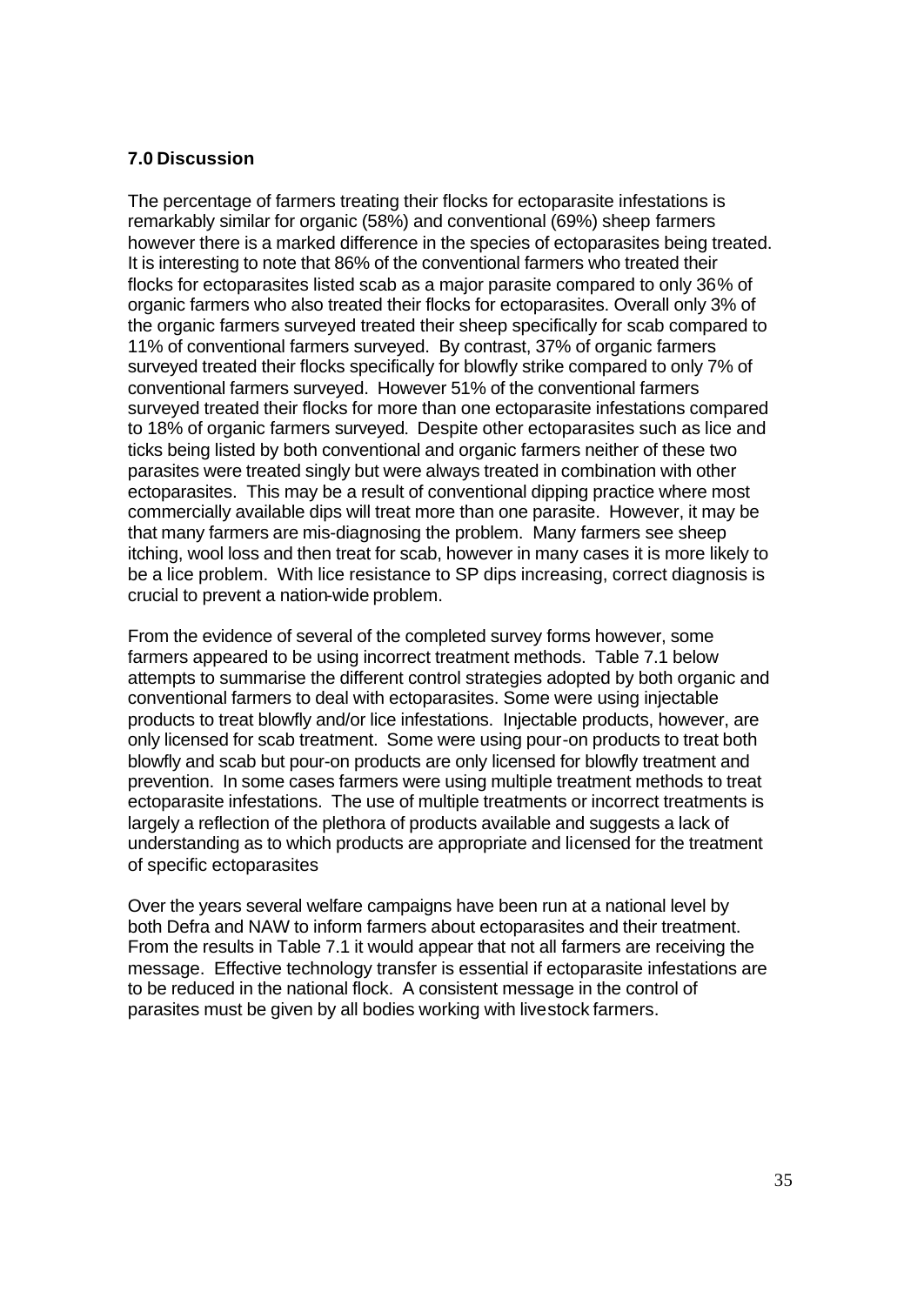|                              | Pour  <br>-on           | <b>Dip</b>          | <b>Shower</b>                | <b>Inject</b> | <b>Combination</b>                                                                                                                                                              | Other           |
|------------------------------|-------------------------|---------------------|------------------------------|---------------|---------------------------------------------------------------------------------------------------------------------------------------------------------------------------------|-----------------|
| <b>Flystrike</b><br>only     | $\overline{2}$          | 3                   | 1                            |               |                                                                                                                                                                                 | <b>Combinex</b> |
|                              | 10                      | 1                   |                              | 1             |                                                                                                                                                                                 |                 |
| <b>Scab</b><br>only          |                         | 9<br>1              | 1                            |               | Shower + injection                                                                                                                                                              |                 |
| <b>Flystrike</b><br>+ Scab   | 1                       | 27<br>1             | $\overline{\mathbf{4}}$<br>3 | 1             | Pour-on + Injection<br>(3)<br>$Dip + Injection (2)$<br>Injection + Jeyes<br><b>Fluid</b><br>$Dip + Pour-on (5)$<br><b>All treatments</b><br>Dip + Pour-on +<br><b>Injection</b> |                 |
| <b>Flystrike</b><br>+ others | $\overline{\mathbf{1}}$ |                     |                              |               | <b>Shower + Pour-on</b><br>+ Injection                                                                                                                                          |                 |
| $Scab +$<br>others           |                         |                     |                              |               |                                                                                                                                                                                 |                 |
| All                          |                         | $\overline{2}$<br>4 |                              |               | <b>Shower + Pour-on</b><br>+ Injection<br>$Dip + Pour-on +$<br>Injection                                                                                                        |                 |

**Table 7.1 Treatment methods used by farmers to treat ectoparasites** 

Blue text and numbers refers to conventional farmers, green text and numbers refer to organic farmers, red text denotes inappropriate treatment .

A number of respondents used showers to apply chemical treatments, however to date no chemicals have been approved for sheep showers in the UK. Although sheep showers are gaining in popularity, their efficacy in the treatment of ectoparasites has yet to be well demonstrated. Research in Australia has demonstrated that showers are less effective than dipping as a treatment method for ectoparasites.

The survey found that fewer organic sheep farmers use SP dips than conventional sheep farmers do. As there are fewer organic sheep farmers overall, there is little evidence that organic sheep farmers contribute disproportionately to the level of SP based pollution incidents.

New control strategies for the treatment and prevention of ectoparasite infestations are needed now for two reasons; increasing resistance to currently available chemicals and new vaccines are some years away yet. The development and evaluation of IPM programmes offer a way forward, which reduce the reliance on chemical treatments whilst promoting good animal husbandry practices and management methods.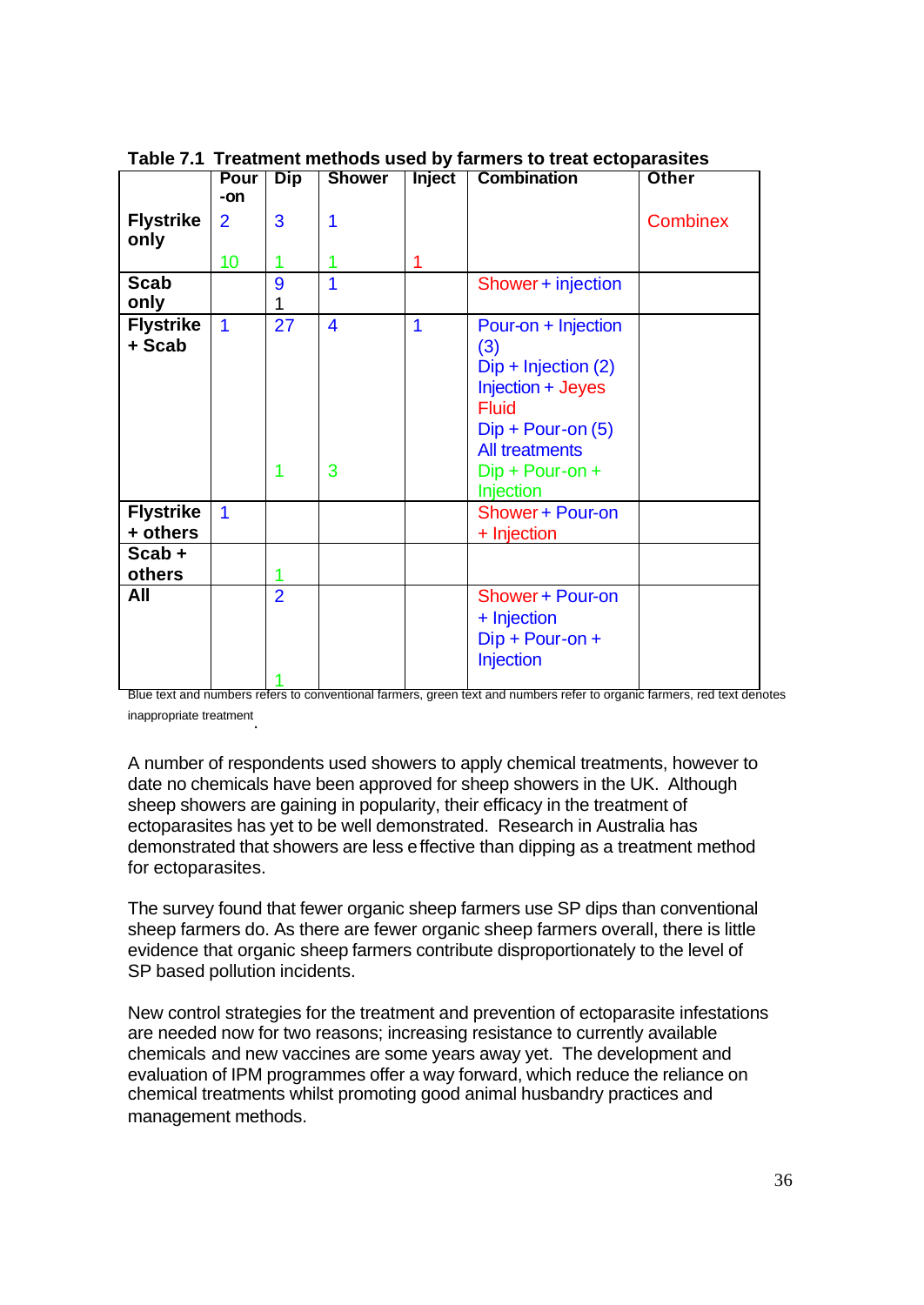#### **8.0 Recommendations**

- 1. 21% of organic farmers surveyed treated their flocks for scab. If this sample is representative of the national organic flock and assuming that the correct diagnosis has been made, it would appear that scab is a major problem with over a fifth of flocks carrying a scab burden. **A further in-depth survey would be valuable to elucidate the extent of the scab problem in the national organic flock**.
- 2. Both organic and conventional farmers have difficulty in selecting the best/ most appropriate treatment for their flocks. This could either be because the farmer has misdiagnosed his flock or because the farmer is not fully aware of all treatments available. **An educational campaign would help to remedy this problem.**
- 3. Products are continually appearing in or leaving the market place therefore advisors and certifying bodies need to be continually updated on product developments in order to advise farmers appropriately. **Annual training courses for certifying bodies and advisors to keep up to date with developments in research and products are recommended**.
- 4. Some certifying bodies recommend that spent dip is treated prior to disposal to land and that stock must not be grazed on such areas for at least one month. Given the potential for SP dips to cause major environmental damage if disposed of incorrectly it is a mandatory requirement that organic farmers are licensed by EA to dispose of spent dip. **Inspectors should ensure cross compliance where organic farmers are using dip**.
- 5. Certifying bodies will allow the use of SP based dips were an obvious need to dip occurs i.e. in the case of scab. The permitted use of SP dips is based on the lower risk to mammals than OP dips. However, providing the person carrying out the dipping operation has a certificate of competence the risk to human health is minimised for both OP and SP dips. The risk to aquatic fauna is greater with SP than OP dips if correct dipping practices are not followed. With resistance to both SP dips and ML injectables increasing the options open to organic farmers are becoming more limited. **Certifying bodies need to consider all the available evidence as to what chemicals should be permitted to treat scab and other ectoparasites and where appropriate make alterations to the standards**.
- **6. Inspection of dips facilities and EA licence should be part of the annual inspection procedures.**
- 7. **Certification bodies should collate information on dipping practices and dip disposal**.
- 8. The majority of pollution incidents associated with sheep dip are due to SP compounds. **Where a pollution incident occurs on an organic holding this**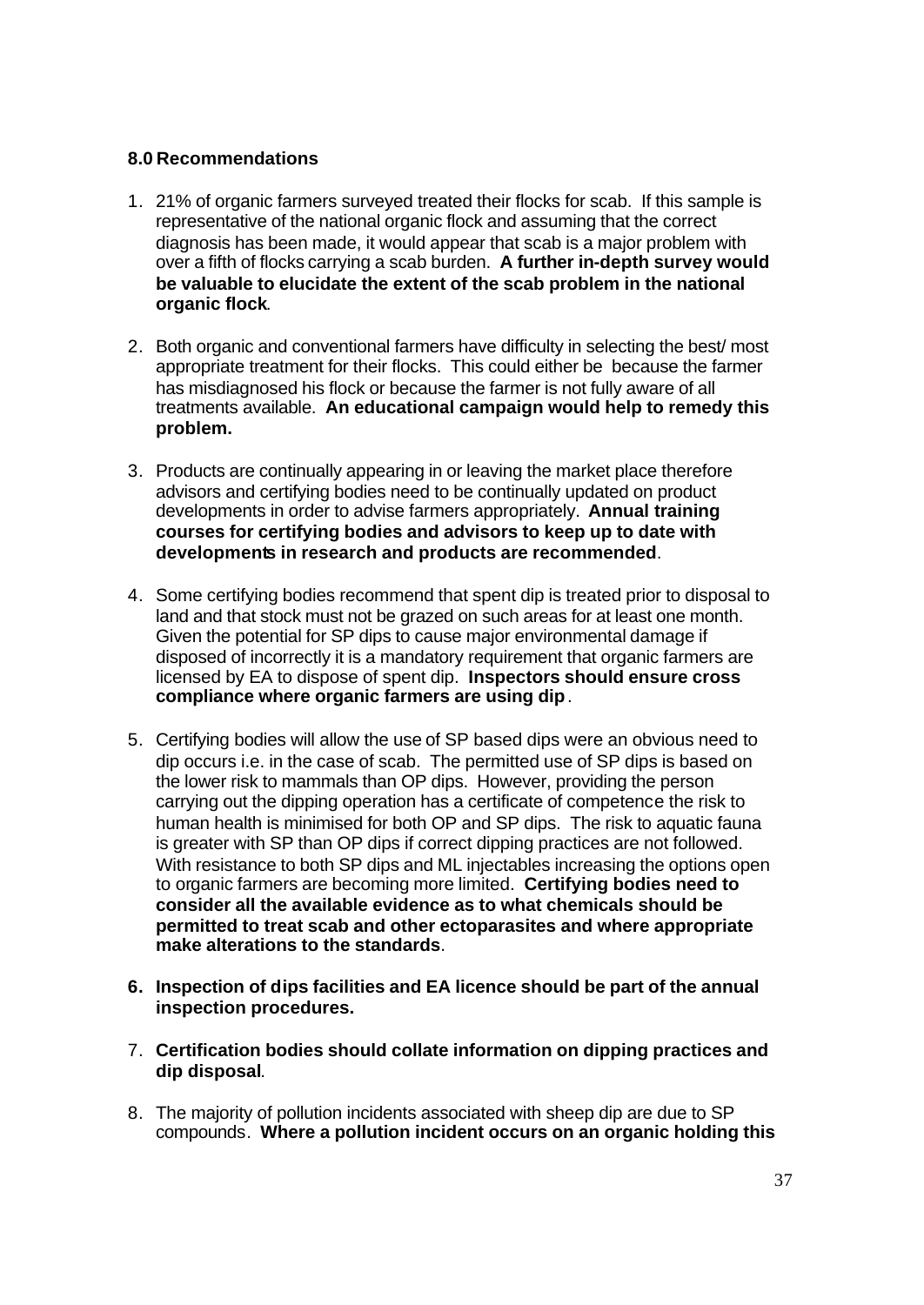**should be reported to the relevant certifying body**. The inspector should then work with the farmer and the local EA field officer to prevent such an incident occurring again.

**9.** Development and evaluation of IPM programmes should be assessed as a management tool to reduce use of chemical treatments whilst promoting good animal husbandry and management. **IPM programmes should be incorporated with animal health plans**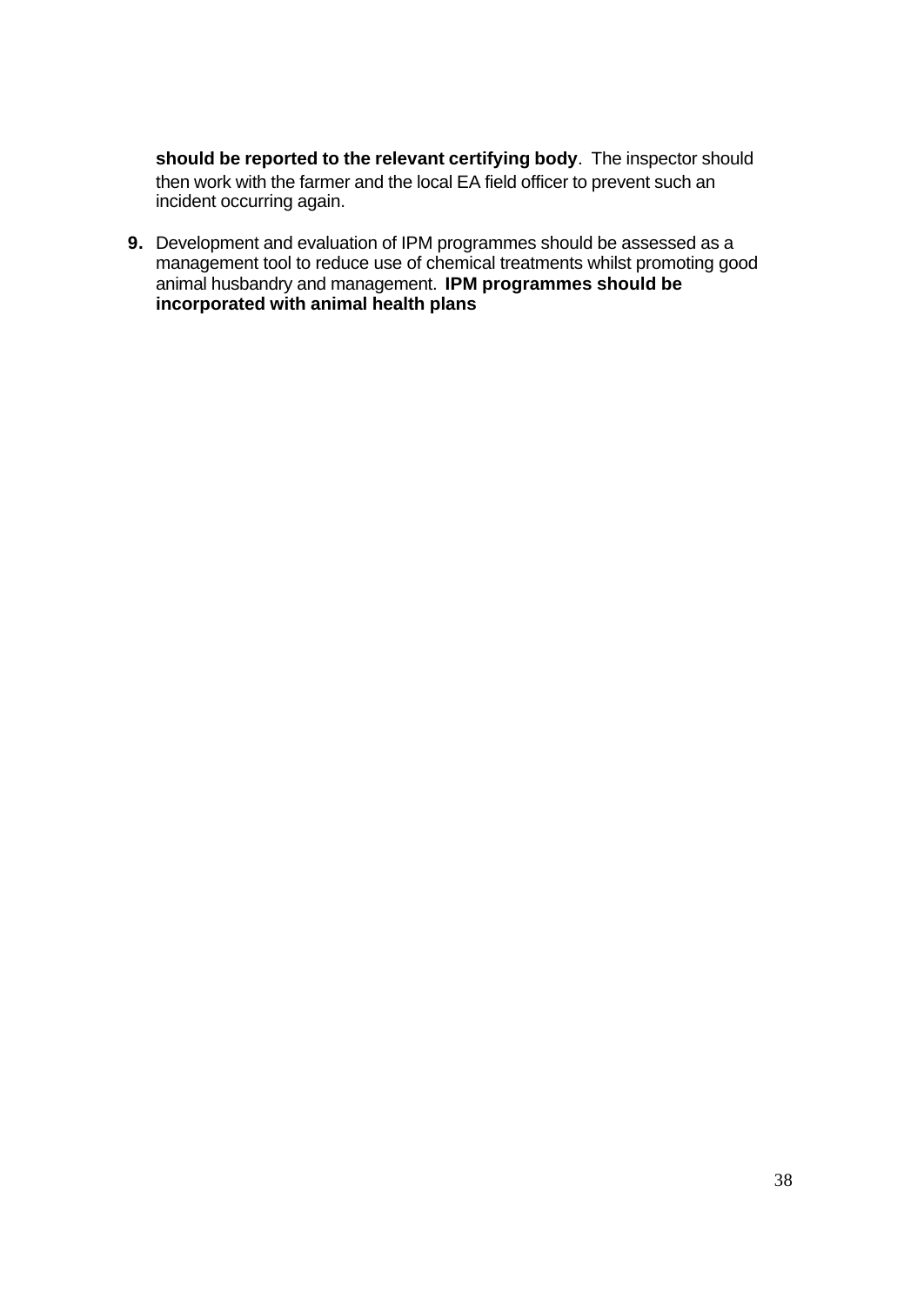## **9.0 Technology Transfer**

In order to facilitate the transfer of information from the survey a number of initiatives were undertaken as part of the project which included a workshop, a factsheet, and articles in the Cambrian News, Gwlad and Pwllpeiran News. In addition a conference paper has been accepted for BGS/AAB/COR 2004.

The workshop was held at ADAS Pwllpeiran to inform policy makers, advisors, certification bodies and other interested parties of the results of the survey. In order to set the survey results in context the programme also included a presentation on the aetiology of ectoparasites and a presentation on environmental damage of sheep dips. Dr Peter Bates of VLA presented the former and Mr Bob Merriman of EA Wales presented the later. After the three presentations a general discussion was held.

Copies of the factsheet, articles and paper can be found in Appendix 2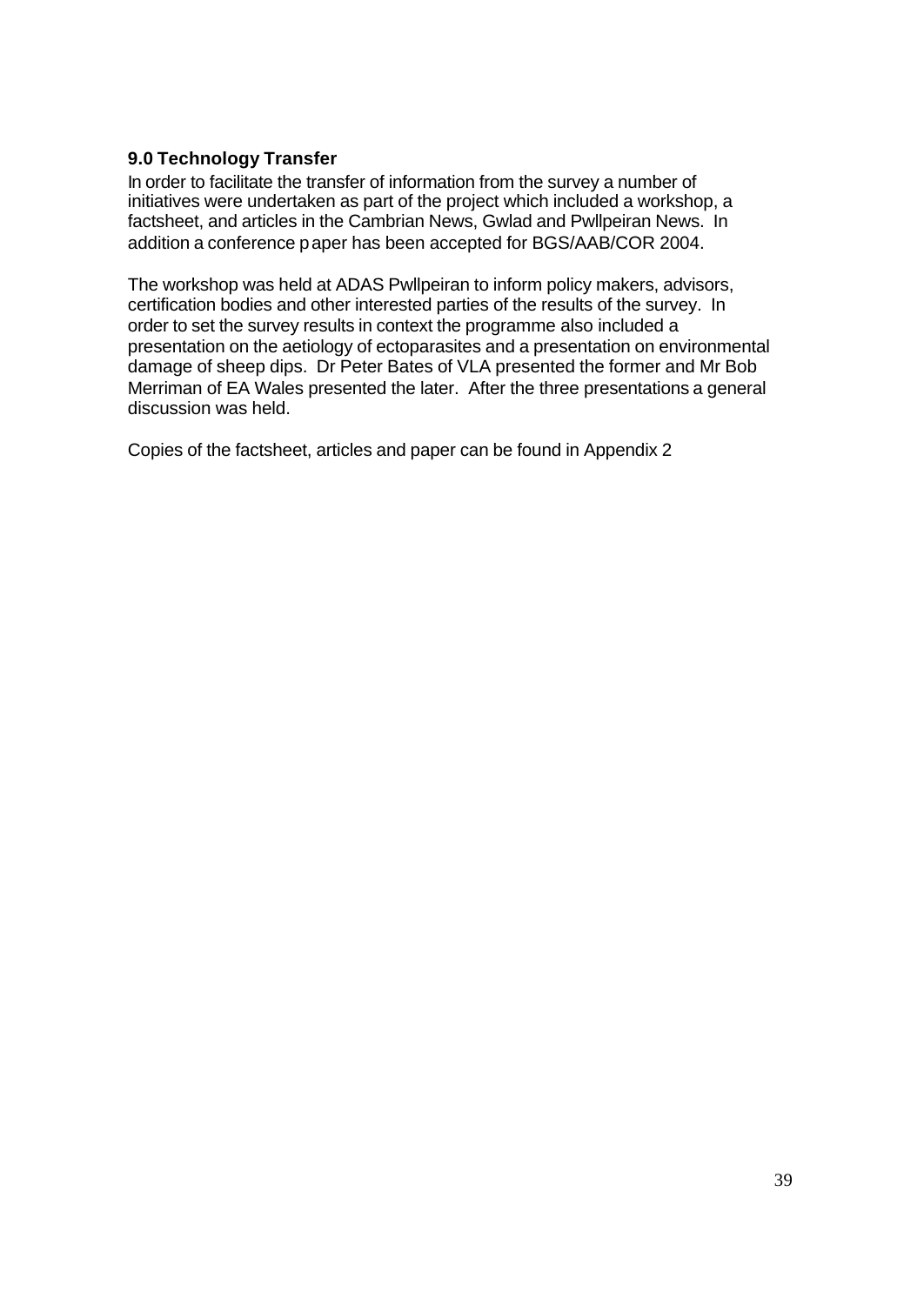#### **10. Bibliography**

Anon. (1997) The Sheep Scab Order 1997. *Statutory Instrument 1997* **No. 968**. Crown Copyright

Armstrong, A, Phillips, K. (1998) A strategic review of sheep dipping. *R&D Technical report P170*. Environment Agency

Bates, P. (1999) Ectoparasites. *Diseases of Sheep* Eds

Bates, P. (1999b) Sheep Scab. *Diseases of Sheep* Eds

Bates, P. (1999c) Chewing lice, sheep scab and systemic endectocides. *The Veterinary Record*, **114(9)** p243

Bates, P. (1997) Acaricide resistance in sheep scab mites. *Proceedings of the Sheep Veterinary Society* **21** p117-122

Bates, P.G. (1993) Alternative methods for the control of sheep scab. *Veterinary Record*, **133**, p467-469

Bells, G. (1997) Acaricide Resistance in Sheep Scab. A practical approach to a new problem. *Sheep Farmer* **July/August** p2-3

*Cato and Varro on Agriculture*, Harvard University Press, 1934 (reprinted, 1999)

Curl C.L., Fenske, R.A., Elgethun, K. (2002) Organophosphorous pesticide exposure of urban and suburban pre-school children with organic and conventional diets. *Journal of the National Institute of Environmental Health Sciences* (available at http://dx.doi.org/)

Defra (2000) Code of recommendations for the Welfare of Livestock: Sheep

Defra (2001) The Ground Water Protection Code: Use and disposal of sheep dip compounds

Egerton, J.R., 1999 Foot-rot and other foot conditions. *Diseases of Sheep*. Eds.

Environment Agency (1998) Welsh Sheep Dip Monitoring Programme 1997.

Environment Agency, (2002) Pesticides 2002 *www.environment-agency.gov.uk*

French, N.P., Wall, R., Morgan, K.L. (1995) The seasonal pattern of blowfly strike in England and Wales. *Medical and Veterinary Entomology*, **9** p1-8

Heath, A.C.G (1998) IPM: An ectoparasite management tool for farmers. *Veterinary Continuing Education, Massey University* **180** p25-36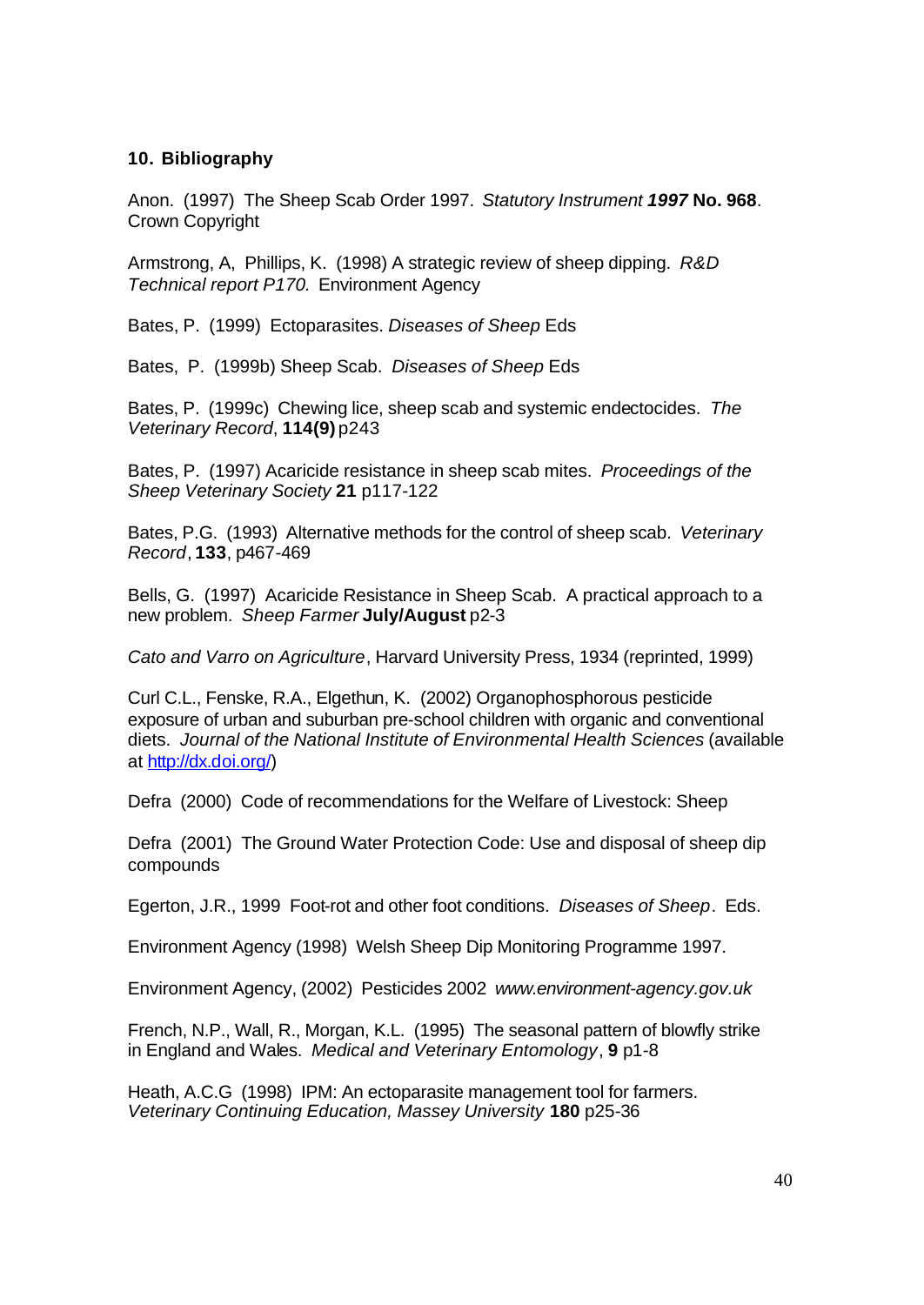Grimwood, M.J., Criddle, J. (1994) Proposed environmental quality standards for cypermethrin in water. Draft R&D note 341. Natioanl Rivers Authority

Hindson, J.C., Winter, A.C. (2002) Manual of Sheep Diseases 2<sup>nd</sup> Edition Blackwell Publishing.

Leathwick,D.M., Atkinson, D.S. (1995) Dagginess and flystrike in lambs grazed on *Lotus corniculatus* or ryegrass. *Proceedings of the New Zealand Society of Animal Production* **55** p196-198

Lewis, C. (1997) Update on sheep scab *In practice* **19 (10)** p.558 -

Morris, R.C. (1997) Sheep dipping practices – A study within one river catchment in south Ayrshire. *In Conference proceedings "Organophosphates, Agriculture and the Environment"* Edinburgh, 1997

Mueller-Beilschmidt, D. (1990) Toxicology and environmental fate of synthetic pyrethroids. *Journal of Pesticide Reform* **10(3)** p.32-37

Parker, L.D., O'Brien, D.J., Bates, P.G. (1999) The use of moxidectin for the prevention and treatment of psoroptic manage (scab) in sheep. *Veterinary Parasitology* **83(3/4)** p301-308

Raadsma, H.W., Egerton, J.R., Wood, D., et al, (1994) Disease resistance in Merino sheep. III. Genetic variation in resistance to footrot following challenge and subsequent vaccination with homologus *r*DNA pilus vaccine under both induced and natural conditions. *Journal of Animal Breeding and Genetics*, **111**, p367-90

Semple, K.T., Hughes, P., Langdon, C.J., Jones, K. (2000) Impact of synthetic pyrethroid sheep dip on the indigenous microflora of animal slurries. *FEMS Microbiology Letters* **190** (2) 255-260

Stubbings, L. (2002) Flock Management and Ectoparasite Control in Sheep: Development of an ectoparasite risk assessment strategy for sheep farmers. *R&D Technical Report P2-167/TR* Environment Agency

Synge, B.A., Bates, P.G., Clark, A.M., Stephen, F.B. (1995) Apparent resistance of *P. ovis* to flumethrin. *Veterinary Record*, **137**, 51

Veterinary Medicines Directorate, (2003), Veterinary Medicinal Products (dips, injectables, pour ons and sprays) authorised in the UK for use against ectoparasites in sheep. *www.vmd.gov.uk*

Virtue, W.A. Clayton, J.W. (1997) Sheep dip chemicals and water pollution. *The Science of the Total Environment* **194/195** 207-217

Wall, R. (1999) Sheep Ectoparasites. *Pesticide Outlook* **10(1)** p16-21